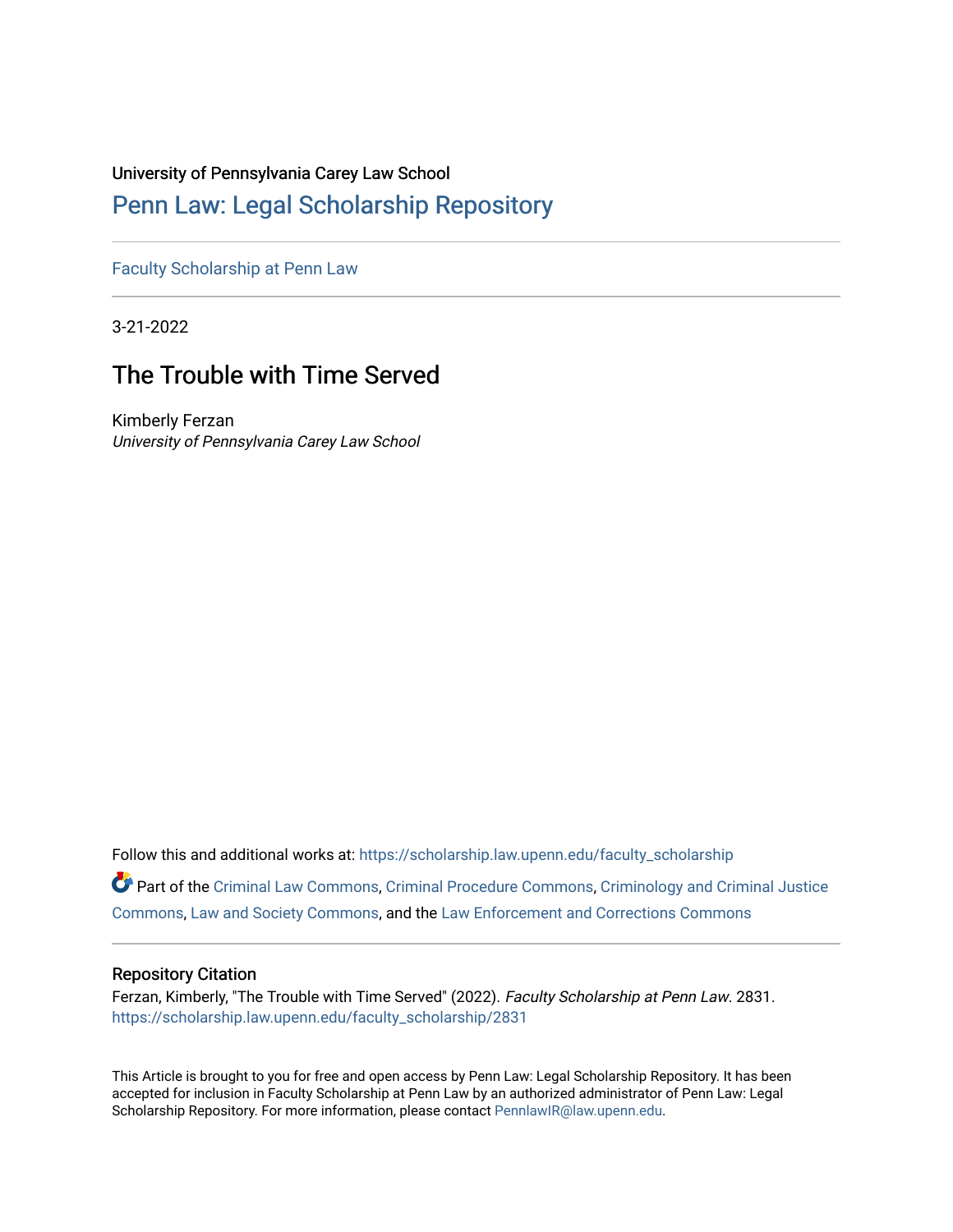#### THE TROUBLE WITH TIME SERVED

#### *Kimberly Kessler Ferzan*

*Every jurisdiction in the United States gives criminal defendants "credit" against their sentence for the time they spend detained pretrial. In a world of mass incarceration and overcriminalization that disproportionately impacts people of color, this practice appears to be a welcome mechanism for mercy and justice. In fact, however, crediting detainees for time served is perverse. It harms the innocent. A defendant who is found not guilty, or whose case is dismissed, gets nothing. Crediting time served also allows the state to avoid internalizing the full costs of pretrial detention, thereby making overinclusive detention standards less expensive. Finally, crediting time served links prevention with punishment, retroactively justifying punitive, substandard conditions. The bottom line is this: Time served is not a panacea. To the contrary, it contributes to criminal justice pathologies.* 

*This Article systematically details the rationales for pretrial detention and then analyzes when, given those rationales, credit for time served is warranted. The analysis reveals that crediting time served is a destructive practice on egalitarian, economic, expressive, and retributive grounds. Time served should be abandoned. Detainees should be financially compensated instead. Given that many detentions are premised upon a theory similar to a Fifth Amendment taking, compensation is warranted for all defendants—both the innocent and the guilty—and can lead to positive reforms. Only by abandoning credit for time served can the link between prevention and punishment be severed, such that detention will be more limited and more humane.* 

Word Count= 29,994 (with abstract)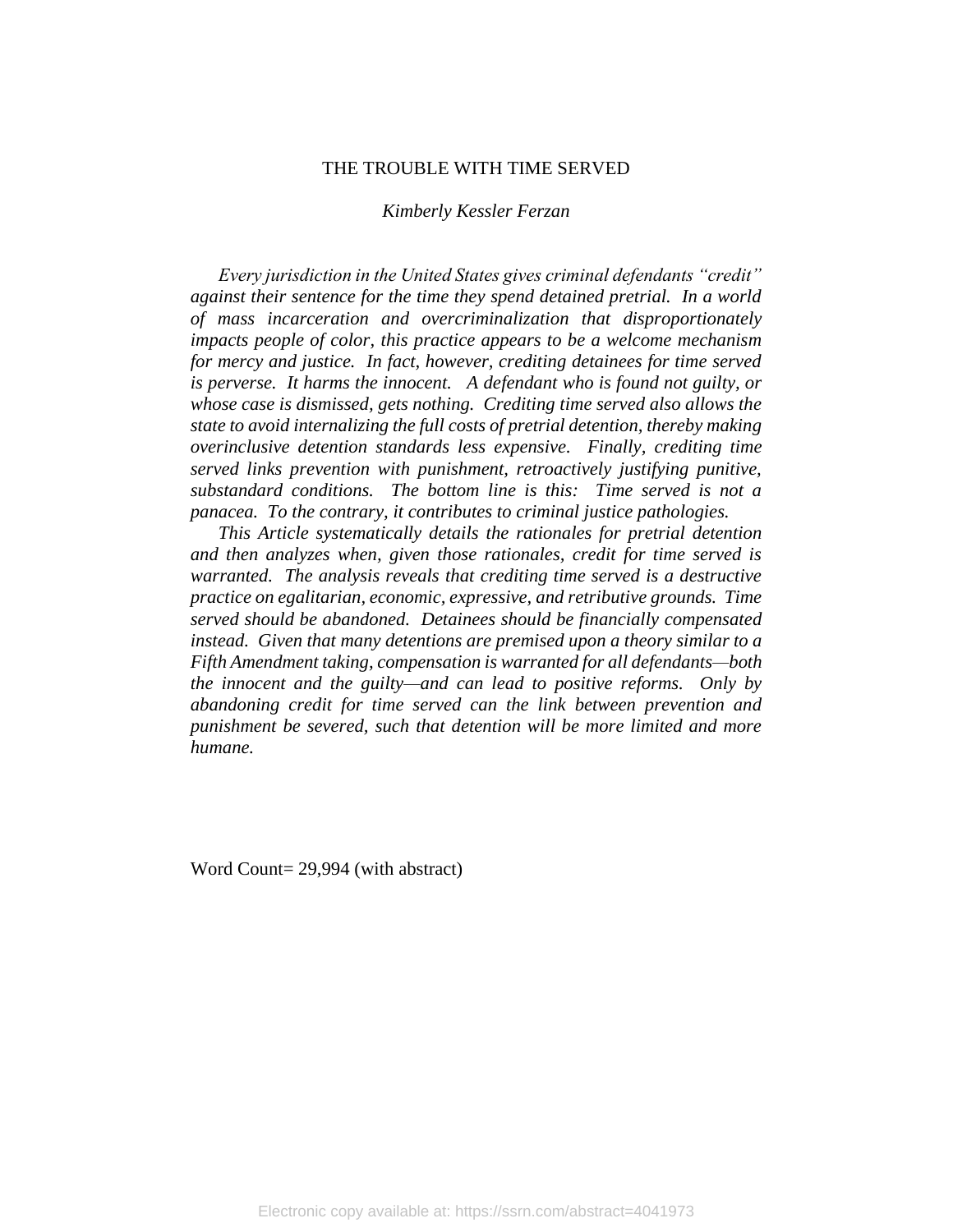#### THE TROUBLE WITH TIME SERVED

#### <span id="page-2-0"></span>*Kimberly Kessler Ferzan\**

Imagine you are a juror in a high-profile case. The court decides that you need to be sequestered, and rather than putting you up at the local Holiday Inn, the state provides its own "hotel." You have a roommate, a toilet in the room, and bars instead of walls. Instead of a concierge, a guard subjects you to a cavity search. You are in jail.

This would clearly be unacceptable to you. You haven't done anything wrong to warrant this sort of treatment by the state. Indeed, it would seem hard for you to believe that the state's interest in this particular criminal case would override your rights so as to *justify* placing you in a cell.

Yet, we routinely treat people like this. Material witnesses witnesses—are housed in our jails.<sup>1</sup> But jails are primarily intended for pretrial detainees. Throughout the United States, almost a half a million defendants are detained pretrial on any given day. 2 And, these detainees are disproportionately people of color.<sup>3</sup>

<sup>\*</sup>Earle Hepburn Professor of Law and Professor of Philosophy, University of Pennsylvania Carey Law School. For comments on this paper, I thank Dave Hoffman, Rich Hynes, Leo Katz, Emma Kaufman, Adam Kolber, Sandy Mayson, Stephen Morse, Liam Murphy, and Sam Scheffler. This paper benefitted from presentation at the NYU Colloquium in Legal and Political Philosophy, the UVA/UNC/Maryland Virtual Crim Workshop, the Edinburgh/Glasgow Virtual Crim Discussion Group, the Penn Law Faculty Workshop, the NYU Furman Seminar, and the Queen's Colloquium in Legal and Political Philosophy. I am deeply indebted to my research assistants Jennifer Davis, Gordon Estes, Sarah Goodman, Emily Horwitz, Andrew Lief, Thomas Myers, Hannah Stommel, and Emerson Womble, as well as research librarian Genevieve Tung for extraordinary research assistance.

<sup>&</sup>lt;sup>1</sup> Bell v. Wolfish, 441 U.S. 520, 524-26 (1979) (evaluating conditions of confinement and noting that not just pretrial detainees but also material witnesses are housed in the correctional center). *See generally* Ronald L. Carlson and Mark S. Voelpel, *Material Witness and Material Injustice*, 58 WASH. U. L. Q. 1, 3 (1980) (noting the extensive use of material witness statutes such that some unaccused and clearly innocent individuals are detained simply because they are unable to pay bail).

<sup>2</sup> On a one-day snapshot, 480,700 inmates in local jails were held while awaiting court action in 2019. ZHEN ZENG & TODD D. MINTON, U.S. DEP'T OF JUST., BUREAU OF JUST. STAT., NCJ255608, JAIL INMATES IN 2019, at 1, 5 tbl.3 (2021), https://bjs.ojp.gov/content/pub/pdf/ji19.pdf. Covid did decrease these counts in 2020. TODD D. MINTON, ZHEN ZENG & LAURA M. MARUSCHAK, U.S. DEP'T OF JUST., BUREAU OF JUST. STAT., NCJ 255888, IMPACT OF COVID-19 ON THE LOCAL JAIL POPULATION, at 13 tbl.10 (2021), https://bjs.ojp.gov/content/pub/pdf/icljpjj20.pdf.

<sup>3</sup> ZENG & MINTON, *supra* note [2,](#page-2-0) at 1 (finding Black defendants are detained pretrial at three times the rate of white defendants); Brook Hopkins, Chiraag Bains & Colin Doyle,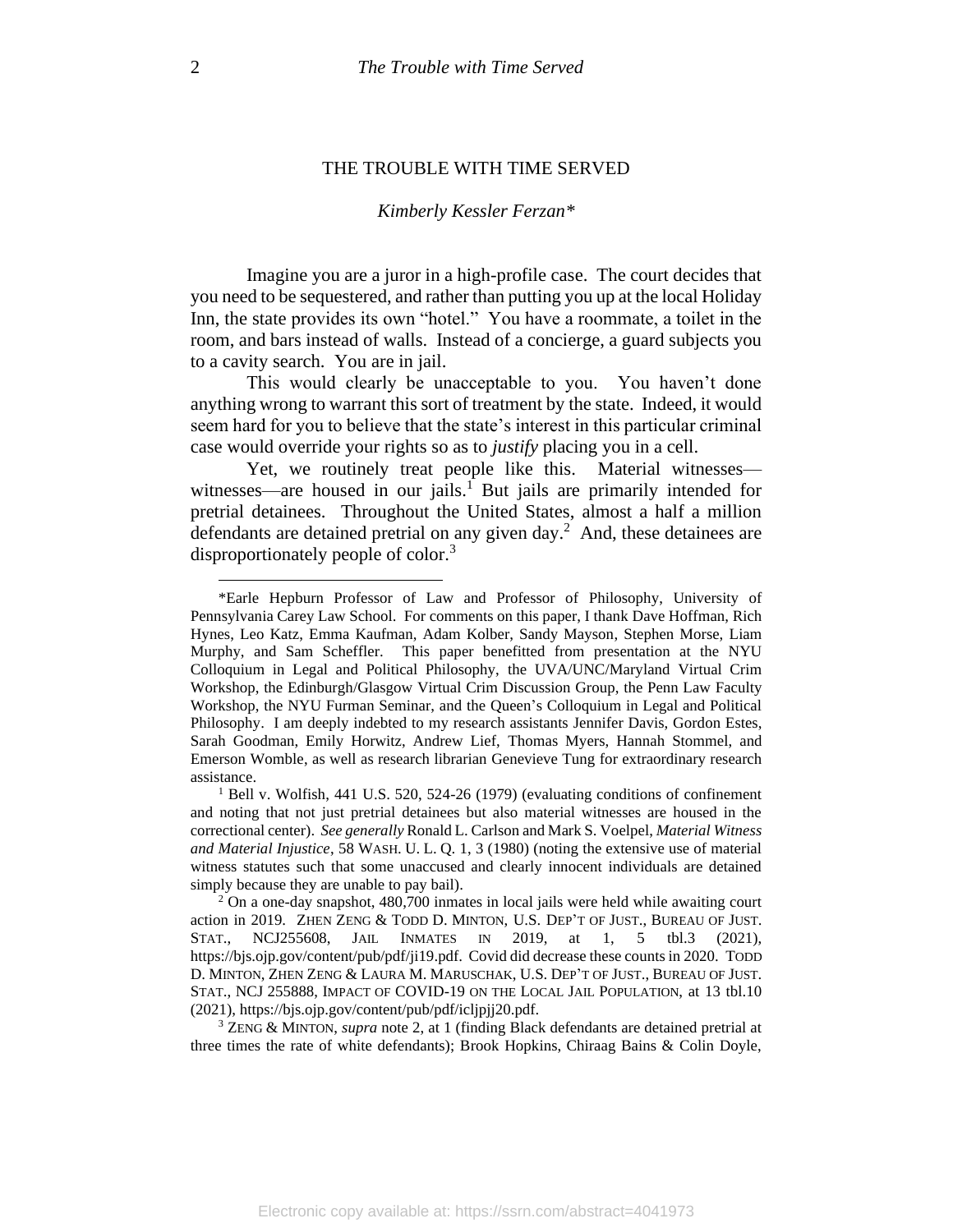The Supreme Court says that this treatment of pretrial detainees is not punishment.<sup>4</sup> How could it be? Pretrial detainees have not had a trial to determine their guilt. They are presumed innocent at this point. The entire process for putting them behind bars took only a minute or two,<sup>5</sup> and in some states, they would not have a right to an attorney before being jailed.<sup>6</sup> Some will have their cases dismissed or will be found not guilty. But what would justify such treatment if it is not punishment?

Maybe the Supreme Court is wrong to say that pretrial detention is not punishment. At one point, it did seem to recognize that the promiscuous use of pretrial detention would effectively pre-punish.<sup>7</sup> Other courts have

<sup>4</sup> United States v. Salerno, 481 U.S. 739, 741, 748 (1987) ("We conclude, therefore, that the pretrial detention contemplated by the Bail Reform Act is regulatory in nature, and does not constitute punishment before trial in violation of the Due Process Clause."). As the Court states in *Bell v. Wolfish*:

Whether it be called a jail, a prison, or a custodial center, the purpose of the facility is to detain. Loss of freedom of choice and privacy are inherent incidents of confinement in such a facility. And the fact that such detention interferes with the detainee's understandable desire to live as comfortably as possible and with as little restraint as possible during confinement does not convert the conditions or restrictions of detention into "punishment."

441 U.S. at 537.

<sup>5</sup> *See Bent on Bail*, INJUSTICE WATCH: UNEQUAL TREATMENT (Oct. 14, 2016), https://www.injusticewatch.org/interactives/bent-on-bail (finding hearings in Chicago took one to two minutes).

<sup>6</sup> Douglas L. Colbert, *Prosecution without Representation*, 59 BUFF. L. REV. 333, 395- 96 (2011) (using surveys to determine that ten states do not provide indigent defendants with counsel at their initial bail hearing). These defendants usually wait "a month or longer" before another hearing where they have an attorney. *Id.* at 387.

<sup>7</sup> "This traditional right to freedom before conviction permits the unhampered preparation of a defense, and *serves to prevent the infliction of punishment prior to conviction*.... Unless this right to bail before trial is preserved, the presumption of innocence, secured only after centuries of struggle, would lose its meaning." Stack v. Boyle, 342 U.S. 1, 4 (1951) (emphasis added) (citation omitted).

*Principles of Pretrial Release: Reforming Bail without Repeating Its Harms*, 108 J. CRIM. L. & CRIMINOLOGY 679, 681 (2018) (citing empirical research indicating that Hispanic and Black defendants are more often subjected to pretrial detention than similarly situated white defendants); Julian Adler, Sarah Picard & Caitlin Flood, *Arguing the Algorithm: Pretrial Risk Assessment and the Zealous Defender*, 21 CARDOZO J. CONFLICT RESOL. 581, 582 (2020) (noting that while algorithms may be intended to correct for subjective racial biases, they may nonetheless be "unfairly punitive to black defendants, placing them in higher risk categories at twice the rate of white defendants"); Ellen A. Donnelly & John M. MacDonald, *The Downstream Effects of Bail and Pretrial Detention on Racial Disparities in Incarceration*, 108 J. CRIM. L. & CRIMINOLOGY 775, 780–81 (2018) ("[B]ail and pretrial detention absorb much of the criminal processing disparities between Blacks and Whites. Pretrial conditions contribute to 3.5% of explainable Black-White disparity in convictions and 37.2% of the disparity in guilty pleas. These processes explain nearly 30% of the Black-White disparity in the decision to sentence a defendant to any period of incarceration and under a quarter of the disparity in average incarceration sentence length.")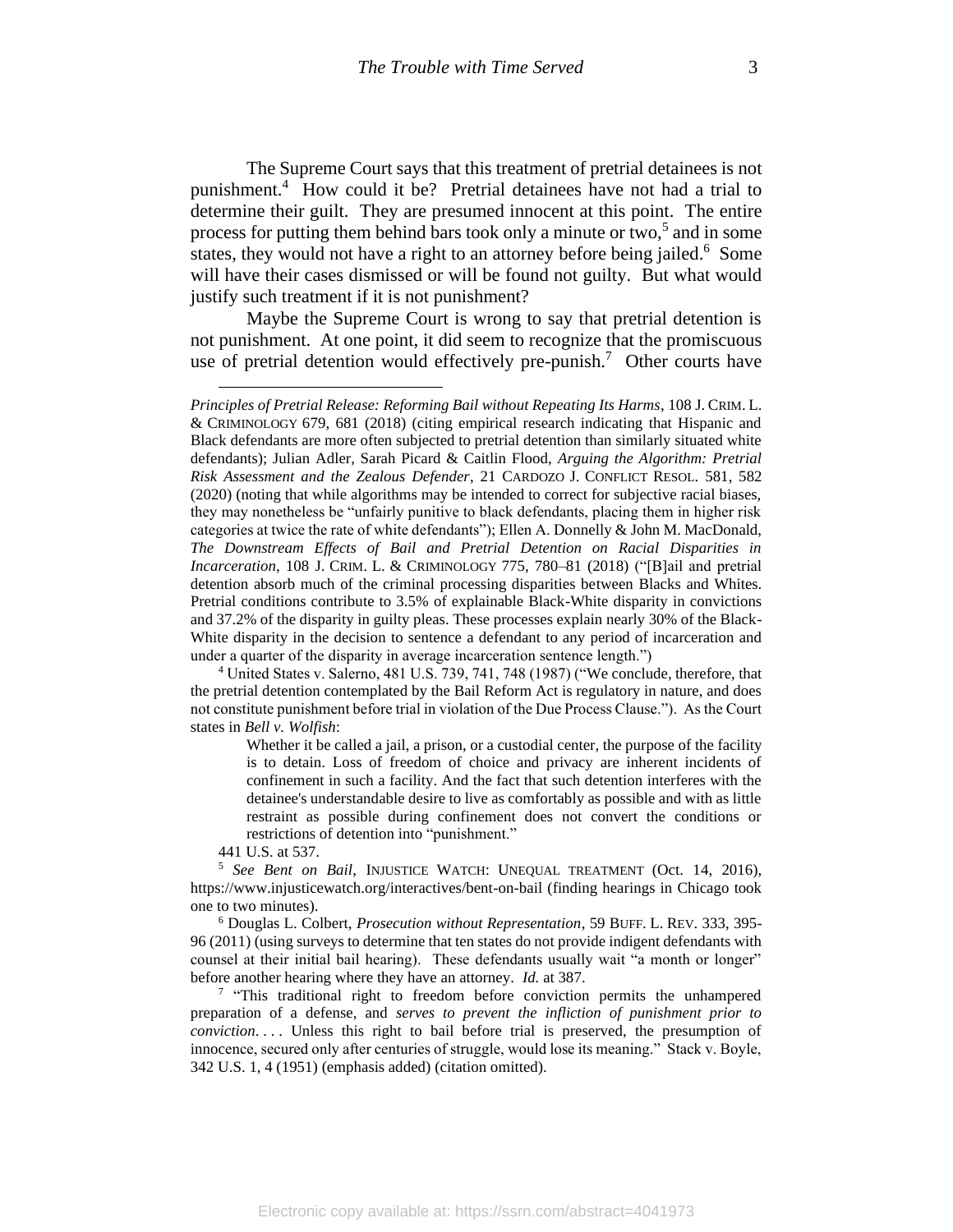acknowledged the same fact.<sup>8</sup> Scholars, journalists, and even the average person on the street consistently conflate the distinction between jail and prison.<sup>9</sup> And then there are the conditions of our jails: if it looks like a duck, and quacks like a duck, then maybe it's really punishment.<sup>10</sup>

But there is one simple fact that puts the lie to our lips when we claim that pretrial detention isn't punishment and it is this: Every state and the federal government provide for credit for time served.<sup>11</sup> All that time spent in pretrial detention counts toward the punishment. We don't even blink at

<sup>9</sup> *See Is It "Jail" or "Prison"?: How They Differ and Overlap*, MERRIAM-WEBSTER, https://www.merriam-webster.com/words-at-play/jail-vs-prison-difference (last visited Jan. 11, 2022 (providing instances of conflation).

<sup>10</sup> On jail conditions, see *infra* Part I.A.3.

<sup>11</sup> 18 U.S.C. § 3585; ALA. CODE § 15-18-5 (2018); ALASKA STAT. § 12.55.025 (2020); ARIZ. REV. STAT. ANN. § 13-712 (2021); ARK. CODE ANN. § 5-4-404 (2021); CAL. PENAL CODE § 2900.5 (2021); COLO. REV. STAT § 18-1.3-405 (2021); CONN. GEN. STAT. § 18-98d (2021); Crawford v. Comm'r of Corr., 982 A.2d 620, 642 (Conn. 2009) ("[I]n order for a petitioner to receive jail credit, he [or she] must request the credit and must do so *at the time of sentencing*."); DEL. CODE ANN. tit. 11, § 3901 (West 2021); FLA. STAT. § 921.161 (2021); GA. CODE ANN. § 17-10-11 (2021); HAW. REV. STAT. § 706-671 (2020); IDAHO CODE § 18- 309 (2021); 730 ILL. COMP. STAT. 5/5-4.5-100 (2021); IND. CODE § 35-50-6-3 (2021) (credit time classification for offenses prior to July 1, 2014); *id.* § 35-50-6-3.1 (2021) (credit time classification for offenses after June 30, 2014); *id.* § 35-50-6-4 (2021) (initial assignment to credit time classification); IOWA CODE § 903A.5 (2022); KAN. STAT. ANN. § 21-6615 (West 2021); KY. REV. STAT. ANN. § 532.120 (2021); LA. CODE. CRIM. PROC. art. 880 (2021); ME. STAT. tit 17-A, § 2305 (2021); MD. CODE ANN., CRIM. PROC. § 6-218 (West 2021); MASS. GEN. LAWS ch. 279, § 33A (2021); MICH. COMP. LAWS § 769.11b (2021); MINN. CT. R. CRIM. P. 27.03; MISS. CODE ANN. § 99-19-23 (2021); MO. REV. STAT. § 558.031 (2021); MONT. CODE ANN. § 46-18-403 (2021) (crediting time served only for bailable offenses, to prevent inequities with indigent defendants); NEB. REV. STAT. § 47-503 (2021); NEV. REV. STAT. § 176.055 (2019–2020); N.H. REV. STAT. ANN. § 651-A:23 (2021); N.J. CT. R. 3:21- 8; N.M. STAT. ANN. § 31-20-12 (2021); N.Y. PENAL LAW §70.30(3) (West 2021); N.C. GEN. STAT. § 15-196.1 (2020); N.D. CENT. CODE § 12.1-32-02 (2021); OHIO REV. CODE ANN. § 2967.191 (2021); OKLA. STAT. tit. 57, § 138 (2021); OR. REV. STAT. § 137.320 (2019); 42 PA. CONS. STAT. § 9760 (2021); R.I. GEN. LAWS § 12-19-2 (2021); S.C. CODE ANN. § 24- 13-40 (2021); S.D. CODIFIED LAWS § 23A-27-18.1 (2021); TENN. CODE ANN. § 40-23-101 (2021); TEX. CODE CRIM. PROC. ANN. art. 42.03(2) (West 2021); UTAH CODE ANN. § 76-3- 403 (West 2021) (allowing up to ten days credit for every thirty days of incarceration upon good behavior); VT. STAT. ANN. tit. 13, § 7031(b) (2021); VA.CODE ANN. § 53.1-187 (2021); WASH. REV. CODE § 9.94A.505(6) (2021); W. VA. CODE § 61-11-24 (2021); WIS. STAT. § 973.155 (2019–20); Petersen v. State, 455 P.3d 261, 265 (Wyo. 2019) (giving trial courts discretion to award credit for time served).

<sup>8</sup> *E.g.*, Smith v. State, 508 S.W.2d 54, 57 (Ark. 1974) ("Whatever it may be called, it is certainly a deprivation of liberty, which, in itself, is punishment to most human beings. We should not like to try to convince those held in such confinement, along with those undergoing punishment, of the soundness of such an argument. We reject it, as other courts have.") (citations omitted).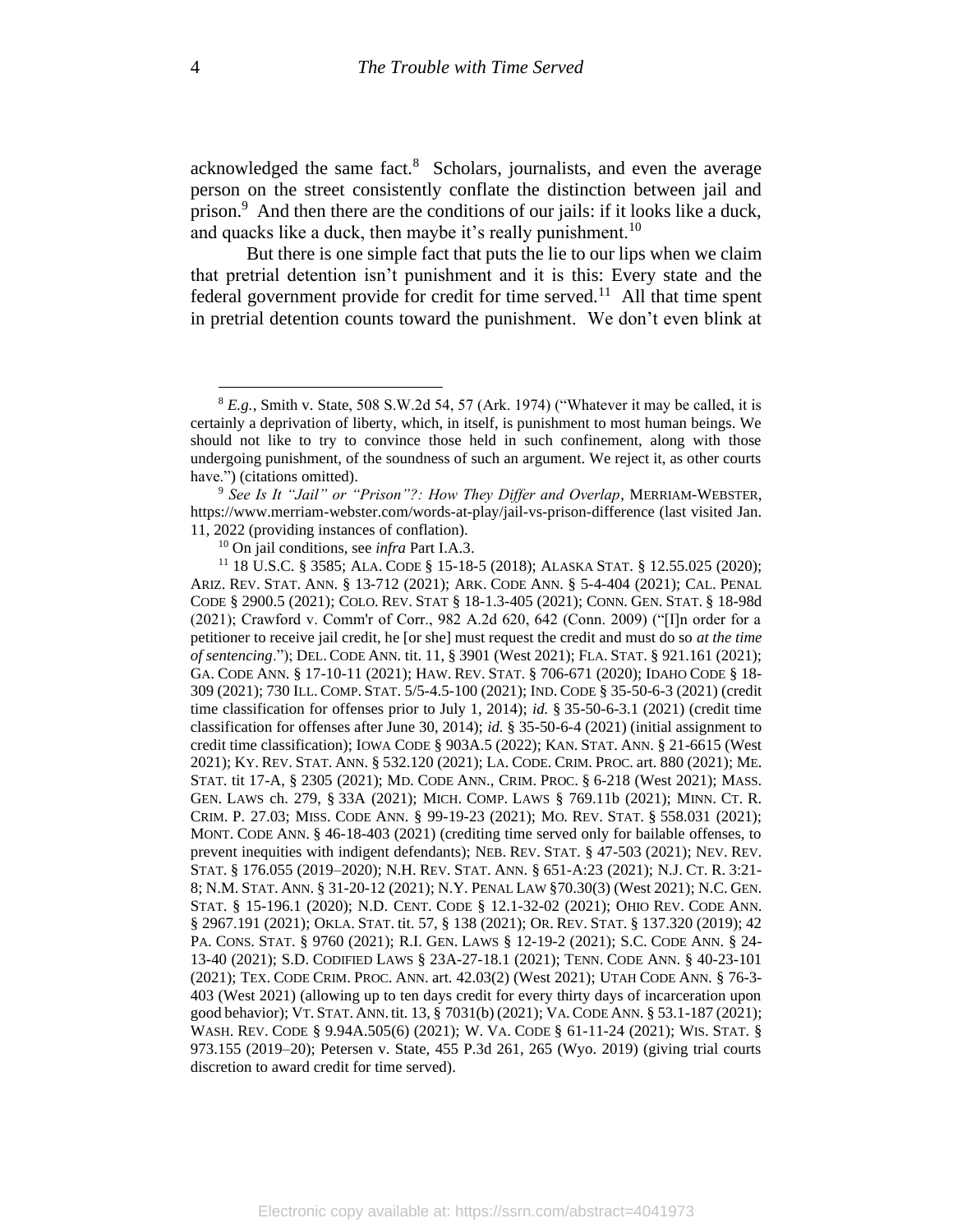the commensurability. At least Scotland is willing to call it what it is—they call their practice "backdating the sentence."<sup>12</sup>

There is much to learn from examining our practice of giving credit for time served. Only two articles have given it any serious attention—both blessing the practice because as the authors see it, pretrial detention is punishment, or at the very least, the hard treatment inherent in punishment.<sup>13</sup> Given that we subject individuals to conditions that are punishment-like as they await trial, it seems only fair that this time counts towards the punishment they receive. In a world of overcriminalization and mass incarceration, one cannot help but breathe a sigh of relief at what appears to be a rare moment of mercy and justice.

But appearances are deceiving. Here's the problem. The time-served Band-Aid barely covers the gaping wound, and more concerningly, it may in fact contribute to the problem. Egalitarians, who seek to use time served to mitigate the injustice of releasing rich defendants on bail while poor defendants are detained, should be deeply troubled that defendants who are both poor *and* innocent have no recourse under the time-served model. Expressivists, who take punishment to serve a particular condemnatory function, should bemoan the conflation of pretrial *prevention* and postconviction *punishment*. Legal economists should question the incentive effects that time served creates. Capacious detention standards are cheap. In every case of conviction, the state does not pay both to detain the defendant pretrial *and* to punish him post-conviction.<sup>14</sup> Hence, it is easier to afford to detain more people pretrial, thereby significantly impacting the lives of those who are detained and their families.<sup>15</sup> Retributivists and other deontologists should condemn various implications of the time-served model, including that current practices unjustly detain innocent people,  $16$  negatively impact

<sup>12</sup> *Prison Sentences*, SCOTTISH SENT'G COUNCIL, https://www.scottishsentencingcouncil.org.uk/about-sentencing/prison-sentences (last visited Jan. 11, 2022). The sentencing judge identifies the date that the sentence starts, and can have the sentence start at a date prior to conviction to take into account time spent in pretrial detention. Criminal Procedure (Scotland) Act of 1995, c. 46, § 210.

<sup>13</sup> *See generally* Adam J. Kolber, *Against Proportional Punishment*, 66 VAND. L. REV. 1141 (2013); Raff Donelson, *Natural Punishment*, 100 N.C. L. REV. (forthcoming 2022).

 $14$  To do the math on this, we would need to cash out the time value of money with the fact that jails offer fewer programs and benefits than prisons. *See also* text accompanying notes 146-47 (discussing Wisconsin's analysis of cost saving when it adopted its credit for time served statute). It is true that many jurisdictions make defendants pay for the costs of their incarceration; however, these "pay-to-stay" fees are rarely recouped because defendants cannot afford to pay. *See infra* text accompanying notes 160-61.

<sup>&</sup>lt;sup>15</sup> *See infra* text accompanying notes 112-13.

<sup>16</sup> *See infra* Part II.A.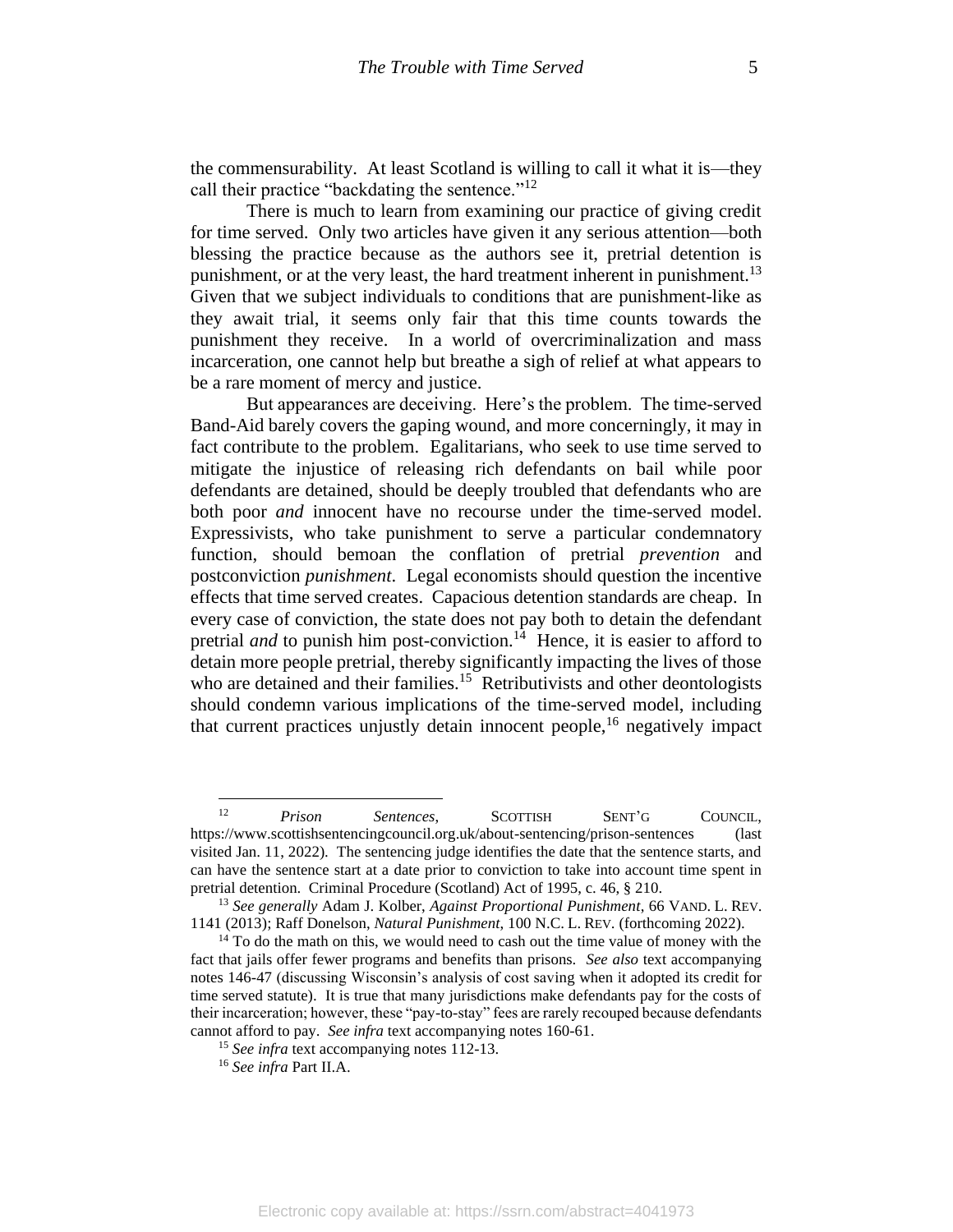<span id="page-6-0"></span>trial outcomes, <sup>17</sup> induce pleas that turn the innocent into the guilty, <sup>18</sup> and potentially under punish those who actually have no complaint against their legitimate detentions.<sup>19</sup> No matter how you look at it, credit for time served is perverse.

Because time served conceptually and legally links pretrial detention to punishment, it has to go. Time served makes us complacent about the harm we do by detention. It makes detention cost less, if not costless. And if we want not just *bail* reform, but *jail* reform, we need to stop thinking of our jails as places where we punish. We need to rip off the time-served Band-Aid.

To do this, we need to work through two things. First, we need to truly understand why we are detaining people and how time served relates to those rationales. Second, we need to figure out what we ought to do in time served's stead.

<span id="page-6-1"></span>The first task takes up most of this Article. The justifications for our detention practices are complex, as is the relation of time served to those justifications. Because much of the current literature on pretrial detention takes a consequentialist tact, it has flattened the scholarly discussions into cost-benefit analysis.<sup>20</sup> But the normative landscape is far more nuanced than that, and only a rights-based analysis can truly do justice to precisely what is at stake when we restrict someone's liberty by choosing to place him in a cell. Moreover, understanding how and why time served is responsive to our rights in different ways in different kinds of cases is the first step in diagnosing how it goes awry. This Article is the first to systematically analyze how different rationales for pretrial detention relate to our rights—when such detention is justified because detainees have forfeited rights, when their rights are

<sup>17</sup> Paul Heaton, Sandra Mayson, & Megan Stevenson, *The Downstream Consequences of Misdemeanor Pretrial Detention*, 69 STAN. L. REV. 711, 715 (2017) (finding in empirical study of misdemeanor cases that "pretrial detention causally increases the likelihood of conviction, the likelihood of receiving a carceral sentence, the length of a carceral sentence, and the likelihood of future arrest for new crimes").

<sup>&</sup>lt;sup>18</sup> *Id.* at 716 ("Misdemeanor pretrial detention therefore seems especially likely to induce guilty pleas, including wrongful ones.").

<sup>19</sup> *See infra* Part III.C.

<sup>20</sup> *See, e.g.*, Crystal S. Yang, *Toward an Optimal Bail System*, 92 N.Y.U. L. REV. 1399, 1405 (2017) ("Notably, these objective of the bail system would naturally arise from a standard, utilitarian social welfare function. . . . Thus, a cost-benefit approach is particularly appropriate in the pre-trial context . . . ."); John F. Duffy & Richard M. Hynes, *Asymmetric Subsidies and the Bail Crisis*, 88 U. CHI. L. REV. 1285, 1298 (2021) (offering a cost-benefit account of why there should be an "equalization of subsidies" between bail and jail); Megan T. Stevenson & Sandra G. Mayson, *Pretrial Detention and the Value of Liberty* (Univ. of Va. Sch. of L., Pub. L. & Legal Theory Paper No. 2021-14, 2021) (arguing current law adopts a consequentialist framework and seeking an empirical weighting of the various interests); Shima Baradaran Baughman, *Costs of Pretrial Detention*, 97 B.U. L REV. 1 (2017) (advocating for a cost-based decision-making model).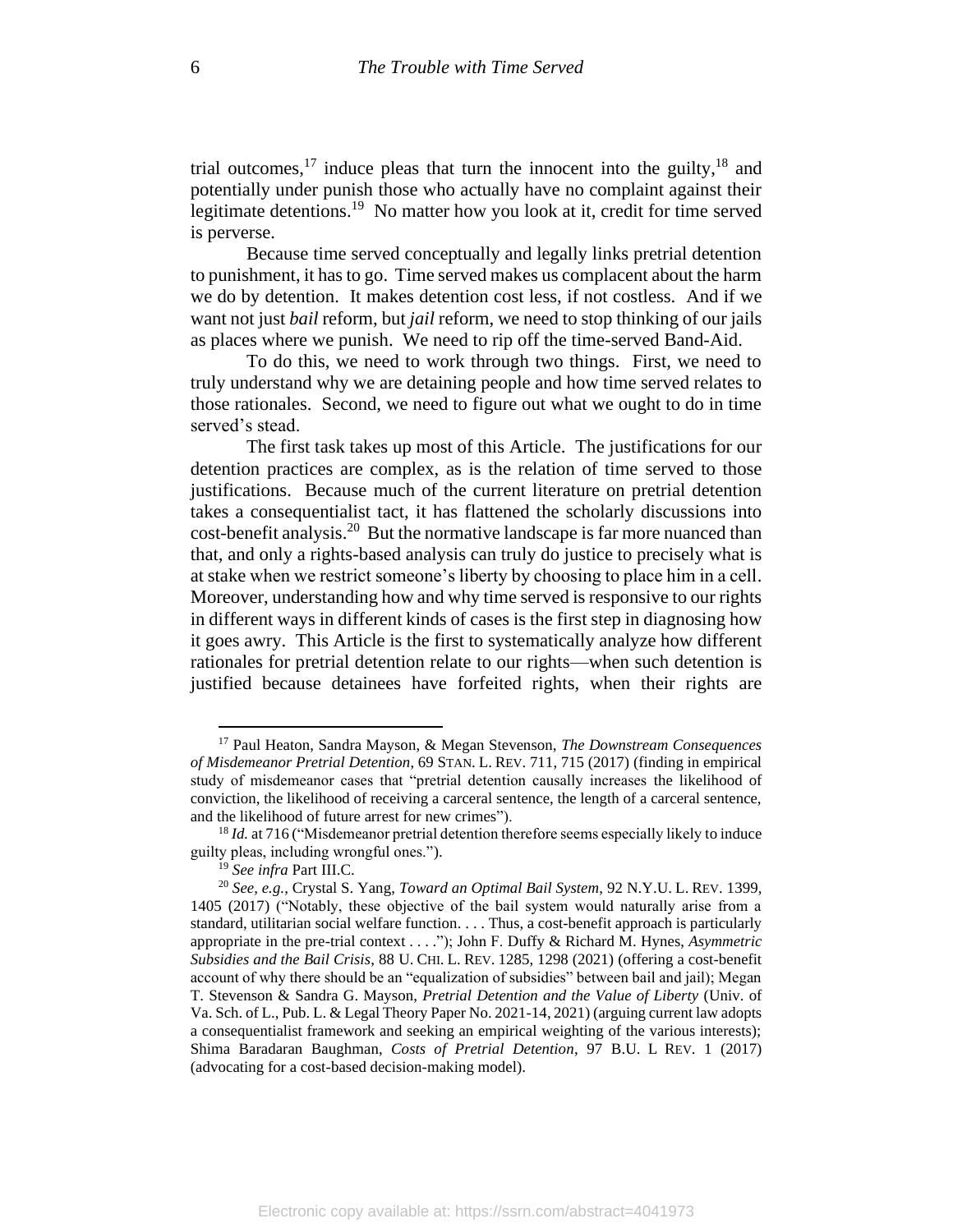overridden, and when they are simply wronged by their detentions.

These distinct rights relations then have different implications. For instance, if we detain someone who is amorphously "high risk" because we decide it is more important to prevent him from committing any possible harm than to let him go, what we are doing is harming him for our benefit. The detention is a government taking: We are taking him, literally, to hold behind bars until trial.<sup>21</sup> In contrast, if we detain someone because he has a current plan to harm others, our action is closer to self-defense, and the defendant has no right against such force.<sup>22</sup> If we detain someone because we think he committed the crime charged, the detention is actually prepunishment.<sup>23</sup> But our promiscuous use of "dangerousness" rhetoric about pretrial detention currently masks a self-defense theory, a takings theory, and a punishment theory.<sup>24</sup> Flight and obstruction add further complexity. Ultimately, there is a varied terrain of detention rationales.

<span id="page-7-0"></span>After setting forth how detention relates to rights, the Article asks how time served should respond to these various detention rationales. We often owe compensation to detainees, either because their detention is wrongful or because it is a justified taking. Time served is a rough approximation of compensation, but is woefully underinclusive. There are also rare cases in which crediting time served is unjustified because the detainee is fully liable to the detention based on his goal of seriously harming another. Different reasons potentially undergird our current practices.

What becomes apparent is that this complexity masks incoherence. Far from being systematically responsive to detention rationales, time served offers an ad hoc, over- and under-inclusive response that contributes to criminal justice pathologies. Time served harms the innocent and induces the innocent to plead guilty.<sup>25</sup> It allows us to retroactively justify the evils that we do by counting them as punishment, all while the Supreme Court tells us that various rights do not attach at the pretrial stage because it is not punishment.<sup>26</sup>

<sup>21</sup> *See infra* Part II.B.2.

<sup>&</sup>lt;sup>22</sup> JEFF MCMAHAN, KILLING IN WAR 10 (2009) ("To attack someone who is liable to be attacked is neither to violate nor to infringe that person's right, for the person's being liable to attack *just is* his having *forfeited* his right not to be attacked, in the circumstances.").

<sup>23</sup> *See infra* Part II.B.1.b.

<sup>24</sup> *See infra* Part II.B.1.a.

<sup>25</sup> *See infra* Part IV.A.3.

<sup>26</sup> *See* United States v. Salerno, 481 U.S. 739, 760 (1987) (Marshall, J. dissenting): The majority proceeds as though the only substantive right protected by the Due Process Clause is a right to be free from punishment before conviction. The majority's technique for infringing this right is simple: merely redefine any measure which is claimed to be punishment as "regulation," and, magically, the Constitution no longer prohibits its imposition.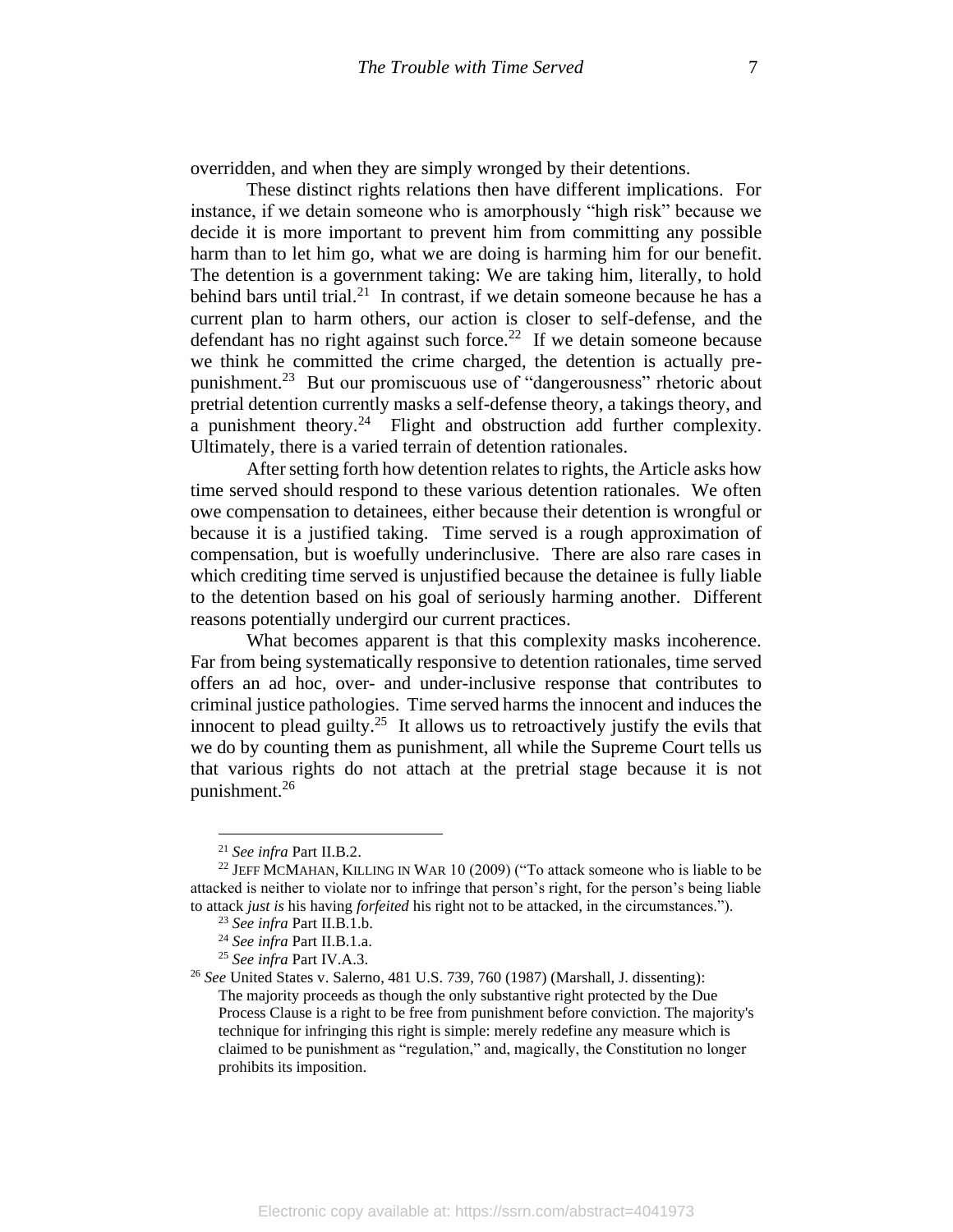The Article closes with a preliminary sketch of a new model. We should abolish credit for time served and should compensate detainees instead. A compensation model is superior to credit for time served in several respects. First, it treats the innocent equally to the guilty. Our current timeserved practices benefit guilty people and leave innocent people—usually *poor, innocent people*—with nothing. Second, compensation may limit our willingness to detain *ex ante*. Eliminating credit for time served will make the state internalize more of the fiscal cost of pretrial detention;  $27$  a requirement of compensation will make the state internalize some of the personal costs to defendants as well. Perhaps making the state bear the substantial costs of detention will mean that society can no longer afford its incapacitation addiction.<sup>28</sup> Third, compensation puts money in the pockets of detainees in ways that might provide the very bail needed for release or alter their negotiating power with prosecutors.<sup>29</sup> Finally, and perhaps most importantly, it will sever the intuitive, conceptual linkage between detention and punishment.

If you worry that this proposal will leave some guilty people worse off because they will suffer pretrial and not get credit at sentencing, that is because you assume that their pretrial conditions will be punitive. But it is time served that inexorably links them. Sever the two practices, and we create the space to ask, how ought we to treat our presumed-innocent detainees? How ought we to treat our material witnesses? Don't we owe them not just *compensation* but the same *conditions* that we owe you, our juror? So, although a compensation scheme is the first step in reform, the goal is also to create the dialogue not just about *when* we detain but also about *how* we detain. Eliminating credit for time served helps us move forward with this agenda.

The Article proceeds in four parts. Part I articulates the legal standards, confinement conditions, and scholarly criticism of pretrial detention, and also sets forth the law and purported rationales for crediting time served. Part II looks beyond the legal standards, asking why it is that we are entitled to detain individuals who might flee, obstruct, or be dangerous, and also suggests ways in which our current standards may be overinclusive or otherwise unjustifiable. Part III then asks whether these various justifications support or undermine credit for time served and examines the specific arguments necessary to connect the dots from detention to later credit. Part IV demonstrates that theorists of all perspectives should be deeply troubled by our current practice of giving time-served credit; far from having curative properties, it ultimately contributes to the disease of our

<sup>27</sup> *See infra* text accompanying note 146-47.

<sup>28</sup> *See infra* Part IV.B.3.

<sup>29</sup> *See id.*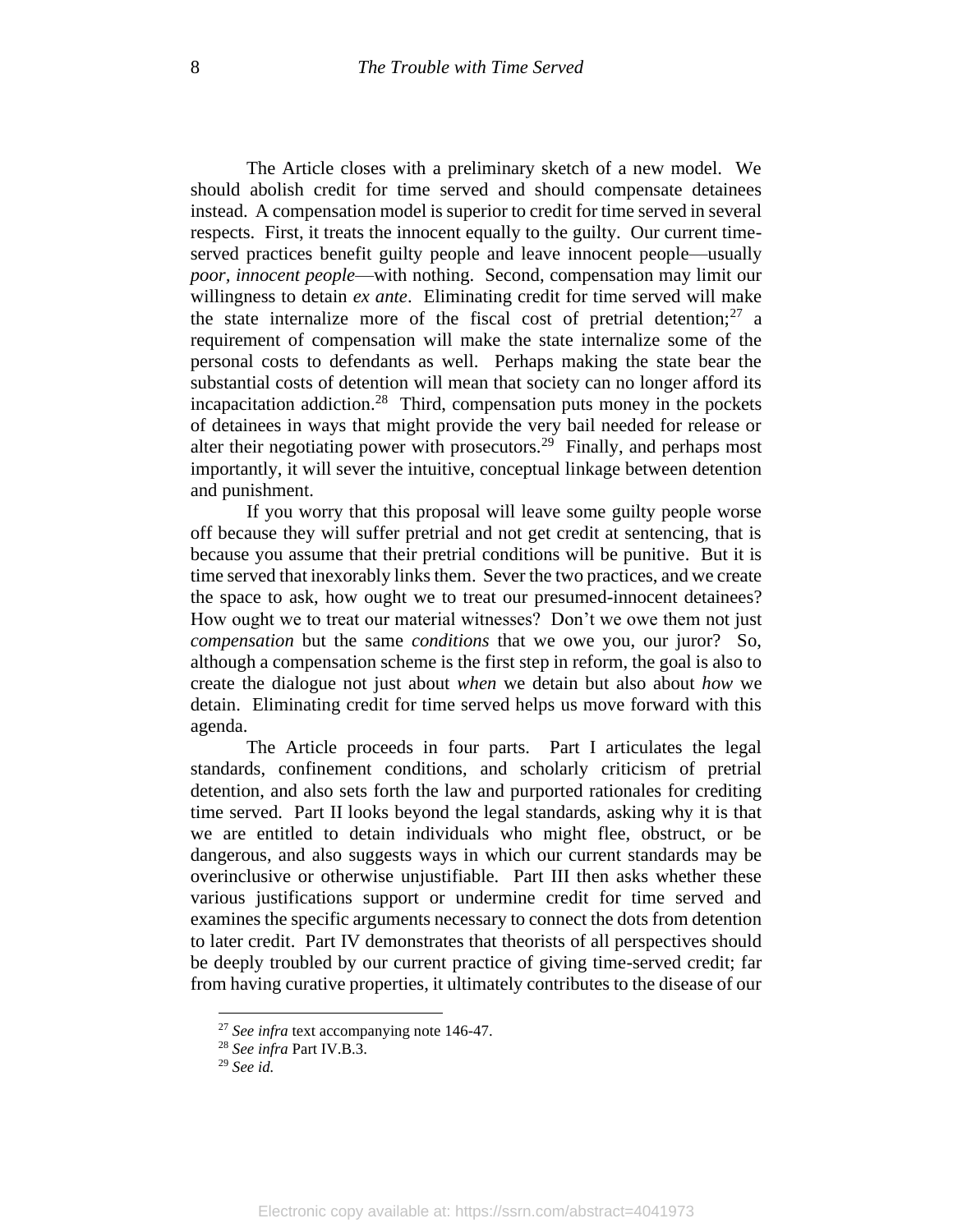current system. The Part then sketches an alternative compensation model and raises potential objections to such an approach. Whether you endorse my reform proposal or offer a different one in its place, the current criminal justice reform agenda must consider the role that time served plays in creating and reinforcing injustice.

## I. PRETRIAL DETENTION AND TIME SERVED: THE LEGAL FRAMEWORK

If a defendant is denied bail or if he cannot afford to pay bail, he will be detained pretrial.<sup>30</sup> Upon later conviction, this time spent in jail is credited against the period of incarceration to which the defendant would otherwise be sentenced. 31 To understand credit for time served, one must first understand who is detained and can receive the credit. This Part provides an overview of current pretrial detention law and practice. Then, it briefly surveys current frameworks for determining pretrial detention or release and discusses the conditions of confinement as well as criticisms of our detention practices, including procedural objections to how determinations are made, substantive objections to the grounds for detention, and distributional objections to the disparate impacts on the poor and people of color. Finally, with an understanding of who is detained pretrial and why in hand, this Part turns to the law governing credit for time served. After noting such credit is available in every jurisdiction, the rationales and timing of statutory adoptions are discussed.

## *A. Pretrial Detention and Bail*

## 1. Supreme Court Jurisprudence

Two lessons can be extracted from Supreme Court jurisprudence in this area. First, the Court has blessed the evolution of pretrial practices from the goal of securing appearance at trial to that of detaining the dangerous. Second, despite almost adopting a view that pretrial confinement was a form of punishment, the Court now clearly and consistently takes the view that the two were completely distinct.

In 1835, the stated purpose of bail was appearance at trial. In *Ex Parte*  Milburn, the defendant failed to appear and forfeited his bail money.<sup>32</sup> He claimed that he could not then be tried for the offense, a jailable

<sup>30</sup> *See infra* I.A.2.

<sup>31</sup> *See supra* note 11.

<sup>32</sup> 34 U.S. (9 Pet.) 704 (1835).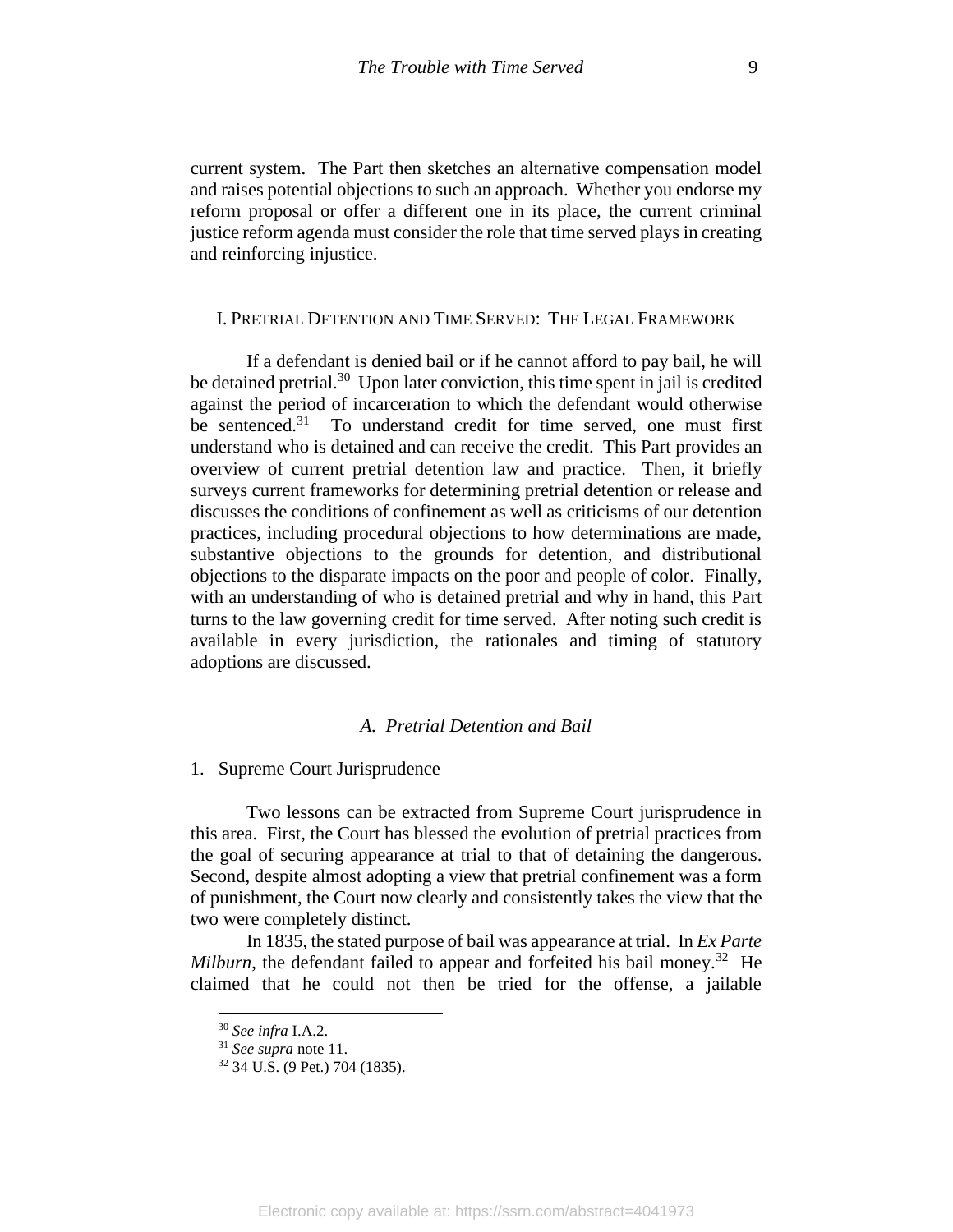misdemeanor, because the bail forfeiture was already the punishment.<sup>33</sup> The Court rejected his argument:

A recognizance of bail, in a criminal case, is taken to secure the due attendance of the party accused, to answer the indictment, and to submit to a trial, and the judgment of the court thereon. It is not designed as a satisfaction for the offence, when it is forfeited and paid, but as a means of compelling the party to submit to the trial and punishment, which the law ordains for his offence.<sup>34</sup>

Then, *Stack v. Boyle*, dismissing the habeas petition of Communists who contended that they were held by excessive bail without an individualized showing of flight risk, reaffirmed that the primary goal was appearance at trial.<sup>35</sup> As Justice Jackson noted in his concurrence, "The question when application for bail is made relates to each one's trustworthiness to appear for trial and what security will supply reasonable assurance of his appearance."<sup>36</sup>

Interestingly, both the *Stack* majority and the concurrence share the worry that unnecessary detention is punishment. The majority opines that bail "serves to prevent the infliction of punishment prior to conviction." So, too, the concurrence echoes, "Without this conditional privilege [of granting bail], even those wrongly accused are punished by the period of imprisonment."37

Though dangerousness lurked in the background of early bail practices, <sup>38</sup> the Court embraced this rationale in *Carlson v. Landon*. 39 There, noncitizens were detained before potentially being deported for their membership in the Communist party.<sup>40</sup> Notably, the district judge, after indicating that he was not worried about failure to appear, stated, "I am not

<sup>33</sup> *Id.* at 708.

<sup>&</sup>lt;sup>34</sup> *Id.* at 710. This is not the original conception of bail. The Anglo-Saxon English roots of our practice required the posting of the exact amount of the fine (the "bot") for the private grievance. June Carbone, *Seeing Through the Emperor's New Clothes: Rediscovery of Basic Principles in the Administration of Bail*, 34 SYRACUSE L. REV. 517, 519-21 (1983). Hence a forfeiture of the bail was the punishment for the crime. *Id.* at 520 ("Since the amount of the pledge and the possible penalty were identical, the effect of a successful escape would have been a default judgment for the amount of the bot.").

<sup>35</sup> 342 U.S. 1, 6-7 (1951) (dismissing habeas petition because defendants should have appealed their motion to reduce bail).

<sup>36</sup> *Id.* at 9 (Jackson, J. concurring).

<sup>37</sup> *Id.* at 8 (Jackson, J., concurring) (emphasis added).

<sup>38</sup> Carbone, *supra* note 34, at 522 (noting that the offense of homicide became nonbailable in the twelfth century).

<sup>39</sup> 342 U.S. 524 (1952).

<sup>40</sup> *Id.* at 528-29.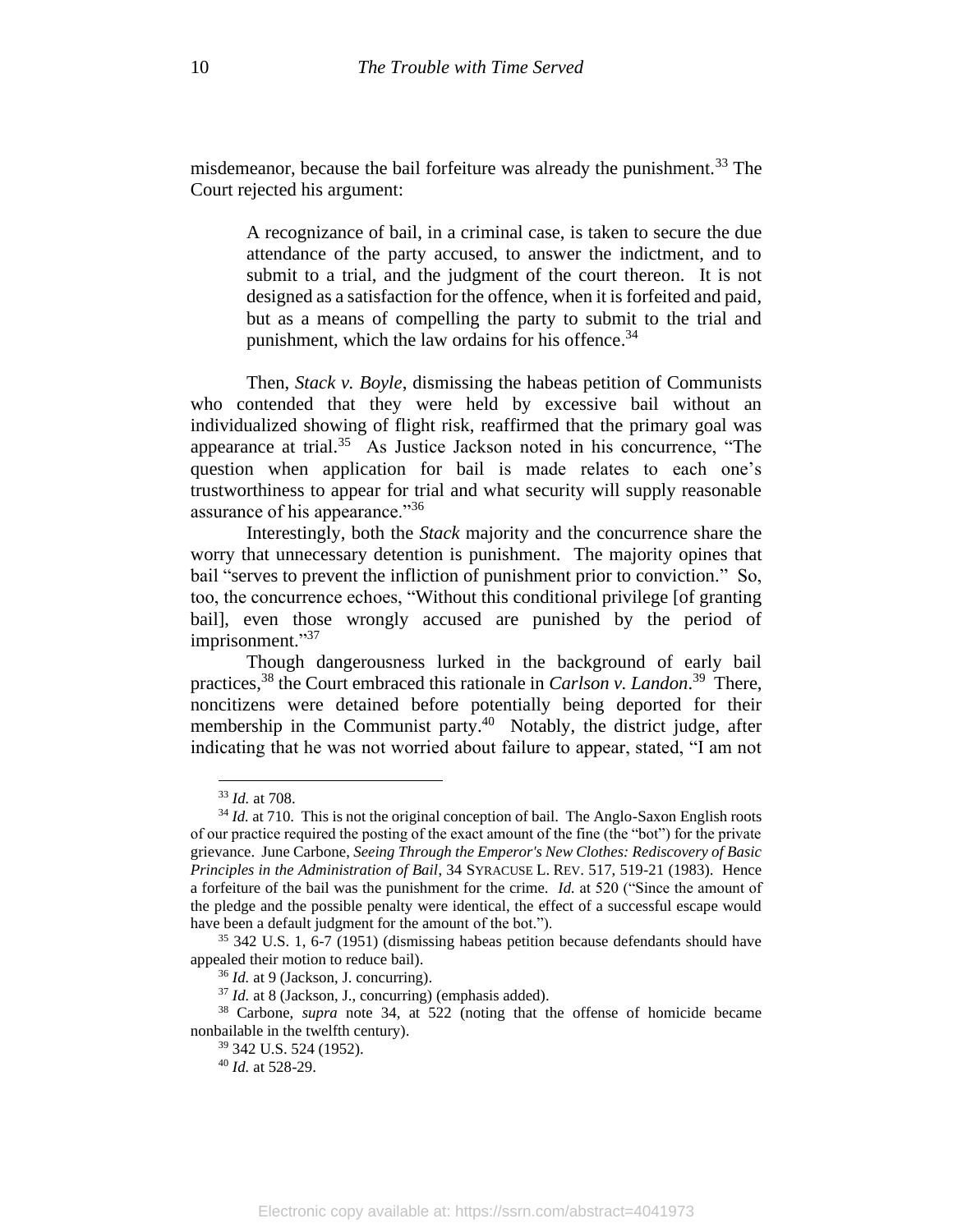going to turn these people loose if they are Communists, any more than I would turn loose a deadly germ in this community."<sup>41</sup> The Court agreed:

The refusal of bail in these cases is not arbitrary or capricious or an abuse of power. There is no denial of the due process of the Fifth Amendment under circumstances where there is reasonable apprehension of hurt from aliens charged with a philosophy of violence against this government.<sup>42</sup>

Soon after this initial endorsement of dangerousness, the Court had occasion to reconsider whether pretrial confinement constituted punishment. In *Bell v. Wolfish,* the Court found that a pretrial detention center's invasive policies, including cavity searches, were constitutional.<sup>43</sup> Central to the Court's analysis was that pretrial detention is not punishment and the conditions should not be evaluated as such.<sup>44</sup>

Juvenile detentions and the enactment of the expansive pretrial detention regime within the federal Bail Reform Act of 1984 were similarly justified as preventive and similarly construed as nonpunitive.<sup>45</sup> In *Schall v. Martin*, the Court upheld the constitutionality of juvenile detention before trial when there was a serious risk the juvenile would commit an offense.<sup>46</sup> Whereas the Court of Appeals had found that the juveniles were detained "not for preventive purposes, but to impose punishment for unadjudicated acts,"<sup>47</sup> the Court claimed that "[t]he 'legitimate and compelling state interest' in protecting the community from crime cannot be doubted."<sup>48</sup> This detention, concluded the Court, was not punishment.<sup>49</sup>

And, in *United States v. Salerno*, the Court rejected a facial attack on the Bail Reform Act.<sup>50</sup> Again, the focus was dangerousness. Noting that the statute only applies to "extremely serious offenses,"<sup>51</sup> requires clear and convincing evidence, <sup>52</sup> and contains numerous procedural safeguards including the right to counsel, to present witnesses, to testify, and to cross-

 $41$  *Id.* at 550 (Black, J., dissenting).

<sup>42</sup> *Id.* at 542 (majority opinion).

<sup>43</sup> 441 U.S. 520, 523-24 (1979).

<sup>44</sup> *Id.* at 535.

<sup>45</sup> 18 U.S.C. § 3141 *et seq*. (Bail Reform Act).

<sup>46</sup> 467 U.S. 253 (1984).

<sup>47</sup> *Id.* at 262 (quoting Martin v. Strasburg, 689 F.2d 365, 372 (2d Cir. 1982)).

<sup>48</sup> *Id.* at 264.

<sup>49</sup> *Id.* at 271.

<sup>50</sup> 481 U.S. 739, 741 (1987).

<sup>51</sup> *Id.* at 750.

<sup>52</sup> *Id.* at 742.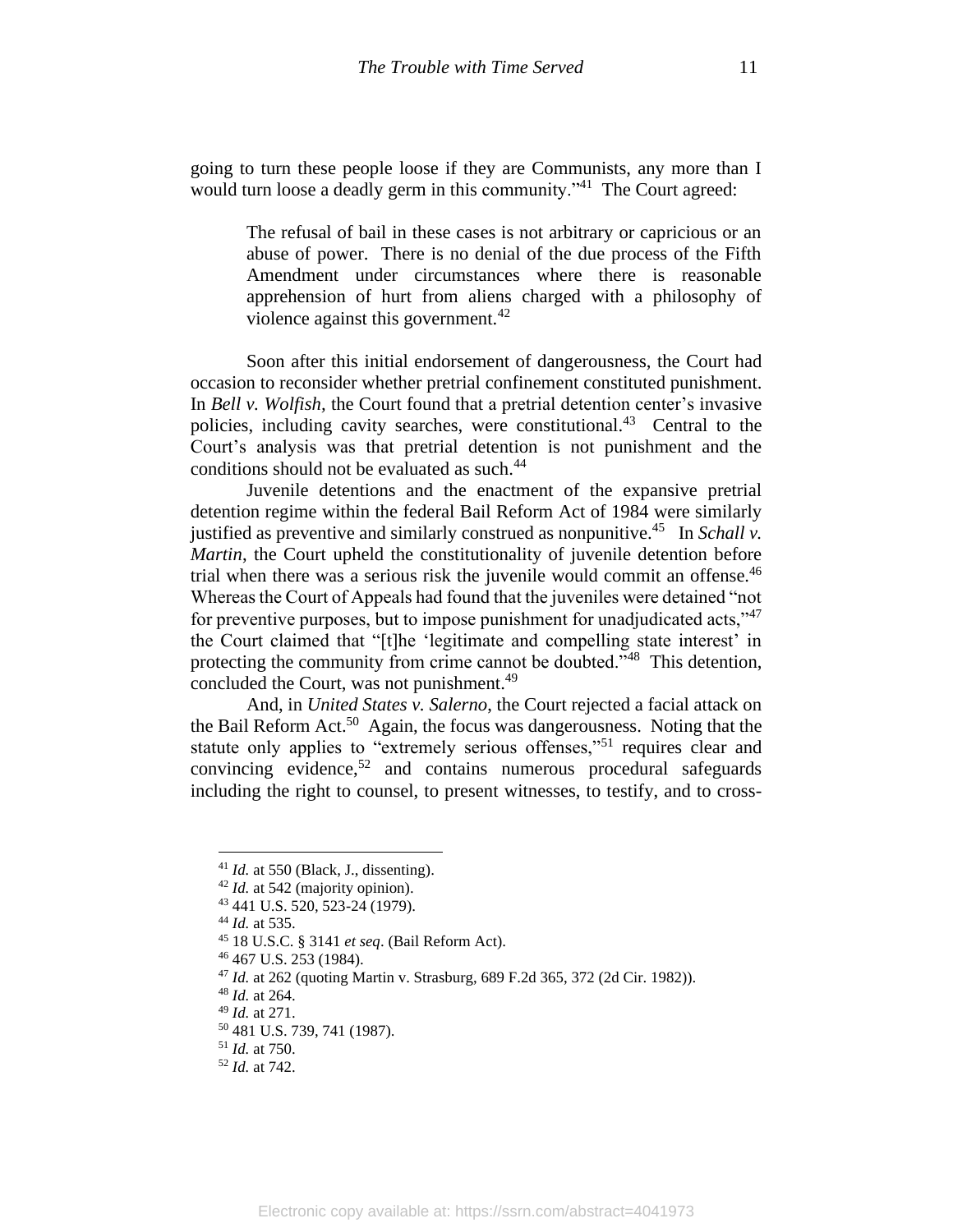examine,<sup>53</sup> the Court found that detention when "no release conditions 'will reasonably assure . . . the safety of any other person and the community'" was constitutionally defensible.<sup>54</sup> Moreover, the Court, while noting that detainees are not kept in prison,<sup>55</sup> concluded that pretrial detention is regulatory, not penal.<sup>56</sup> The Court reasoned that the government has a regulatory interest in community safety, that the government's interest in preventing crime by arrestees is both legitimate and compelling, and therefore that the individual's liberty interest could be subordinated to the "greater needs of society."<sup>57</sup>

## 2. Current Legal Frameworks

Against this constitutional backdrop, defendants are detained pretrial via one of two routes. First, the accused can be denied bail. This denial can be because the offense itself is not bailable, or because the accused is deemed a high flight risk or sufficiently dangerous such that bail is not granted. Although many states have a constitutional right to bail, this requirement is far from universal.<sup>58</sup> Moreover, these constitutional rights are often qualified to exclude certain crimes or to allow for consideration of dangerousness. 59 Second, if the court sets bail too high, a defendant may be unable to pay, the result of which is the defendant is held pretrial.

The first type of case has rigorous rules. $60$  As an exemplar, consider the federal system. Under the Bail Reform Act of 1984, detention is authorized based on a serious risk of flight,<sup>61</sup> a serious risk of obstruction,<sup>62</sup> or dangerousness.<sup>63</sup> In determining whether detention is authorized for these reasons, a court considers the nature of the crime charged, the weight of the evidence, the defendant's character and community ties, the defendant's legal status (such as on probation) at the time of the arrest, and "the nature and seriousness of the danger to any person or the community that would be posed

<sup>53</sup> *Id.*

<sup>54</sup> *Id.* at 741.

<sup>55</sup> *Id.* at 748. *But see infra* Part I.A.3 (noting how jails are worse than prisons).

<sup>56</sup> *Salerno*, 481 U.S. at 747.

<sup>57</sup> *Id.* at 748-51.

<sup>58</sup> AMBER WIDGERY, NAT'L CONF. OF STATE LEGISLATURES, THE STATUTORY FRAMEWORK OF PRETRIAL RELEASE 2-3 (2020), https://www.ncsl.org/Portals/1/Documents/cj/Framework-of-Pretrial-Release\_v07\_web.pdf

<sup>59</sup> *Id.* at 3.

<sup>60</sup> *See* Sandra G. Mayson, *Detention by Any Other Name*, 69 DUKE L.J. 1643, 1651 (2020) (noting "robust procedural requirements" in both the federal and state systems).

<sup>61</sup> 18 U.S.C. § 3142(f)(2)(A).

 $62$  *Id.* § 3142(f)(2)(B).

<sup>63</sup> *Id.* § 3142(f)(1).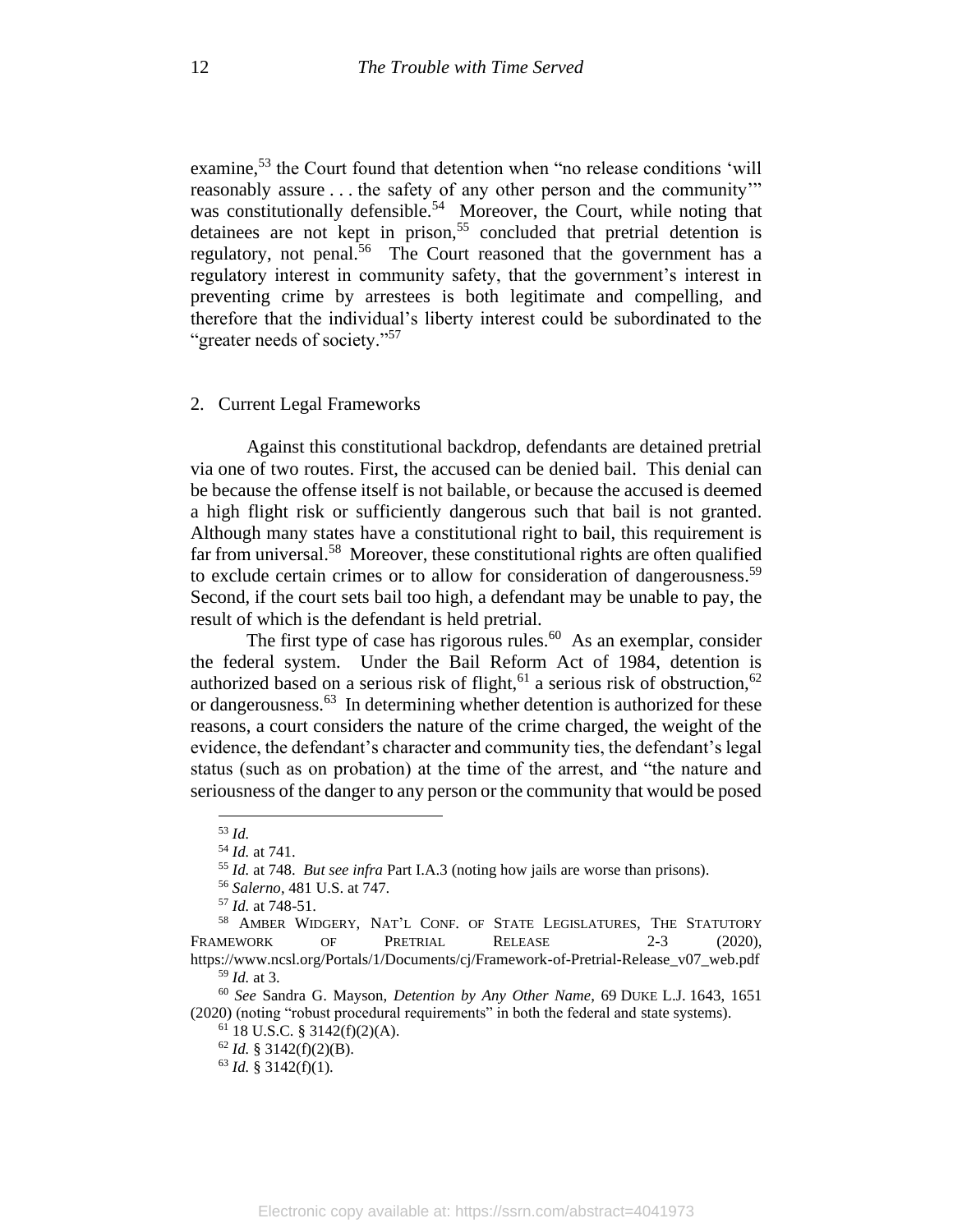by the person's release."<sup>64</sup> Many state statutes look to the same factors as the federal model, including Delaware,<sup>65</sup> the District of Columbia, <sup>66</sup> Illinois, <sup>67</sup> Nevada,<sup>68</sup> New Jersey,<sup>69</sup> New York,<sup>70</sup> and Pennsylvania.<sup>71</sup> California departs from the federal model as it does not enumerate the defendant's character as a factor,<sup>72</sup> and Kentucky and Wisconsin streamline their analysis somewhat.<sup>73</sup>

This is a marked contrast to the sort of state procedures that accompany the setting of bail, which (to put it mildly) can be quite brief and unstructured. As Sandy Mayson describes:

<span id="page-13-0"></span>Magistrates announce bail amounts utterly beyond the capacity of the accused to meet in two-minute, uncounseled hearings, squinting at the accused on a videolink or in a crowded courtroom, one after the other, day in and day out. There are few limits and little process in these proceedings.<sup>74</sup>

Scholars have argued that in practice "trial court judges have virtually unlimited legal discretion in determining the amount of bail."<sup>75</sup> Christine S. Scott-Hayward and Henry F. Fradella's review of various studies found that "the two most important factors, those that best predict the bail decision, are (1) the seriousness of the charged offense and (2) the defendant's criminal history."<sup>76</sup> Moreover, courts can illicitly detain for dangerousness *sub rosa* simply by setting bail too high for the defendant to meet.<sup>77</sup> And, even when

<sup>73</sup> KY. REV. STAT. ANN. § 431.066 (West 2021); WIS. STAT. § 969.035 (2019–20). *But see* Judicial Guidelines for Pretrial Release and Monitored Conditional Release, Order 2017- 20 (Ky. 2017), https://kycourts.gov/Courts/Supreme-Court/Supreme%20Court%20Orders/ 201720.PDF (specifying information that pretrial services should look to and largely mirroring the federal factors).

<sup>74</sup> Mayson, *supra* note 60, at 1645.

<sup>75</sup> CHRISTINE S. SCOTT-HAYWARD & HENRY F. FRADELLA, PUNISHING POVERTY: HOW BAIL AND PRETRIAL DETENTION FUEL INEQUALITIES IN THE CRIMINAL JUSTICE SYSTEM 9 (2019).

<sup>76</sup> *Id.* at 40. The impact can be covert; for instance, crime severity might be taken into account in the prosecutor's bail request. MARY T. PHILLIPS, N.Y.C. CRIM. JUST. AGENCY, INC., A DECADE OF BAIL RESEARCH IN NEW YORK CITY 68 (2012), https://www.prisonpolicy.org/scans/DecadeBailResearch12.pdf (noting significant role of prosecutors' recommendations and the significant role of crime severity in their requests).

<sup>77</sup> *See* Mayson, *supra* note 60, at 1659 ("The term "sub rosa detention" typically refers

<sup>64</sup> *Id.* § 3142(g).

<sup>65</sup> DEL. CODE ANN. tit. 11, § 2105 (West 2021).

<sup>66</sup> D.C. CODE § 23-1322 (2021).

<sup>67</sup> 725 ILL. COMP. STAT. 5/110-5 (2021).

<sup>68</sup> NEV. REV. STAT. § 178.4853 (2021).

<sup>69</sup> N.J. STAT. ANN. § 2A:162-20 (West 2021).

<sup>70</sup> N.Y. CRIM. PROC. LAW § 510.30 (McKinney 2021).

<sup>71</sup> PA. R. CRIM. P. 523 (2021).

<sup>72</sup> CAL. PENAL CODE § 1275 (West 2021).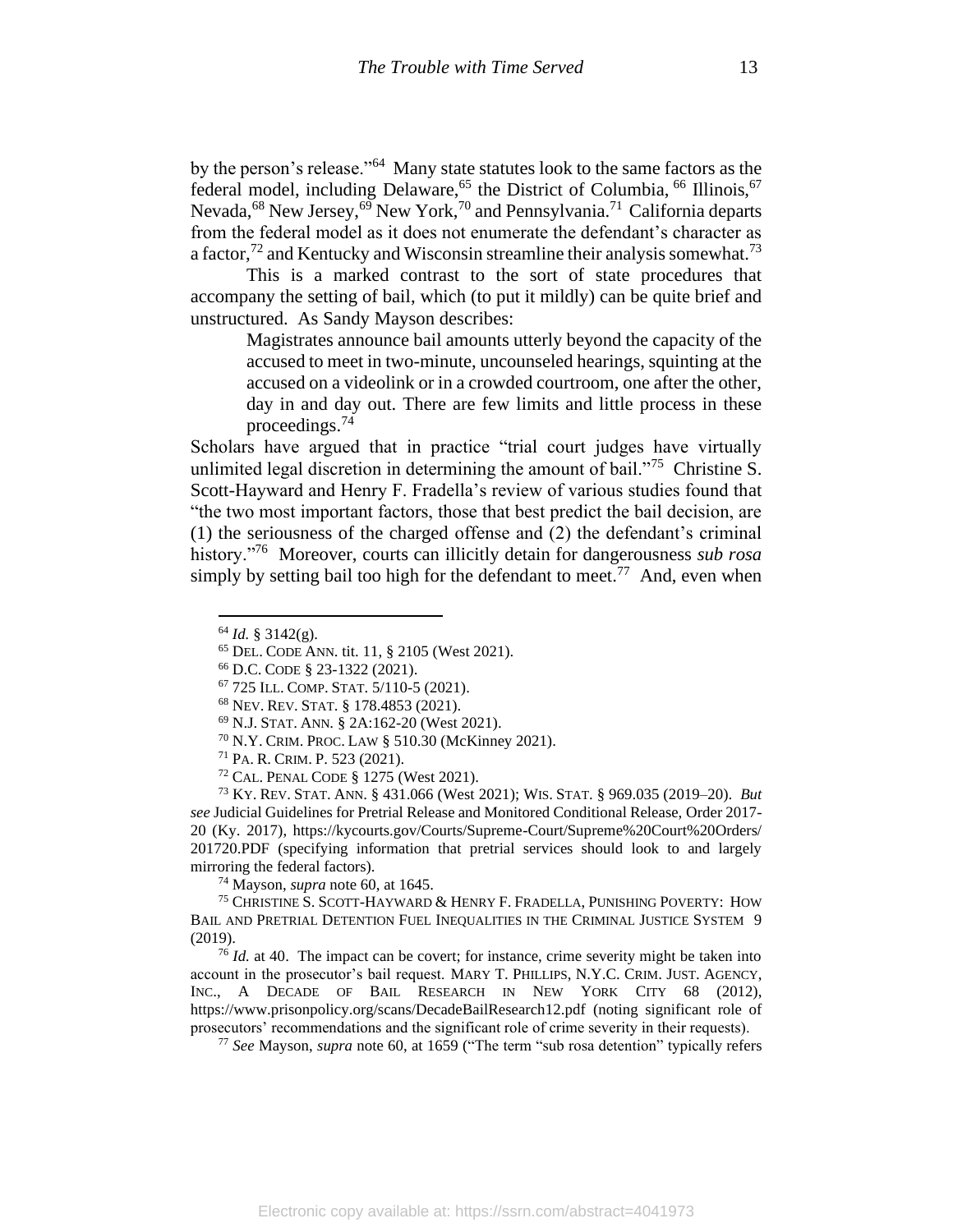bail is not being set to covertly detain for dangerousness, inattentiveness to the defendant's ability to pay in setting the bail figure can itself result in pretrial detention.<sup>78</sup>

#### 3. The Conditions of Pretrial Detention

When individuals are detained pretrial, they go to jail. Jails predominantly house pretrial detainees.<sup>79</sup> The average time spent in jail in 2019 was twenty-six days.  $80^{\circ}$  Although jails are often thought to be interchangeable with prisons, it is important to examine precisely how jails can and do function.

Because jails are for short-timers, they lack some of the programs that prisons have. Inmates lack access to educational, vocational, and life skills training.<sup>81</sup> They get less physical exercise.<sup>82</sup> And their housing includes less outside light.<sup>83</sup> Jails can be overcrowded. In 2019, Kentucky, West Virginia, and Virginia jails were all operating above capacity.<sup>84</sup>

<span id="page-14-0"></span>Conditions can be bleak. Indeed, some detainees may plead guilty just to get from jail to prison where the facilities are better. $85$  Consider the Cuyoga County Corrections Center in Cleveland, Ohio, where, in 2010, a pretrial detainee would expect to spend fifty days.<sup>86</sup> A 2018 DOJ review

to the practice of setting unaffordable bail with the specific intention of detaining a defendant whom the court lacks authority to detain outright, or without having to comply with full detention process.").

<sup>78</sup> SCOTT-HAYWARD & FRADELLA, *supra* note [75,](#page-13-0) at 42 (noting study showing defense counsel do not raise the issue and when raised, judges are not receptive).

<sup>79</sup> ZHEN ZENG & TODD MINTON, U.S. DEP'T OF JUST., BUREAU OF JUST. STAT., NCJ 255406, CENSUS OF JAILS, 2005–2019 -STATISTICAL TABLES, at 2 (2021) [hereinafter ZENG & MINTON, CENSUS OF JAILS], https://bjs.ojp.gov/sites/g/files/xyckuh236/files/media/document/cj0519st.pdf (noting that in the majority of states, two-thirds of jail detainees are being held pretrial and in five states, the figure exceeds eighty percent).

<sup>80</sup> ZENG & MINTON, *supra* note 2.

<sup>81</sup> Christopher Wildeman, Maria D. Fitzpatrick & Alyssa W. Goldman, *Conditions of Confinement in American Prisons and Jails*, 14 ANN. REV. L. & SOC. SCI. 29, 35 tbl.2 (2018). *<sup>82</sup> Id.*

<sup>83</sup> *Id.*

<sup>84</sup> ZENG & MINTON, CENSUS OF JAILS, *supra* note 79, at 3.

<sup>85</sup> Emily Leslie & Nolan G. Pope, *The Unintended Impact of Pretrial Detention on Case Outcomes: Evidence from New York City Arraignments*, 60 J. L. & ECON. 529, 552 (2017) (noting this inducement for pleading guilty); Abbie VanSickle & Manuel Villa, *Who Begs to Go to Prison? California Jail Inmates*, MARSHALL PROJECT (Apr. 23, 2019, 7:20 PM), [https://www.themarshallproject.org/2019/04/23/who-begs-to-go-to-prison-california-jail](https://www.themarshallproject.org/2019/04/23/who-begs-to-go-to-prison-california-jail-inmates)[inmates](https://www.themarshallproject.org/2019/04/23/who-begs-to-go-to-prison-california-jail-inmates) (comparing conditions).

<sup>86</sup> Cuyahoga County Sheriff, *FAQ's: Cuyahoga County Correction Center – "The Jail"*,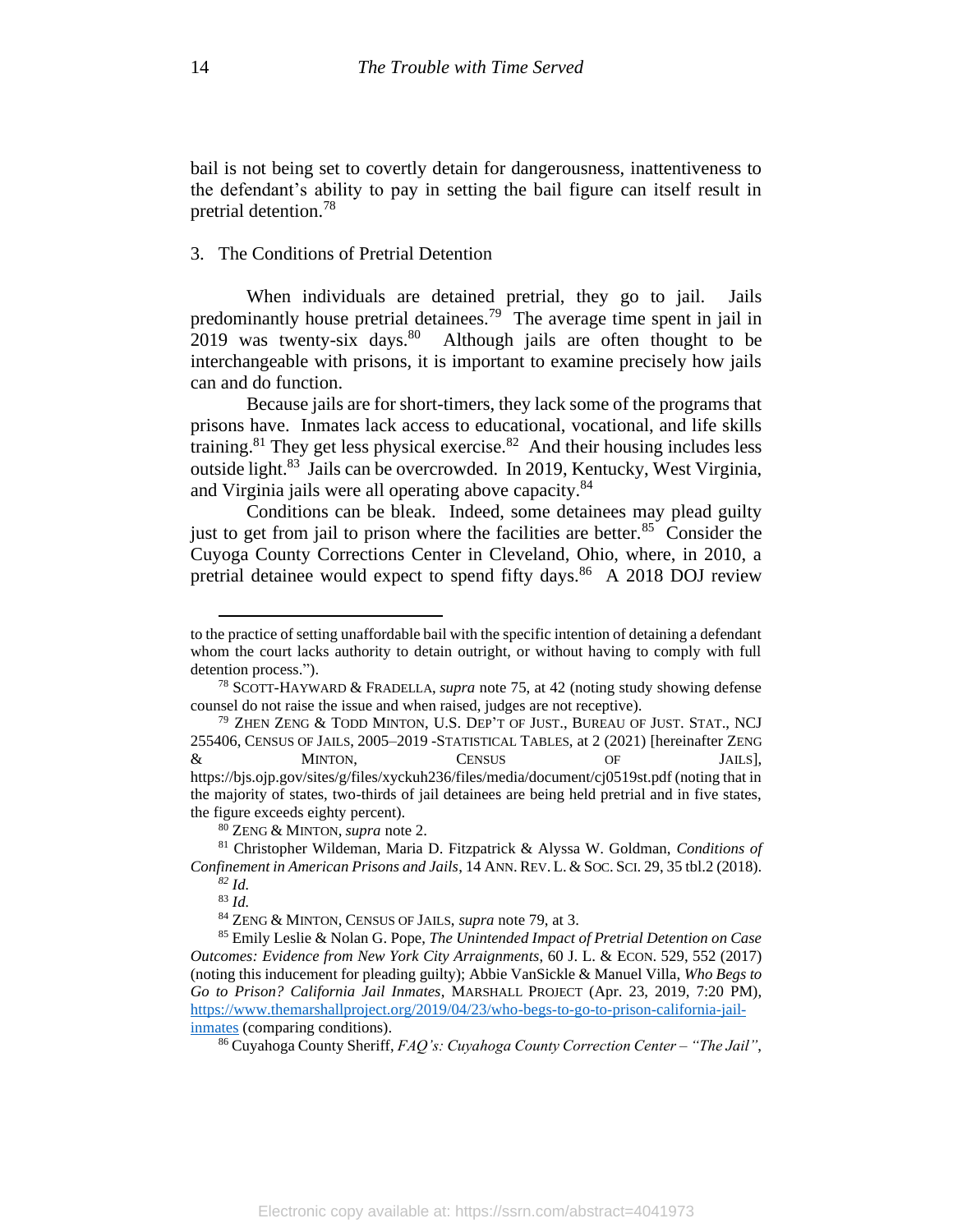found that cells meant to house two people housed twelve with mattresses placed on the floor.<sup>87</sup> Despite the cells' extremely cold temperatures, inmates were denied a second blanket.<sup>88</sup> Cells lacked toilet paper and toothbrushes.<sup>89</sup> Shower facilities lacked curtains, leaving inmates fully exposed to the guards.<sup>90</sup> Food was below nutritional requirements, was not properly refrigerated, and was sometimes denied as a punitive measure.<sup>91</sup> There was no infirmary.<sup>92</sup> Within one year, fifty-five people attempted suicide and three succeeded.<sup>93</sup> And there were fifty-two Prison Rape Elimination Act incidents.<sup>94</sup> Inmate interviews revealed "strong and consistent allegation[s] of brutality, [use of force] punishment, and cruel treatments at the hands of the Security Response Team."<sup>95</sup>

This is not an outlier case. Reports and lawsuits present numerous stories. Oklahoma County jail detainees faced bedbugs and were allowed to shower less than once a week.<sup>96</sup> In Sacramento, prisoners who were held on suicide watch were put in a room that had a grate instead of a toilet.<sup>97</sup> A tribal jail lacked potable water.<sup>98</sup> In Allegheny County, Pennsylvania, where the average detainee spends sixty-one days, a restraint chair was used for those with mental illness.<sup>99</sup> In Fulton County, Georgia, the jail's inability to cope with mentally ill inmates led to placing them in solitary, sometimes with

<sup>88</sup> *Id.* at 41.

<sup>89</sup> *Id.* at 3, 42.

<sup>90</sup> *Id.* at 3.

<sup>91</sup> *Id.* at 3-4.

<sup>92</sup> *Id.* at 31.

<sup>93</sup> *Id.* at 24.

<sup>94</sup> *Id.*

<sup>95</sup> *Id.* at 34.

<sup>97</sup> VanSickle & Villa, *supra* note 85.

<sup>98</sup> Nate Hegyi, *Indian Affairs Promised to Reform Tribal Jails. We Found Death, Neglect and Disrepair*, NPR (June 10, 2021, 5:06 AM), https://www.npr.org/2021/06/10/1002451637/bureau-of-indian-affairs-tribal-detentioncenters-deaths-neglect.

<sup>99</sup> Juliette Rihl, *"It Always Escalated to the Chair": Allegheny County Jail Used the Restraint Chair More Than Any Other County Jail in PA*, PUB. SOURCE (Mar. 6, 2021), https://www.publicsource.org/restraint-chair-allegheny-county-jail-mental-health.

FACEBOOK (Feb. 8, 2010), https://www.facebook.com/notes/cuyahoga-county-sheriff/faqscuyahoga-county-correction-center-the-jail/316139511063 ("The average length of stay for the Pre-Trial inmate is fifty days  $\dots$ .")

<sup>87</sup>DEP'T OF JUST., U.S. MARSHALS SERV., QUALITY ASSURANCE REVIEW: FACILITY REVIEW REPORT OF CUYAHOGA CNTY. CORR. CTR., 3-4, 35 (2018).

<sup>96</sup> Nolan Clay, *Bedbugs, Moldy Showers: Dozens of Health Violations Found at Troubled Oklahoma County Jail*, OKLAHOMAN (Mar. 31, 2021, 11:14 AM), https://www.oklahoman.com/story/news/2021/03/30/oklahoma-county-jail-has-dozenhealth-violations-inspectors-say/4807430001.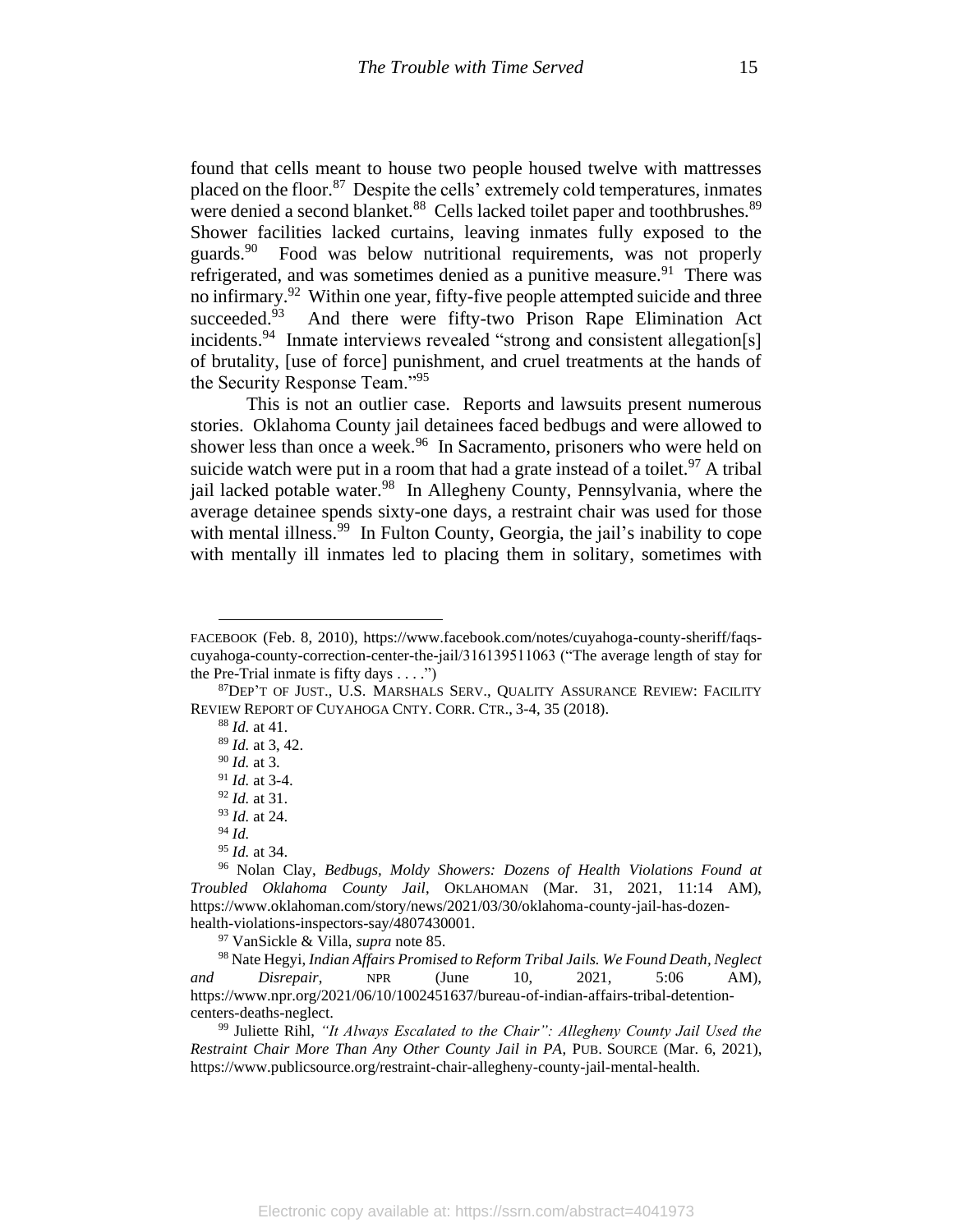horrific results.<sup>100</sup> One woman, charged with misdemeanor trespassing, was kept in isolation for over four months, and was denied clean clothes and the opportunity to bathe. $101$  Her condition declined and she required hospitalization.<sup>102</sup> Women in Muskegon County Jail in Michigan sued for, among other things, being placed in cells covered in urine and vomit, being watched by male guards while they had to strip naked in order to use the toilet, and being denied feminine hygiene products.<sup>103</sup> The pandemic has exacerbated the horrors of confinement in jails as well.<sup>104</sup>

To be sure, some of these conditions are in violation of the detainees' constitutional rights.<sup>105</sup> They are the easy cases. The question to ask, however, is how the state should treat those who are presumed innocent. We certainly could not sequester you, our hypothetical juror, in a jail like these. So, unless it is appropriate to get a head start on punishment (and it is not),  $^{106}$ why would we be entitled to subject the presumed innocent to such dehumanizing conditions?

## 4. Critiques of Bail and Pretrial Detention

Just as current conditions of pretrial confinement draw criticism, so, too, do our current bail and pretrial detention practices and procedures. The use of money bail and pretrial detention is prevalent. Sandy Mayson notes, "[S]ince 1990, both pretrial detention rates and the use of money bail have risen steeply; it is likely that we now detain millions of people each year for their inability to post even small amounts of bail."<sup>107</sup> Who is released prior to trial on felony charges is highly variable. As Shima Baradaran-Baughman observes, "Some counties report as low as a 30 percent release rate, and others

<sup>100</sup> Hannah Riley, *Judge Grants Injunction to Halt Solitary Confinement and to Remedy "Repulsive" Conditions for Women at South Fulton Jail*, S. CTR. FOR HUM. RTS. (July 25, 2019), https://www.schr.org/judge-grants-injunction-to-halt-solitary-confinement-and-toremedy-repulsive-conditions-for-women-at-south-fulton-jail.

 $^{101}$  *Id.* 

<sup>102</sup> *Id.*

<sup>103</sup> *Abuse and Neglect at Muskegon County Jail*, ACLU: MICH., https://www.aclumich.org/en/abuse-and-neglect-muskegon-county-jail (last visited Jan. 19, 2022).

<sup>104</sup> Rebecca Rhynhard, Opinion, *Philly's Shockingly Inhumane Prison Conditions*, PHILA. INQUIRER (Oct. 6, 2021), [https://www.inquirer.com/opinion/commentary/philadelphia-prisons-correctional-officer](https://www.inquirer.com/opinion/commentary/philadelphia-prisons-correctional-officer-shortage-20211006.html)[shortage-20211006.html.](https://www.inquirer.com/opinion/commentary/philadelphia-prisons-correctional-officer-shortage-20211006.html)

 $105$  For a survey of the jurisprudence and a proposed standard, see generally, Catherine T. Struve, *The Conditions of Pretrial Detention*, 161 U. PA. L. REV. 1009 (2013).

<sup>106</sup> *See infra* Section I.B.1.b.

<sup>107</sup> Sandra G. Mayson, *Dangerous Defendants*, 127 YALE L.J. 490, 507 (2018).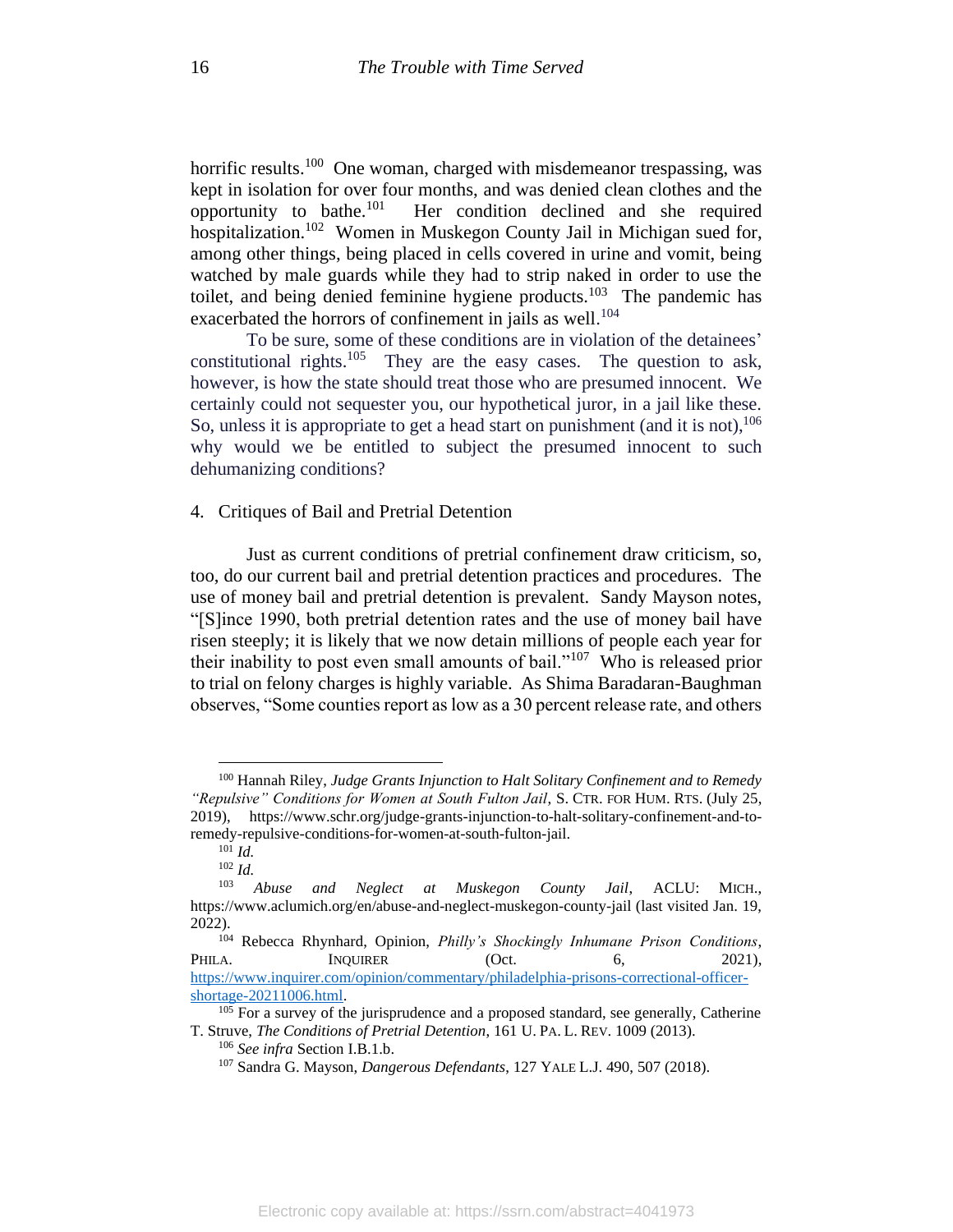release up to 90 percent of those arrested."<sup>108</sup>

Scholars criticize our bail and detention practices on procedural, substantive, and distributional grounds. Procedurally, some scholars object that the use of the pending charge is antithetical to the presumption of innocence.<sup>109</sup> In addition, the brevity of bail hearings is objectionable.<sup>110</sup>

Substantively, scholars argue that pretrial detention causes more harm than is typically understood. Defendants who are not held pretrial have been found to have more bargaining power.<sup>111</sup> Detainees can lose jobs, be attacked or sexually assaulted in custody, and have their family lives disrupted.<sup>112</sup> Third-party harms also occur, such as those to a detainee's children, caused by her absence.<sup>113</sup> Detention pressures defendants to plead guilty because confinement is so dreadful.<sup>114</sup> Perhaps most shockingly, "pretrial detention is the single best predictor of case outcome, even after controlling for other factors."<sup>115</sup> One study in the federal system found that pretrial *release* decreases sentencing length by 67.5%, increases the probability of a belowguidelines sentence by 56.2%, decreases the probability of receiving a mandatory minimum by 36.5%, and increases the chances of receiving a sentencing reduction for assisting the government by  $32.7\%$ .<sup>116</sup> In other words, detention has profound negative impacts. Scholars thus contend that

<sup>112</sup> BARADARAN BAUGHMAN, *supra* note 108, at 86.

<sup>113</sup> *Id.* at 88-89.

<sup>116</sup> Stephanie Holmes Didwania, *The Immediate Consequences of Federal Pretrial Detention*, 22 AM. L. & ECON. REV. 24, 45 tbl.4, 46 (2020).

<sup>108</sup> SHIMA BARADARAN BAUGHMAN, THE BAIL BOOK: A COMPREHENSIVE LOOK AT BAIL IN AMERICA'S CRIMINAL JUSTICE SYSTEM 62 (2018).

<sup>&</sup>lt;sup>109</sup> *Id.* at 31 ("Contrary to a presumption of innocence, denial of bail and liberty results in unconstitutional punishment.").

<sup>110</sup> SCOTT-HAYWARD & FRADELLA, *supra* note [75,](#page-13-0) at 38 (surveying studies and finding "little evidence" that bail hearings are long or contested).

<sup>111</sup> Will Dobbie, Jacob Goldin & Crystal S. Yang, *The Effects of Pretrial Detention on Conviction, Future Crime, and Employment: Evidence from Randomly Assigned Judges*, 108 AM. ECON. REV. 201, 203 (2018) ("[I]nitial pretrial release affects case outcomes primarily through a strengthening of defendants' bargaining positions before trial, particularly for defendants charged with less serious crimes and with no prior offenses").

<sup>114</sup> Time served plays a role in the plea. Leslie & Pope, *supra* note 85, at 552 ("One relevant feature of the criminal justice system is that detainees who are ultimately convicted and sentenced to serve time have the time they spent awaiting adjudication counted against their sentences. This policy lowers the cost of pleading guilty for detainees relative to released defendants because detainees have paid part of the price of conviction already.").

<sup>115</sup> SCOTT-HAYWARD &FRADELLA,*supra* not[e 75,](#page-13-0) at 5; Heaton, Mayson, and Stevenson, *supra* note [17,](#page-6-0) at 715 (finding in empirical study of misdemeanor cases that "pretrial detention causally increases the likelihood of conviction, the likelihood of receiving a carceral sentence, the length of a carceral sentence, and the likelihood of future arrest for new crimes."); *see also* Leslie & Pope, *supra* note [85,](#page-14-0) at 530, 547 (finding that pretrial detention increases the probability of conviction by 13% for felony offenses and 7.4% for misdemeanors).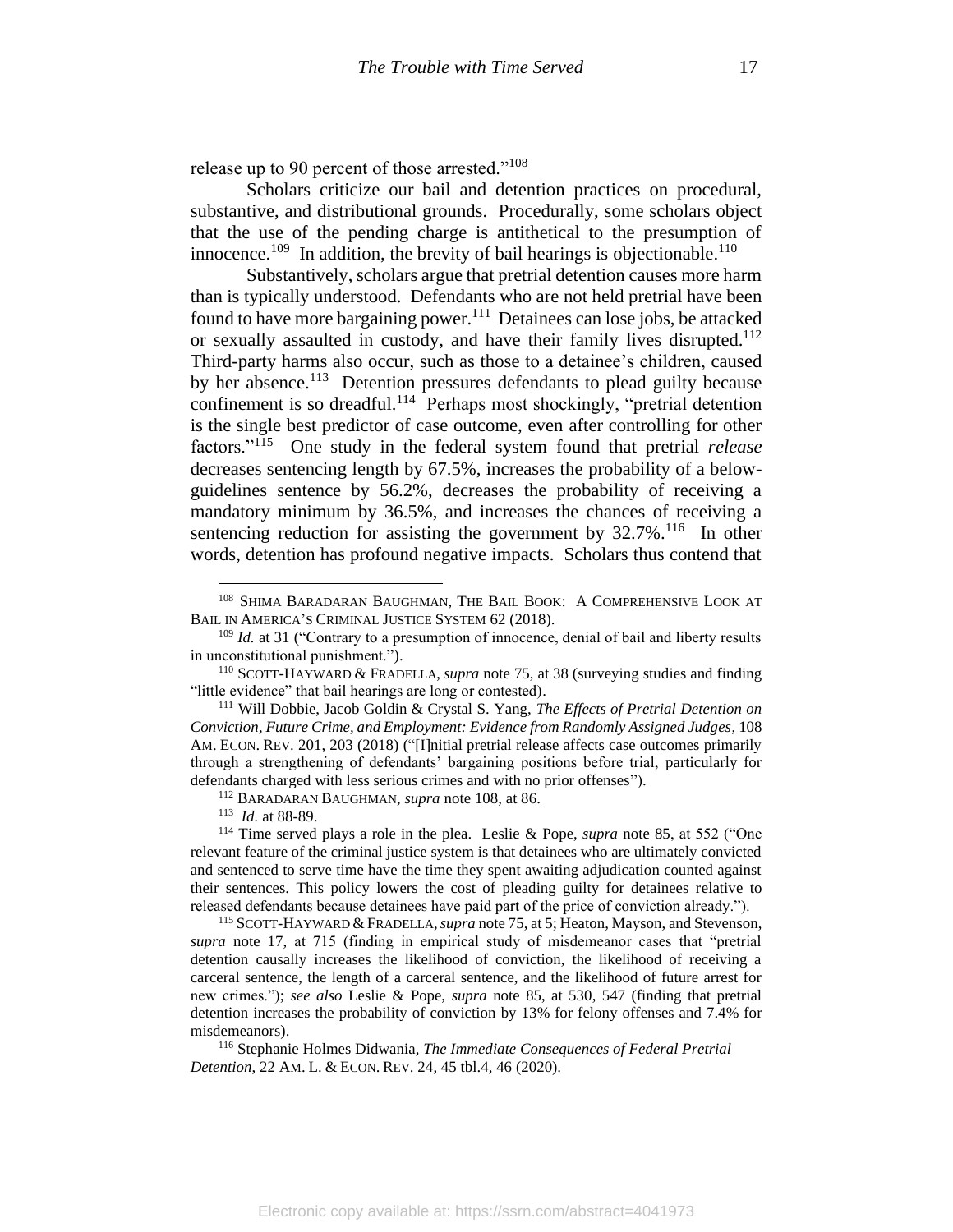if the Supreme Court views itself as trading off the interests of the accused against the interests of society, the Court is getting the math wrong.<sup>117</sup>

Distributionally, because the rich can more easily make bail than the poor, bail essentially detains the poor.<sup>118</sup> Very few defendants are denied bail outright.<sup>119</sup> However, since the poor cannot afford their bail, some scholars have argued that we are essentially punishing poverty.<sup>120</sup> Detentions are also racially unjust. Data suggest that Black defendants are detained at a rate of three times that of white defendants.<sup>121</sup> The outcry over the link between race, poverty, and detention has led to bail reform within some jurisdictions, $122$  and innovative workarounds in others, such as communities paying for bail.<sup>123</sup>

<sup>120</sup> As Baradaran Baughman argues:

BARADARAN BAUGHMAN, *supra* note 108, 31-32.

<sup>121</sup> ZENG & MINTON, *supra* not[e 2,](#page-2-0) at 1.

<sup>117</sup> *See also* Stevenson & Mayson, *supra* note [20,](#page-6-1) at 7 (demonstrating "that a rigorous consequentialist analysis raises deep questions about how the law ought to value individual liberty and welfare"); Yang, *supra* note 20, at 1407 (conducting "a partial cost-benefit analysis that incorporates the best available evidence on both the costs and benefits of detention, [and] finding that on the margin, pre-trial detention imposes far larger costs than benefits").

<sup>118</sup> BARADARAN BAUGHMAN, *supra* note 108, at 2. ("Poor defendants, who have committed minor, nonviolent crimes, are held in jail before trial while rich defendants charged with serious and sometimes violent crimes are released pending trial."); *id.* ("[T]he story of bail is one of poverty, inequality, and haste. . . . [B]ail is the single most preventable cause of mass incarceration in America."); Nick Pinto, *The Bail Trap*, N.Y. TIMES (Aug. 13, 2015), https://www.nytimes.com/2015/08/16/magazine/the-bail-trap.html ("In New York City, where courts use bail far less than in many jurisdictions, roughly 45,000 people are jailed each year simply because they can't pay their court-assigned bail.").

<sup>119</sup> BRIAN A. REAVES, U.S. DEP'T OF JUST., BUREAU OF JUST. STAT., NCJ 243777, FELONY DEFENDANTS IN LARGE URBAN COUNTIES, 2009 – STATISTICAL TABLES, at 15 (2013), https://bjs.ojp.gov/content/pub/pdf/fdluc09.pdf (calculating that 4% of defendants were denied bail outright and 45% of murder defendants were denied bail outright); Mayson, *supra* note 60, at 1649-54 (describing "the current incoherence in bail practice: we carefully limit the explicit denial of bail but impose no limits on the functional denial of bail").

Following this logic, there is a compelling government interest in preventing crime that is more important than an individual's due process interest. But when an individual can be released safely with some supervision or restrictions, then incarceration is just serving as punishment and should not be required. And when there is excessive delay between arrest and trial, and thus a longer period of detention, the distinction between pretrial detention and punishment is a mere façade.

<sup>122</sup> *See* Diana Dabruzzo, *New Jersey Set out to Reform its Cash Bail System. Now, the Results Are in.*, ARNOLD VENTURES (Nov. 14, 2019), https://www.arnoldventures.org/stories/new-jersey-set-out-to-reform-its-cash-bail-systemnow-the-results-are-in.

<sup>123</sup> *See* Jocelyn Simonson, *Bail Nullification*, 115 MICH. L. REV. 585 (2017).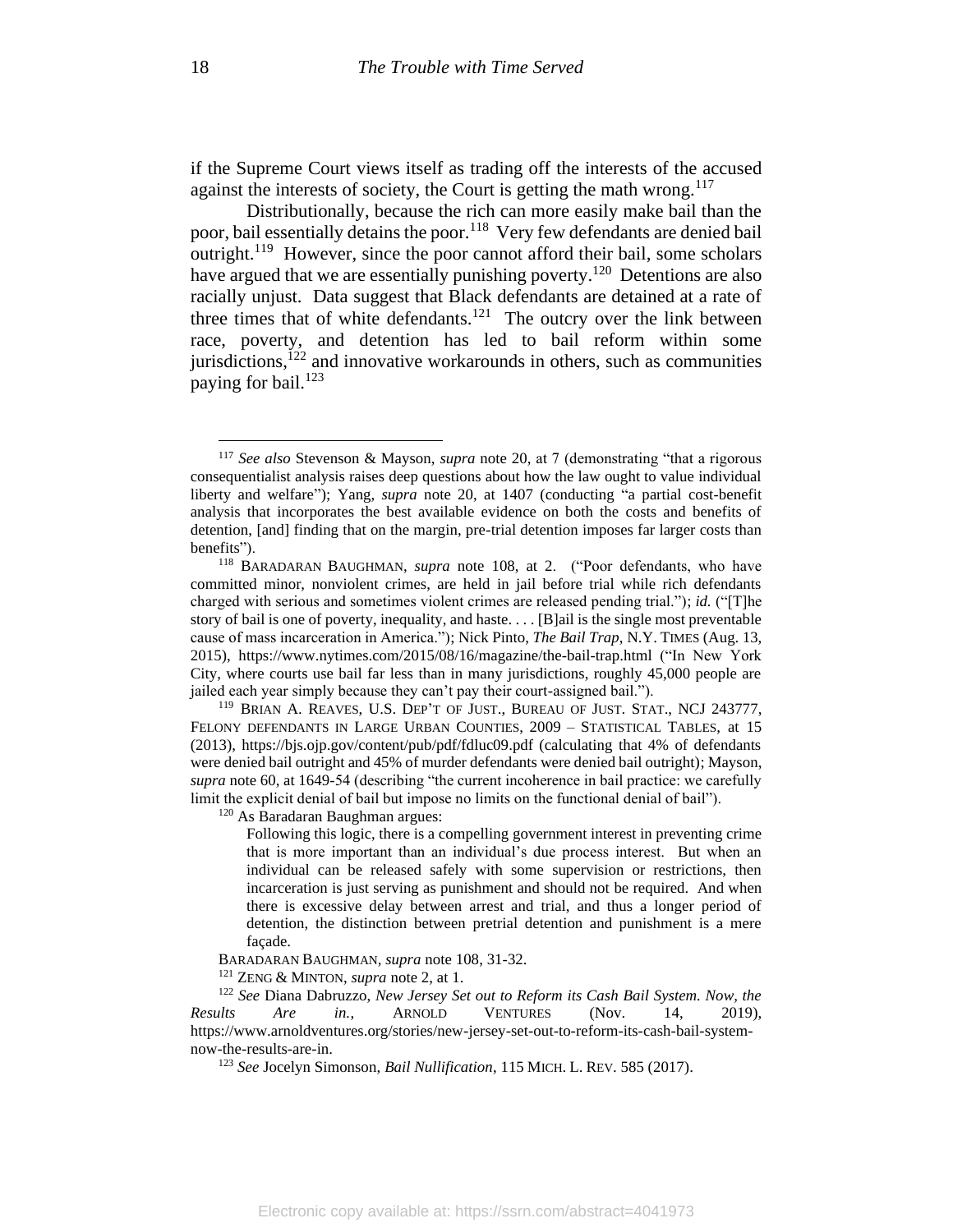We are in the third generation of bail reform. First reformers focused on inappropriately holding poor defendants.<sup>124</sup> The second set of reforms was a profound public shift, with an "unmistakable public safety focus."<sup>125</sup> Now, the third generation of bail reform focuses on "the prospect of 'moneyballing' pretrial decisionmaking."<sup>126</sup>

Issues remain. Renewed emphasis on risk assessment requires us to figure out the degree of risk that justifies detention.<sup>127</sup> Scholars recognize that even these dangerousness assessments are far from perfect. Baradaran Baughman notes that since "there is no perfect decision in pretrial detention, and judges are largely doing a quick uninformed cost-benefit determination in each bail decision anyway, a proper consideration of these costs and benefits is in order."<sup>128</sup>

In addition, although objective risk factors are lauded for not relying on the pure discretionary decisions of individual decisionmakers, risk assessment tools raise issues about gender and racial equity.<sup>129</sup> As Mayson's title pithily summarizes, "bias in, bias out."<sup>130</sup> Not only are there objections to how we are detaining, but how many we are detaining.<sup>131</sup> Detention is costly.<sup>132</sup>

Thus, this third wave of bail reform may resolve some procedural problems, such as judges making gestalt-based decisions about detention, and some distributive problems, such as requiring money bail from those who cannot afford it, but there remain two highly problematic issues on the

<sup>124</sup> John S. Goldkamp, *Danger and Detention*: *A Second Generation of Bail Reform*, 76 J. CRIM. L. & CRIMINOLOGY 1, 3 (1985) (noting bail critique for wealth disparities).

<sup>125</sup> *Id.* at 6.

<sup>126</sup> Lauryn P. Gouldin, *Defining Flight Risk*, 85 U. CHI. L. REV. 677, 716, 681 (2018) ("There is widespread enthusiasm for the prospect of "moneyballing" pretrial decisionmaking."); *see also* Mayson, *supra* note 107, at 515 ("The most recent reform model envisions actuarial risk assessment as the basis for pretrial release and custody decisions. Money bail is not to be used to mitigate danger.") (footnotes omitted).

<sup>127</sup> Mayson, *supra* note 107, at 496 ("The adoption of risk assessment will require stakeholders to consider what degree of risk justifies restraint, moreover, because the new statistical methodology makes the question unavoidable in a way that it was not before.").

<sup>128</sup> BARADARAN BAUGHMAN, *supra* note 108, at 91.

<sup>&</sup>lt;sup>129</sup> Cf. *id.* at 72 ("The fact is men are much more likely to be rearrested pretrial than women, but risk predictions tools typically leave gender out of their formula.") and *id.* ("risk assessments can be racially inequitable by giving more weight to certain facts that, although unrelated to race per se, are racially disparate").

<sup>130</sup> Sandra G. Mayson, *Bias In, Bias Out*, 128 YALE L.J. 2218, 2234-58 (2019) (noting algorithmic risk assessment will have a disparate racial impact because the inputs are backward looking on a racially stratified world, with disproportionate enforcement, and where different crimes are committed by different demographics).

<sup>131</sup> BARADARAN BAUGHMAN, *supra* note 108, at 75 (detailing research that only 1.9 percent of state felony defendants released are reoffending).

<sup>132</sup> *Id.* ch 5.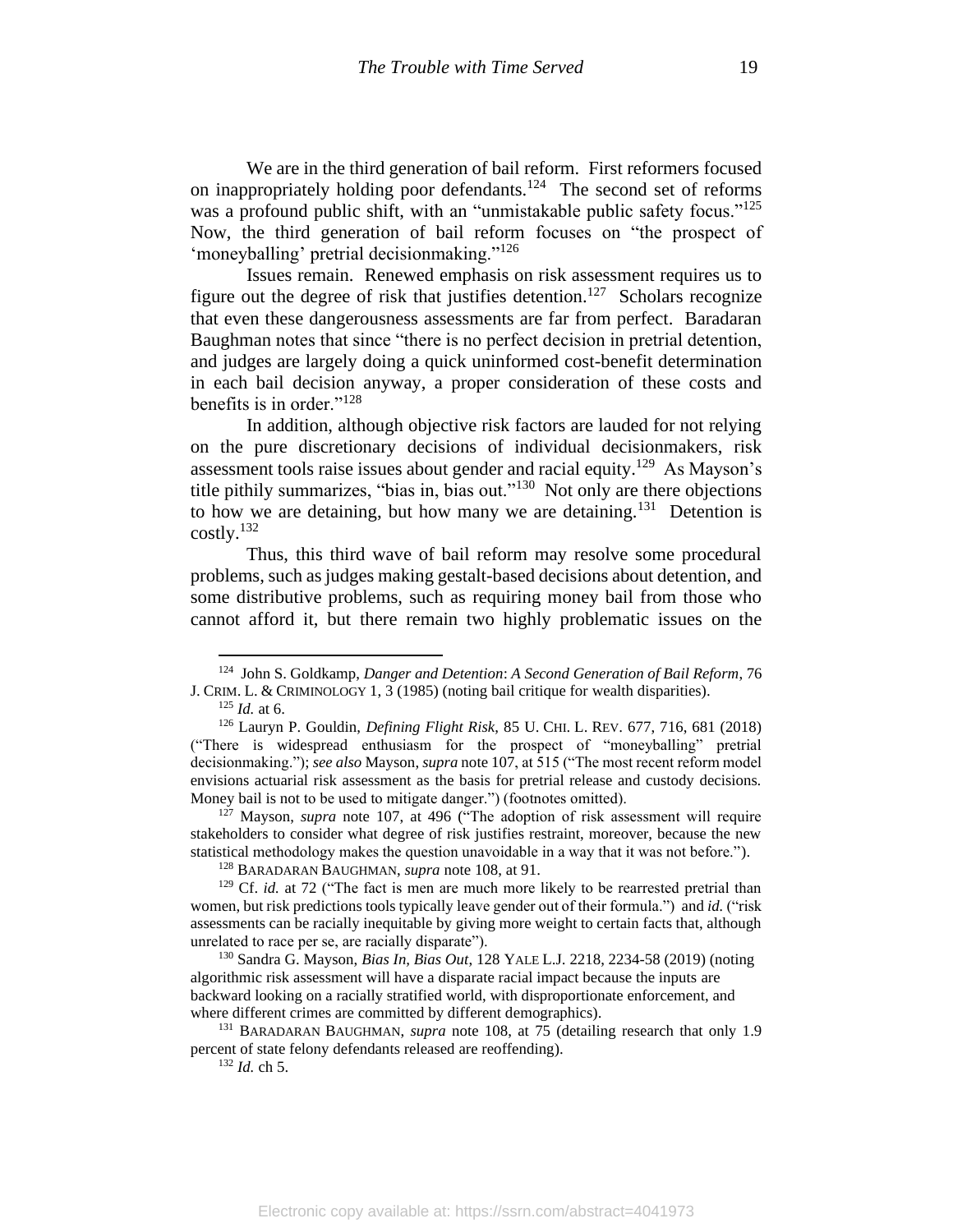reformer's own terms. First, we have yet to answer the question of where to draw the line on "dangerousness" that authorizes detention. After all, having an accurate thermometer is useless unless you know what the target temperature is. Second, these metrics will inevitably embed distributive inequalities, even if they are not as patently obvious as the inability to pay money bail.

## *B. Credit for Time Served*

What happens to pretrial detainees? If convicted, they will get credit for time served. As the New York statute simply states, "An inmate is entitled to have all time spent in custody on a criminal charge credited to the sentence that the inmate receives upon conviction of that charge."<sup>133</sup> The federal government and every state provide for credit for time served by statute, rule, or case law.<sup>134</sup> Ankle bracelets and home detention do not count as confinement;<sup>135</sup> however, a wide range of custodial arrangements do. For instance, California's statute gives credit "when the defendant has been in custody, including, but not limited to, any time spent in a jail, camp, work furlough facility, halfway house, rehabilitation facility, hospital, prison, juvenile detention facility, or similar residential institution."<sup>136</sup> In Delaware, Iowa, Maryland, New Jersey, North Carolina, North Dakota, and Texas, being confined for psychiatric treatment counts for such credit by statute.<sup>137</sup>

Time-served provisions vary in the timing of initial adoption. Pennsylvania had a law on the books by 1937.<sup>138</sup> New Jersey provided for time served for pretrial detention by  $1953$ .<sup>139</sup> The first federal provision came

<sup>133</sup> N.Y. PENAL LAW §70.30(3) (West 2021).

<sup>134</sup> *See supra* note 11.

 $135$  Bush v. State, 2 S.W.3d 761 (Ark. 1999) (holding that a defendant enrolled in a home detention program with electronic monitoring was not entitled to credit at sentencing); State v. Higgins, 593 S.E.2d 180 (S.C. Ct. App. 2004) (house arrest did not count for purposes of time served).

<sup>136</sup> CAL. PENAL CODE § 2900.5 (West 2021).

<sup>&</sup>lt;sup>137</sup> DEL. CODE ANN. tit. 11, § 3901(c) (West 2021) ("in an institution under involuntary restraint"); IOWA CODE § 903A.5(1) (2022) ("other correctional or mental facility"); MD. CODE ANN., CRIM. PROC. § 6-218(b)(1) (West 2021) ("hospital [or] facility for persons with mental disorders"); N.J. CT. R. 3:21-8(a) ("state hospital"); N.C. GEN. STAT. § 15-196.1 (2020) ("confinement in any State or local correctional, mental or other institution"); N.D. CENT. CODE § 12.1-32-02(2) (2021) ("mental institution"); TEX. CODE CRIM. PROC. art. 42.03(2)(a)(3) ("mental health facility") (West 2021); *see also* People v. Gravlin, 217 N.W.2d 404 (Mich. 1974) (holding that a defendant confined in a mental hospital was entitled to credit for subsequent sentence).

<sup>138</sup> Act 283 of 1937, 1937 Pa. Laws 1036, §§ 1–3 (codified as amended at 42 PA. CONS. STAT. § 9760 (2021)).

<sup>139</sup> N.J. R. 3:7-10(g), *in* SUP. CT. OF N.J., REVISION OF THE RULES GOVERNING THE COURTS OF THE STATE OF NEW JERSEY 176-77 (1953).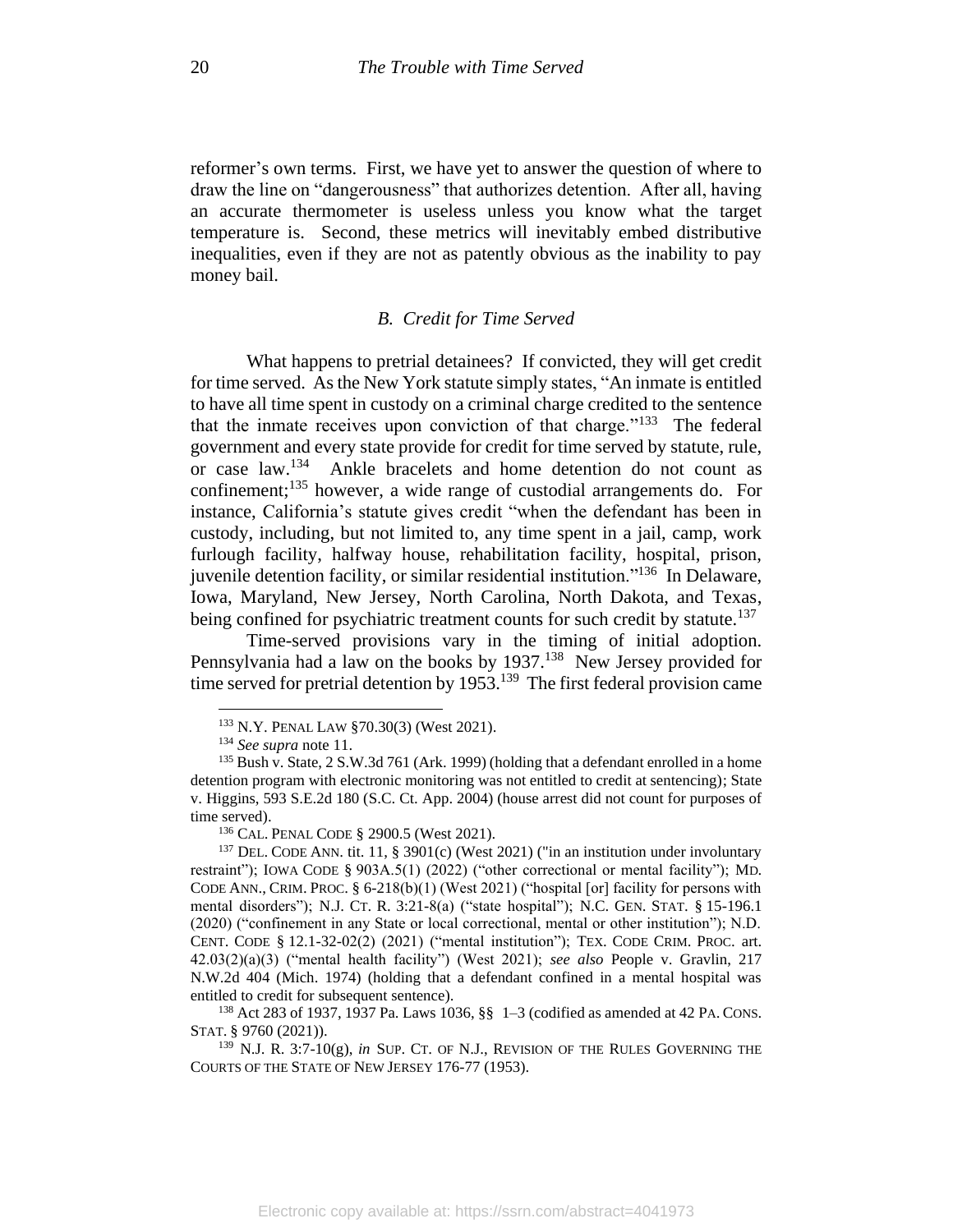in 1960, $140$  and the Model Penal Code provided for credit for time served by the end of that decade.<sup>141</sup> The next twenty-five years saw a flurry of statutory adoptions.<sup>142</sup>

The rationales for adoption also varied. One underlying assumption is that pretrial detention is punishment-like, even when drafters are unwilling to state that assumption explicitly. For instance, the Model Penal Code Commentaries note, "The unfavorable conditions that frequently characterize such presentence detention emphasize the justice of this requirement."<sup>143</sup> Another concern was equal treatment: Although the federal provision originally only provided for credit towards sentences with a mandatory minimum,<sup>144</sup> Congress expanded the provision in the Bail Reform Act of 1966 as it saw no principled reason for restricting credit to sentences with mandatory minimums.<sup>145</sup> Cost savings could also have been a factor because

H.R. REP. NO. 86-2058, at 2 (1960). [S. REP. NO. 86-1696, at 2 (1960)]. The Senate bill was passed that September. *See* 74 Stat. 738.

<sup>141</sup> MODEL PENAL CODE § 7.09 (AM. L. INST. 1962).

<sup>142</sup> *E.g.*, Act No. 58, § 1 1975 Ala. Laws 185 (codified as amended at ALA. CODE § 15- 18-5 (2021)); Act of Dec. 14, 1971, § 2, 1971 Cal. Stat. 3683, 3686, ch. 1732 (codified as amended at CAL. PENAL CODE § 2900.5 (West 2021)); Act of July 20, 1965, § 70.30(3), 1965 N.Y. Laws 2343, 2370, ch. 1030 (codified as amended at N.Y. PENAL LAW § 70.30(3) (McKinney 2021)); Act of May 16, 1978, § 9, 1977 Wis. Sess. Laws 1362, 1364-65, ch. 353 (codified as amended at WIS. STAT. § 973.155 (2019–20)).

<sup>143</sup> MODEL PENAL CODE § 7.09, cmt. 1 at 308 (AM. L. INST., Official Draft and Revised Commentaries 1985).

<sup>144</sup> *See* Act of Sept. 2, 1960, Pub. L. No. 86-691, 74 Stat. 738 (crediting time served only "where the statute requires the imposition of a minimum mandatory sentence").

<sup>145</sup> "The Attorney General shall give any such person credit toward service of his sentence for any days spent in custody in connection with the offense or acts for which sentence was imposed." Bail Reform Act of 1966, Pub. L. No. 89-465, § 4, 80 Stat. 214, 217. As the Senate Judiciary Report on the bill explained, "It is ironic that persons accused of such serious crimes should be assured of receiving credit for pretrial custody, while those convicted of less serious crimes for which no minimum mandatory sentence is required have the benefit of no such assurance." S. COMM. ON THE JUDICIARY, BAIL REFORM ACT OF 1965, S. REP. NO. 80-750, at 21 (1965).

<sup>140</sup> Act of Sept. 2, 1960, Pub. L. No. 86-691, 74 Stat. 738 (codified as amended at 18 U.S.C. § 3585). S. 2932, 86th Cong. (1960) and H.R. 12208, 86th Cong. (1960) were introduced in 1960 to credit time "spent in custody for want of bail." *See* H.R. REP. NO. 86- 2058 (1960); S. REP. NO. 86-1696 (1960). According to the House and Senate Judiciary committee,

The primary purpose of the bill is to eliminate the disparity in sentences under certain statutes requiring mandatory terms of imprisonment. Under existing law a person charged with violating a statute requiring the imposition of a minimum mandatory sentence may not be credited with the time spent in custody for want of bail while awaiting trial. The result is that a sentencing court lacks authority to differentiate between the offender who has been free on bail before trial and one who has been in custody, because it is required to impose the same minimum mandatory sentence to each.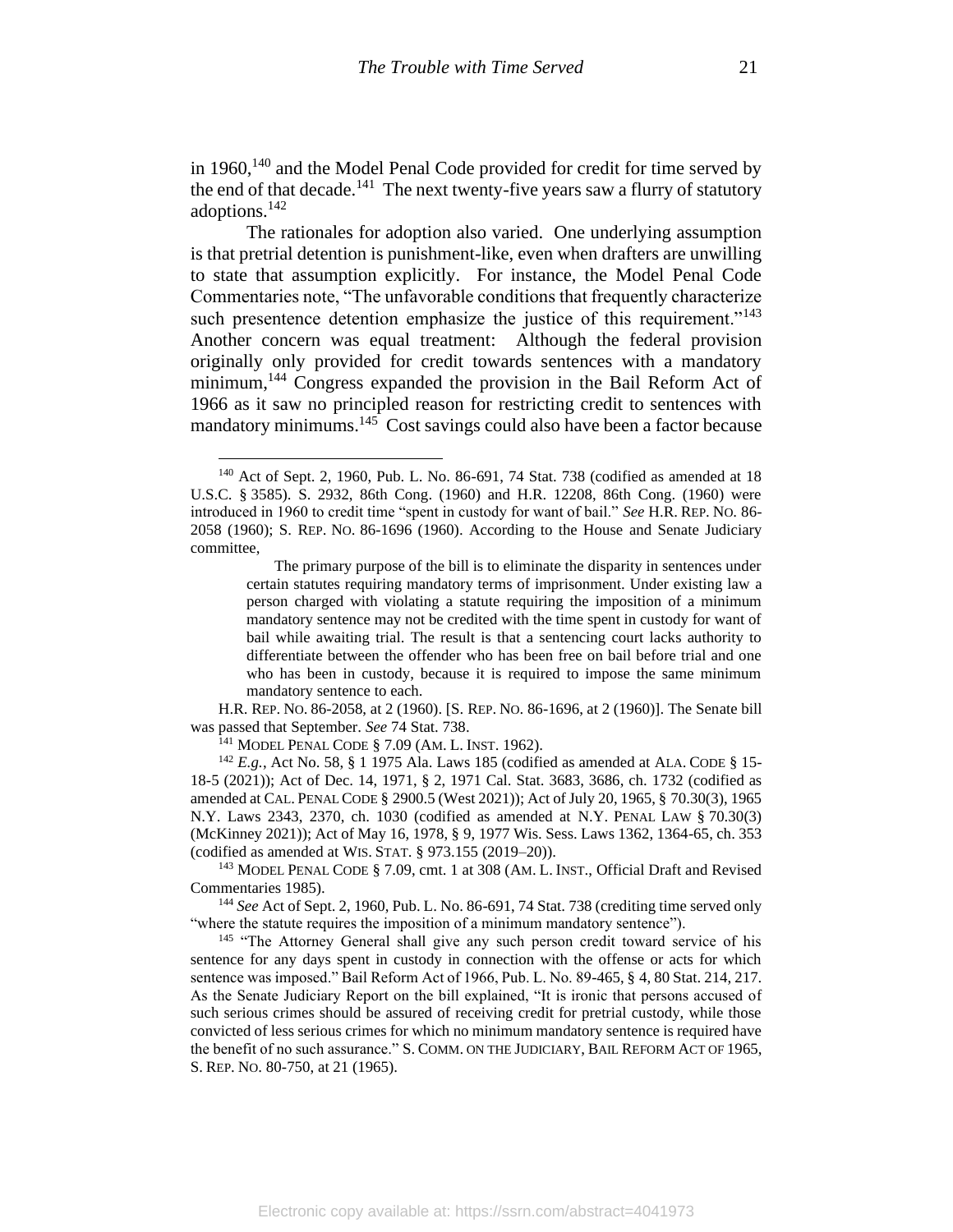states get to count the pretrial detention time as punishment, thereby avoiding paying for the later imprisonment. Wisconsin's bill analysis included a fiscal impact statement noting a potential savings of  $$1,163,000$  a year in 1977.<sup>146</sup> Although this estimate was later revised because Health and Social Services had already been giving such credit in practice, it is nevertheless notable that any jurisdiction that looked at the math would be motivated to give credit. The savings were \$5.3 million dollars by today's standards,  $147$  and our confinement numbers are substantially in excess of what they were in the seventies.

The development of federal law, along with evolving Supreme Court Equal Protection jurisprudence, likely initiated further adoptions. In 1970, the Court decided *Williams v. Illinois*, wherein an indigent defendant was required to serve additional time because of his inability to pay a fine.<sup>148</sup> However, this additional time in addition to the imprisonment already ordered exceeded the maximum sentence.<sup>149</sup> The Court held, "The Equal Protection Clause of the Fourteenth Amendment requires that the statutory ceiling placed on imprisonment for any substantive offense be the same for all defendants irrespective of their economic status."<sup>150</sup>

In the wake of *Williams*, numerous courts determined that credit for time served is constitutionally required.The constitutional claim is most frequently grounded in the equal protection clause of the federal

<sup>146</sup> S. DOCS. ON S. 159, 1977–78 Sess. at 55 (Wis. 1977) (on file with author).

<sup>&</sup>lt;sup>147</sup> US INFLATION CALCULATOR (last visited Jan. 11, 2022) (type "1977" into the "If in" box; then, type "2022" in the "then in" box; then, type "1163000" in the "I purchased an item for \$" box; and then click "Calculate").

<sup>148</sup> Williams v. Illinois, 399 U.S. 235, 236-37 (1970).

<sup>149</sup> *Id.*

<sup>150</sup> *Id.* at 244.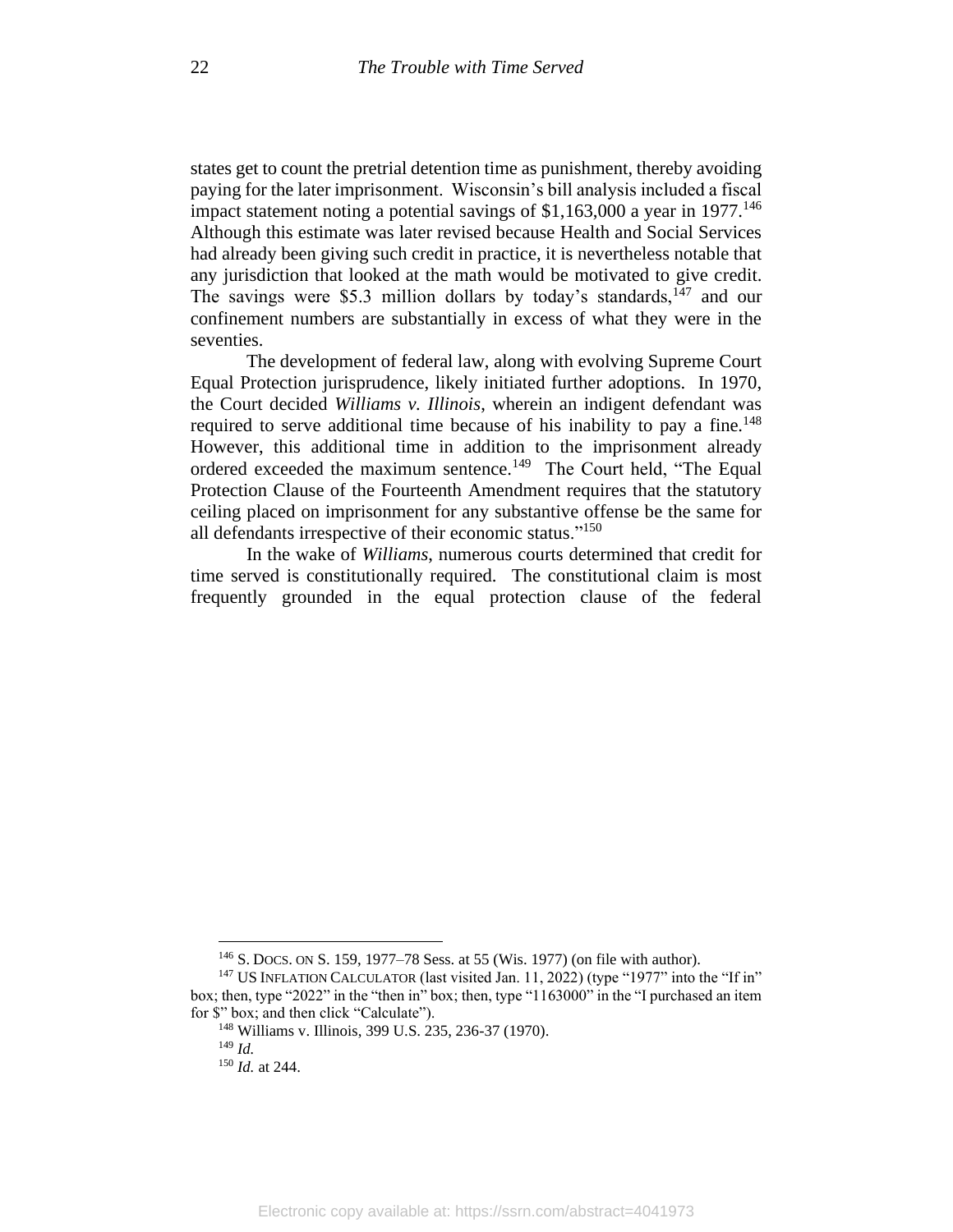constitution,<sup>151</sup> though courts also endorse double jeopardy reasoning<sup>152</sup> or rely on their own state constitutions.<sup>153</sup> Some jurisdictions limit their claims to when the time in pretrial confinement and the post-conviction sentence would together exceed the maximum sentence for the crime, <sup>154</sup> whereas other

<sup>152</sup> *E.g.,* Culp v. Bounds, 325 F. Supp. 416, 419 (W.D.N.C. 1971) (holding that North Carolina's denial of credit for pre-sentence commitment due to an indigent defendant's inability to post bond violates the Double Jeopardy clause or, alternatively, constitutes unconstitutional discrimination on the basis of wealth, violating the Equal Protection Clause of the Fourteenth Amendment).

<sup>153</sup> *E.g.,* Martin v. Leverette, 244 S.E.2d 39, 41-42 (W. Va. 1978) (choosing to anchor credit requirements for presentence jail time when the defendant is unable to post bail for indigency in the West Virginia Constitution's Equal Protection and Double Jeopardy clauses).

<sup>154</sup> Sutton, 521 P.2d at 1010 (addressing addition to maximum sentence); Gelis v. State, 287 So. 2d 368, 369 (Fla. Dist. Ct. App. 1973) (per curiam) ("[O]ne sentenced to a maximum term must be given credit for time spent in jail awaiting trial where the pre-trial detention was a consequence of the prisoner's indigency."); Jimerson v. State, 957 S.W.2d 875, 876 (Tex. App. 1997) ("When a defendant receives the maximum sentence authorized, the equal protection clause of the Fourteenth Amendment requires that he receive credit for pretrial jail time."); Hart v. Henderson, 449 F.2d 183, 185 (5th Cir. 1971) (finding that a denial of credit for pre-sentence jail time against maximum sentences is constitutionally impermissible when a defendant is financially unable to make bond); Jackson v. State of Alabama, 530 F.2d 1231, 1236-37 (5th Cir. 1976) (holding that while there is no absolute constitutional right to

<sup>151</sup> *E.g.,* State v. Sutton, 521 P.2d 1008, 1010 (Ariz. Ct. App. 1974) (reasoning that a failure to credit presentence confinement to a maximum sentence amounts to a denial of equal protection required by the Fourteenth Amendment); Smith v. State, 508 S.W.2d 54, 57 (Ark. 1974) (reasoning that there is no rational basis for discriminating between two prisoners charged with the same crime, where one can post bond and the other cannot due to indigency, and thus denial of credit in these instances violates the Equal Protection Clause of the Fourteenth Amendment); *In re* Young, 107 Cal. Rptr. 915, 918 (Cal. Ct. App. 1973) (finding that presentence confinement for those financially unable to post bail, leading to disparities in confinement length of individuals convicted of the same offense, constitutes an invidious discrimination that violates the Equal Protection clause of the Fourteenth Amendment); Mallory v. State, 281 N.E.2d 860, 861-62 (Ohio Ct. Com. Pl. 1972) (granting credit for presentence commitment due to financial inability to post bond and reasoning that a failure to grant credit in this instance would violate the Equal Protection Clause of the Fourteenth Amendment); State v. Green, 524 N.W.2d 613, 615 (S.D. 1994) (holding that the Equal Protection clause of the Fourteenth Amendment requires that credit be awarded for all presentence custody resulting from indigency and inability to post bail); *In re* Mota, 788 P.2d 538, 540, 543 (Wash. 1990) (en banc) (reasoning that a deprivation of liberty due to indigency triggers intermediate scrutiny analysis and failure to credit indigent defendants for presentence confinement does not further a substantial state interest, thus violating the Equal Protection Clause of the Fourteenth Amendment); Klimas v. State, 249 N.W.2d 285, 288 (Wis. 1977) (reasoning that denying indigent individuals jail time credit for a sentence less than a maximum sentence imposed also violates the Equal Protection Clause because it invidiously discriminates against indigent prisoners); Gomez v. State, 85 P.3d 417, 421 (Wyo. 2004) (credit for time served must be given to indigent prisoners to comport with equal protection).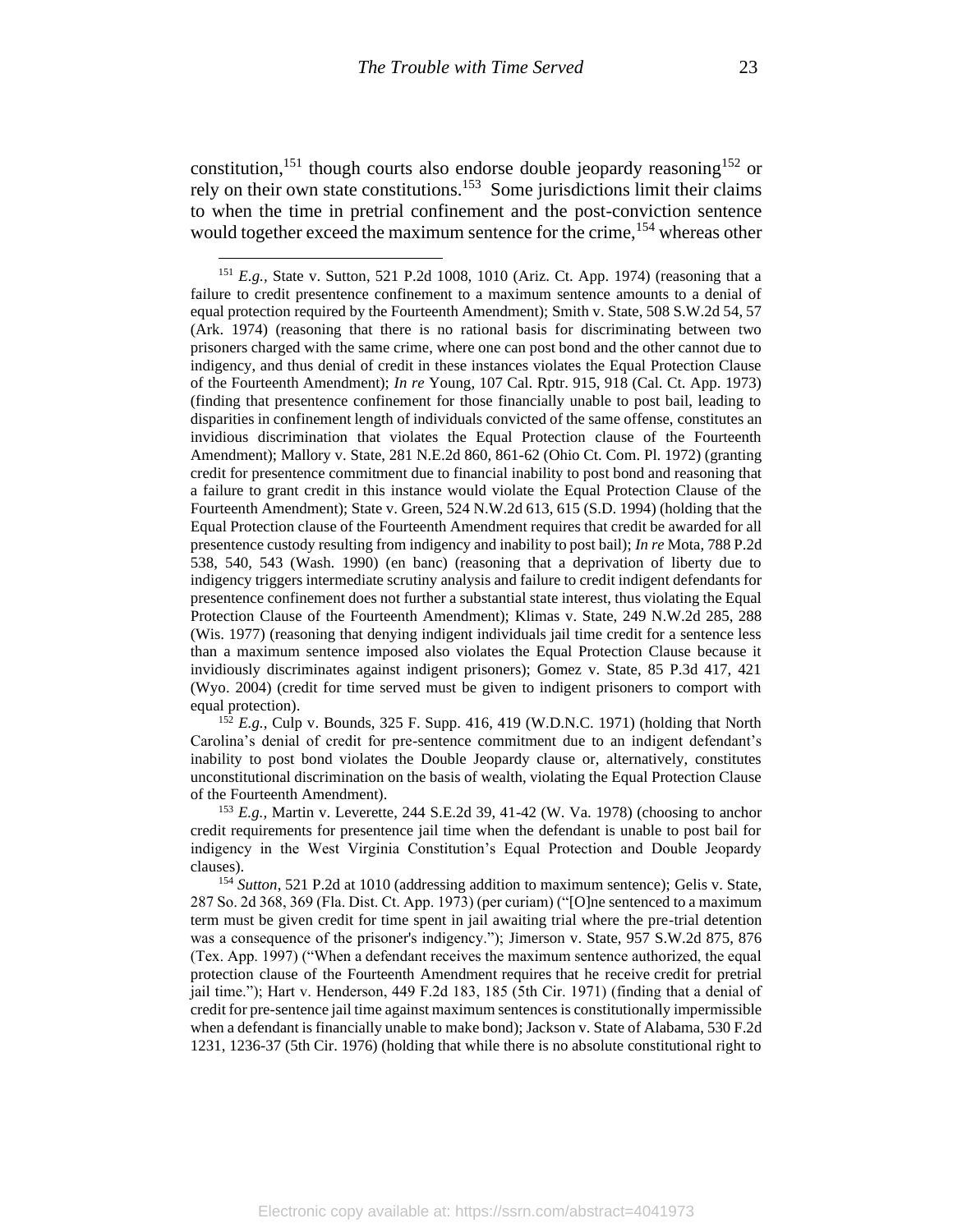jurisdictions reason that any sentence that ultimately leads to more time in confinement for the poor than the rich is constitutionally problematic.<sup>155</sup>

In the context of these constitutional claims, some courts are explicit that the concern is the total amount of confinement, not punishment,<sup>156</sup> whereas others take pretrial detention to be punishment.<sup>157</sup> One court opined:

We find no merit in the argument sometimes advanced that presentence jail time should not be credited because it is not 'punishment.' Whatever it may be called, it is certainly a deprivation of liberty, which, in itself, is punishment to most human beings. We should not like to try to convince those held in such confinement, along with those undergoing punishment, of the soundness of such an argument. We reject it, as other courts have  $\ldots$ .<sup>158</sup>

Though it is dubious that such a claim would survive the Supreme Court's current jurisprudence, it will not be tested because federal law now provides for credit for time served across the board.

Of course, this constitutional concession is too little, too late. The true distinction is drawn not at the time that the rich versus poor defendant is sentenced, but at the time that the rich man is released and the poor man is detained. Occasionally, courts come to grips with this problematic feature:

Whether bail, once set, can be posted is dependent on the defendant's financial ability, but this implicit discrimination between the rich and the poor is tolerable in light of the state's overriding need to produce all

pre-sentence credit, when the defendant is unable to post bail due to indigency and sentenced to the maximum sentence, he is entitled to credit for pre-sentence jail time); Hall v. Furlong, 77 F.3d 361, 364 (10th Cir. 1996) (It is impermissible, under the Equal Protection Clause, to require that indigents serve sentences greater than the maximum provided by statute solely by reason of their indigency).

<sup>155</sup> *Smith*, 508 S.W.2d at 57; *Klimas*, 249 N.W.2d at 288 (explicitly extending earlier case law to reach sentences that are less than the maximum); Johnson v. Prast, 548 F.2d 699, 702 (7th Cir. 1977) (holding that the Equal Protection Clause of the Fourteenth Amendment requires pre-sentence jail time to be credited against all sentences for indigent defendants who were unable to post bond); *King*, 516 F.2d at 323-24 (ruling that the Equal Protection clause can be violated for sentences less than the maximum).

<sup>156</sup> *Sutton*, 521 P.2d at 1010 ("In short, we hold that while presentence incarceration may not qualify as 'punishment' under A.R.S. § 13–1652, it amounts to an infringement of freedom and deprivation of liberty and when added to the maximum deprivation of liberty allowed by law results in a denial of equal protection guaranteed by the 14th Amendment of the United States Constitution.").

<sup>157</sup> *Culp*, 325 F. Supp. at 419 (declaring pretrial detention and post-trial incarceration to constitute "multiple punishments for the same offense").

<sup>158</sup> *Smith*, 508 S.W.2d at 57 (citations omitted).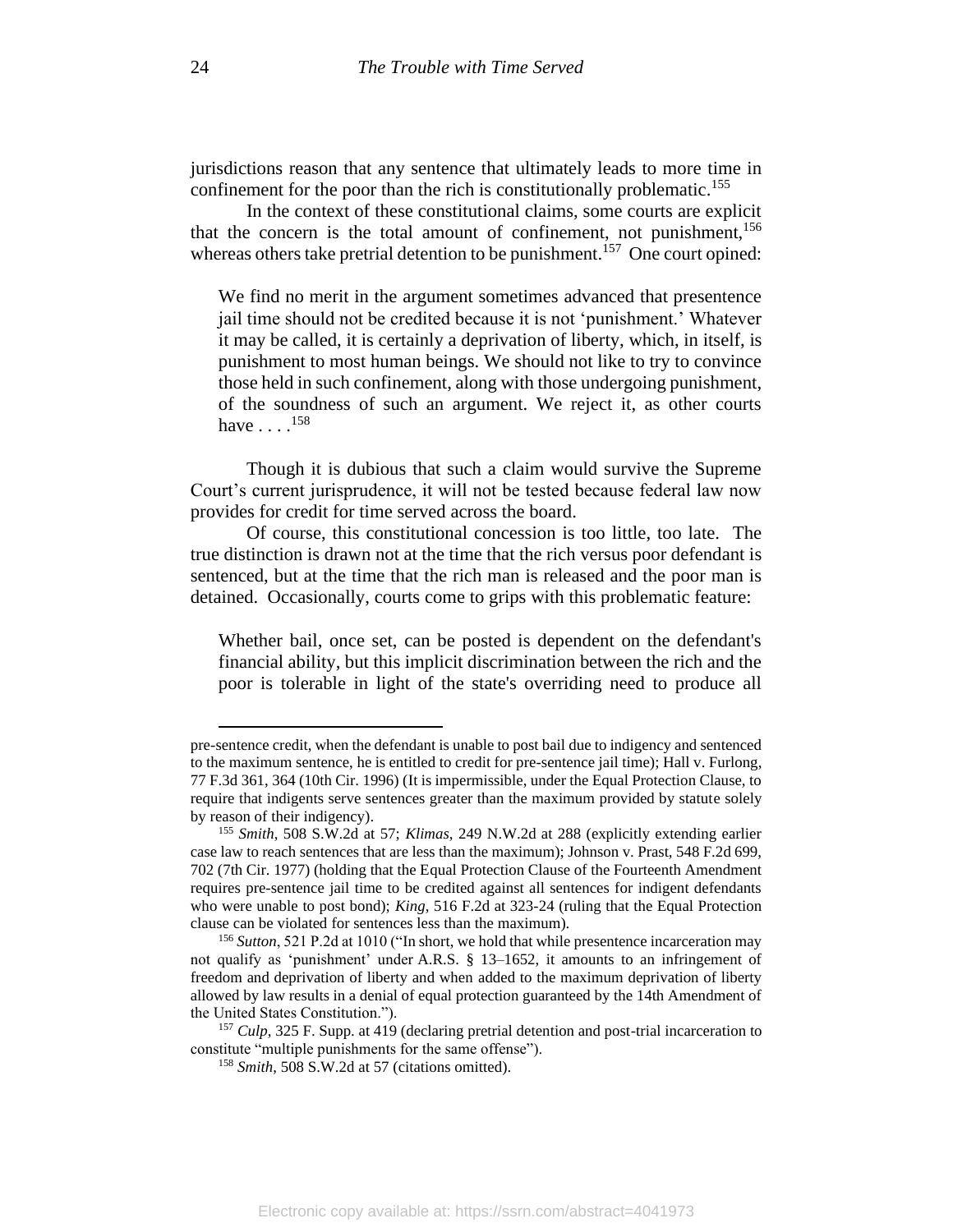defendants, rich or poor, at trial. Once the trial has been held, however, and the defendant found guilty, that particular overriding need of the state which may impel confinement prior to trial is at an end. There is no constitutionally sufficient reason to permit the pre-trial discrimination on the basis of wealth to go unrectified, if it is at all possible to do so. The obvious method of rectifying the inequality is to credit the preconviction time in partial fulfillment of the sentence imposed upon conviction.<sup>159</sup>

Ultimately, then, poor defendants who are convicted have the wrong of disparate treatment rectified by credit for time served. Now, in the wake of statutes that give credit to all defendants, rich defendants who are detained also get credit. However, poor defendants, who cannot afford bail but whose charges are dismissed or who are found not guilty, do not have this discrimination remedied.

One final wrinkle in the legal relationship between pretrial detention and credit for time served is that jurisdictions may make defendants pay the costs of their own incapacitation.<sup>160</sup> These fees can be crippling for the indigent, who leave in debt, and rarely cost-justified for the state because defendants can't afford the fees anyway.<sup>161</sup> These fees have been deemed

<sup>159</sup> *Klimas*, 249 N.W.2d at 287-88.

<sup>160</sup> *E.g.*, OKLA. STAT. tit. 22, § 979a. Actual numbers are difficult to gather. For instance, NPR found forty-one states with pay-to-stay programs, but did not distinguish between pretrial detention and post-conviction incarceration. *State-by-State Court Fees*, NPR (May 19, 2014, 4:02 PM), https://www.npr.org/2014/05/19/312455680/state-by-statecourt-fees. And as one exemplar of the parsing difficulties, a recent University of Chicago Law Review article cited Wisconsin for both (1) charging pretrial detainees, and (2) not differentiating between those convicted and those who are not. Duffy & Hynes, *supra* note 20, at 1341 n.201, 1342 n.205 (2021) (referencing WIS. STAT. § 302.372(2)(a) (2019–20)). Yet, the statute is ambiguous as to the former point, and a discussion of actual practice in one case indicated that the county had a new policy (in 2013) of not charging for pretrial detention as well as a longstanding policy of refunding fees for those who were not convicted. Barnes v. Brown County, No. 11-00968, 2013 WL 1314015, at \*1, 2 (E.D. Wis. Mar. 30, 2013). With the intermingling of jails and prisons in our nomenclature, the different statuses of the incarcerees, and the ability of any given county's practice to vary in reality, it would be a daunting empirical project to map our actual practices. Suffice it to say, however, that those who are detained pretrial may also be billed room and board.

<sup>161</sup> Joseph Shapiro, *As Court Fees Rise, the Poor Are Paying the Price*, NPR (May 19, 2014, 4:02 PM), https://www.npr.org/2014/05/19/312158516/increasing-court-fees-punishthe-poor (finding hundreds of people who were jailed for failure to pay court debts); Steven Hale, *Pretrial Detainees Are Being Billed for Their Stay in Jail*, THE APPEAL (July 20, 2018), https://theappeal.org/pretrial-detainees-are-being-billed-for-their-stay-in-jail ("The city's pretrial fees were both punitive and hardly worth the trouble in financial terms. During a three-year period ending in 2017, Nashville collected just \$533,873.42 of the \$11,411,448.55 in pretrial jail fees billed to defendants. So, the city simply saddled thousands of low-income residents with debt while collecting little in the way of revenue.").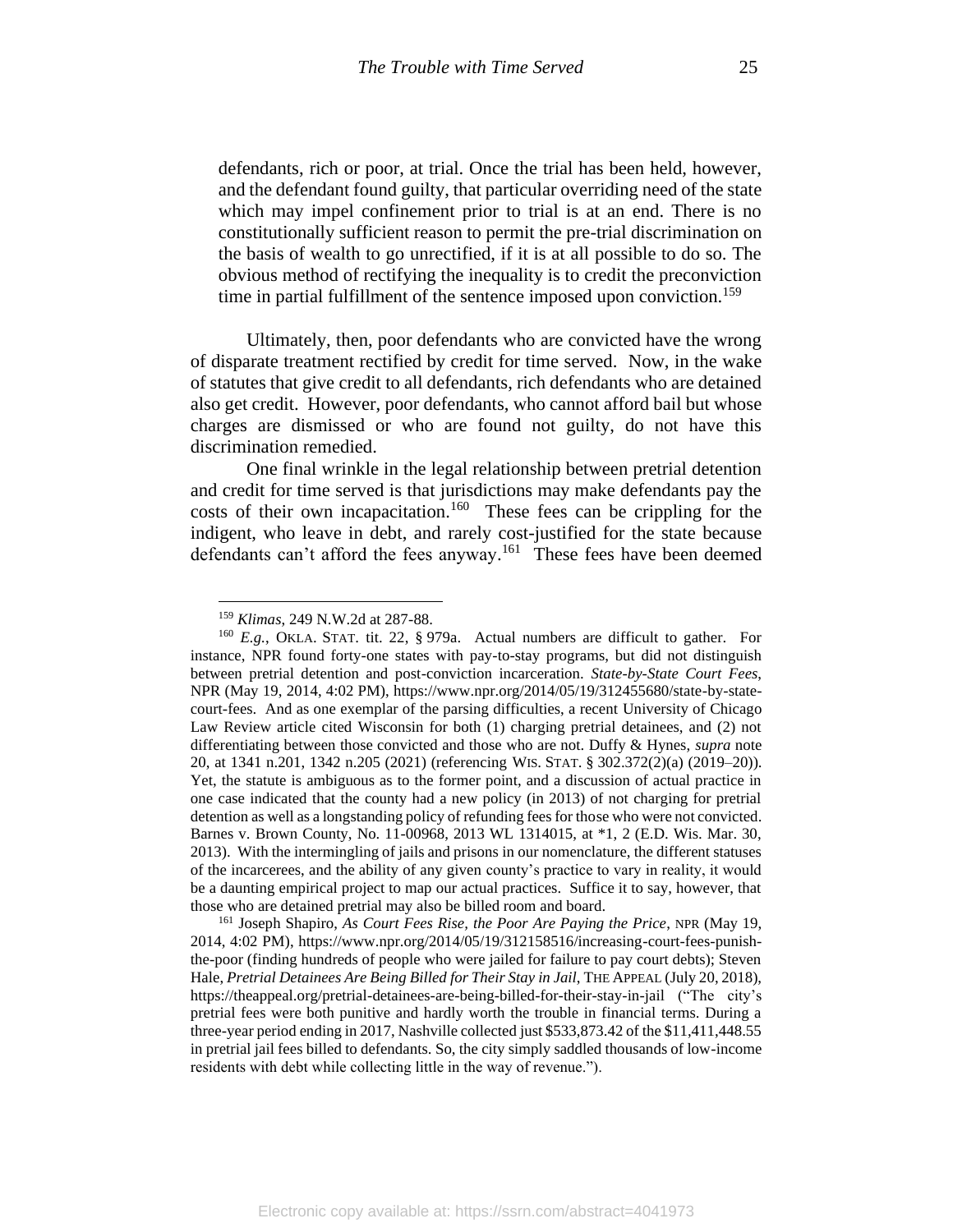constitutional by at least one court as a "reasonable user fee."<sup>162</sup>

\* \* \* \*

Pretrial detention is authorized to prevent flight, obstruction, and dangerousness. The Supreme Court has blessed the expansion of detention rationales from failure to appear to dangerousness, while maintaining that harsh detention conditions are not punishment. Scholars have been critical of where our standards are set and of whom they impact the most.

Simultaneously, far less appreciated is the granting of time-served credit to convicted detainees. Spurred by concerns about equal treatment of rich and poor defendants, cost savings, and the conditions of confinement, our criminal justice practices do count preventive detention as punishment.

Both practices call out for a more sustained analysis of two questions: First, how does pretrial detention relate to our rights? Second, how is time served responsive to those detention rationales? It is to those questions we now turn.

## II. JUSTIFYING DETENTION

To this point, I have set forth the constitutional and legal guardrails. But these legal positions presuppose underlying *moral* justifications for pretrial detention. Even if we can easily tick off the purported reasons (risk of flight, obstruction, and dangerousness), we need to dig deeper to unpack precisely what it would be about a risk of flight that would justify detaining someone. Or, what precisely do we mean in saying that we can lock someone up based on "dangerousness?" This Part seeks to unearth the moral justifications that could potentially ungird the law's purported detention rationales. As we will see, some reasons are stronger than others.

# *A. Unavoidable Errors and Unjust Detentions*

At the outset, we should face the reality that it is undoubtedly true that we mistakenly or unjustly detain criminal defendants. These problematic cases can be separated into *unavoidable errors* and *substantively unjust detentions*.

As I discuss below, we may ask the right questions and have the right epistemic burdens and still get the wrong answers. The criminal justice system can make mistakes. These mistakes are unlikely to be identified in the case of pretrial detention because the mistake preempts the proof to the

<sup>162</sup> Slade v. Hampton Rds. Reg'l Jail, 407 F.3d 243, 254 (4th Cir. 2005).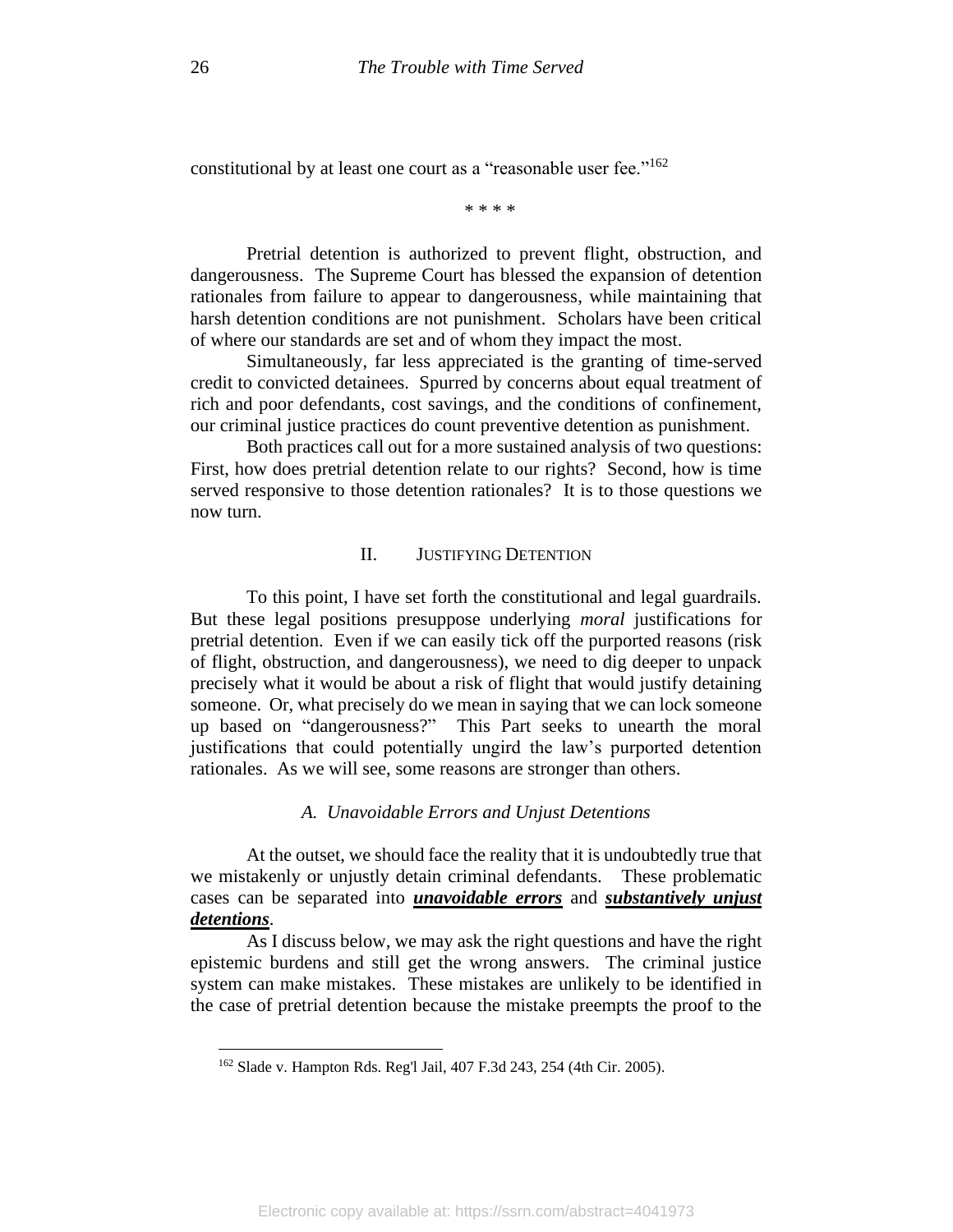contrary. That is, if you are worried the defendant will flee and you lock him up, you can never test the counterfactual where he actually does not flee if you release him on his own recognizance. Even a perfectly functioning system will have this sort of mistake.

But we also have detentions that are simply unjust. We are making substantive mistakes in our laws and our applications. We fail to focus upon, and attend with precision to, what would justify detaining someone. Ordering money bail on a misdemeanor when the defendant lacks the ability to pay is simply unjust. It shows a failure to attend to reasonable alternatives, to take into account how exacting the bail should be, and to truly ask whether a misdemeanor charge could justify putting someone in jail. As I discuss what does justify detention below, I do not wish to be misunderstood as suggesting that all or most of our current practices are justified. As will be seen, we need to be far more exacting when we ask why we are detaining someone, and it may very well be that most of our detention practices are not morally justified at all.

#### *B. Dangerousness*

The main argument given for detention these days is dangerousness.<sup>163</sup> Notice that dangerousness is forward looking. We detain individuals to prevent them from committing completely different crimes. What would ground our ability to interfere with someone's liberty because she might commit a future offense? Here, there are two answers. First, the defendant may have forfeited a right against this preventive interference. Second, we may be overriding the defendant's rights for the greater good.

Let me briefly clarify what I mean by a forfeiture account. The idea is simply that no right stands in the way of the action taken against the defendant.<sup>164</sup> If Alice tries to kill Bob, she is not wronged if Bob defends himself, even with deadly force. If Carla commits arson, she is not wronged if she is imprisoned for six months because she deserves it. Generally, one can understand the amount of this forfeiture through the concept of proportionality.<sup>165</sup> Although theorists often capture this idea in different ways—some may say the defendant is liable, others will say he has a duty, and still others may say that one simply has no right against force proportionate to one's wrongdoing—the idea is that the defendant has done

<span id="page-27-0"></span><sup>163</sup> *See supra* Parts I.A.1 and 2.

<sup>164</sup> *See, e.g.*, MCMAHAN, *supra* note [22,](#page-7-0) at 10 ("To attack someone who is liable to be attacked is neither to violate nor to infringe that person's right, for the person's being liable to attack *just is* his having *forfeited* his right not to be attacked in the circumstances.").

<sup>&</sup>lt;sup>165</sup> HELEN FROWE, DEFENSIVE KILLING 118 (2014) (noting that determining how much force one is liable to is to ask how much force is proportionate).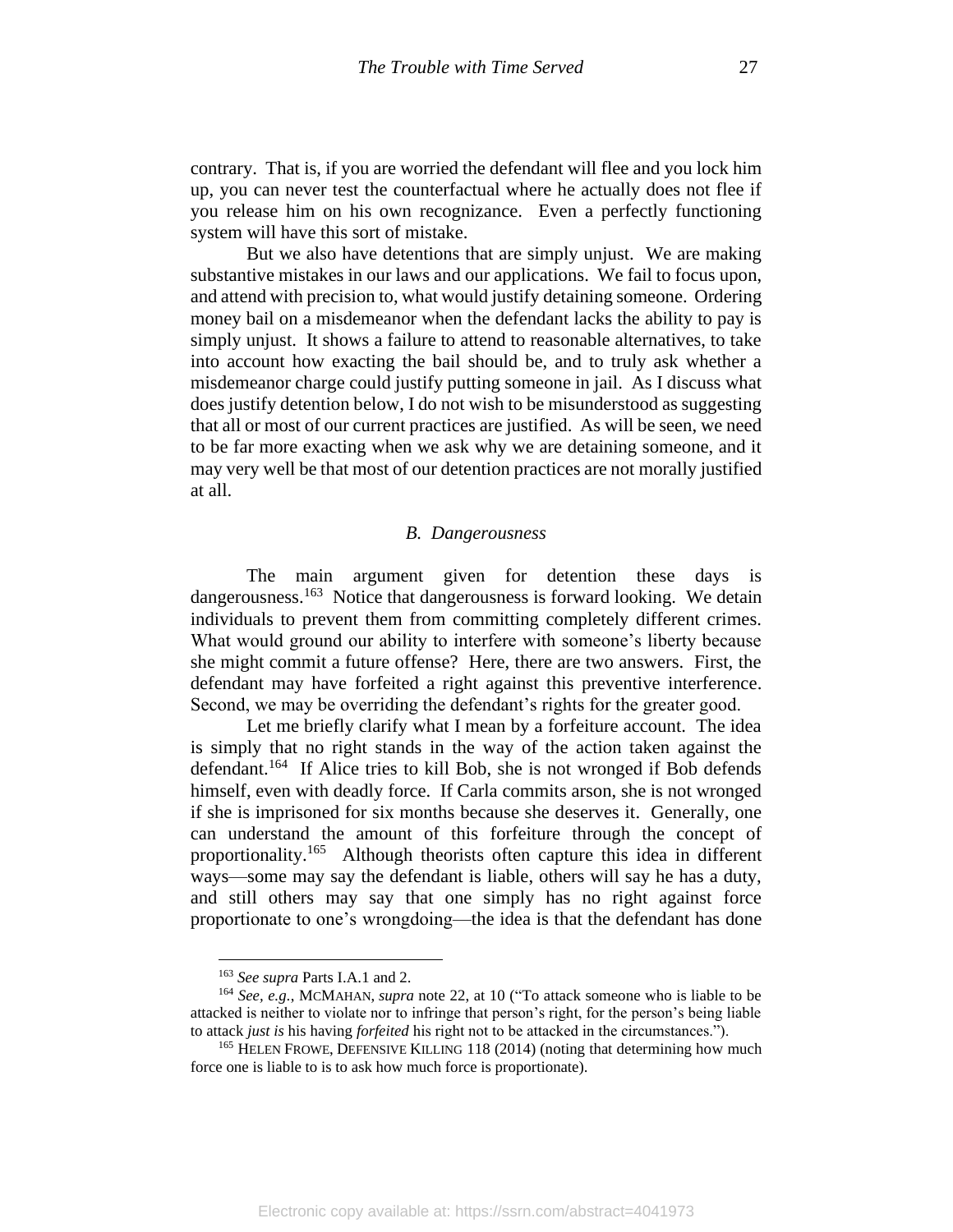<span id="page-28-1"></span>something impermissible such that she is not wronged by the responsive harm that is imposed on her. 166

<span id="page-28-0"></span>Overriding accounts, in contrast, do not depend on the loss of the defendant's right, but instead take the defendant's right to be overridden by more weighty considerations.<sup>167</sup> When we override someone's rights for the greater good, we owe them compensation.<sup>168</sup> This principle is not only embodied in the constitutional conception of takings but also in private law doctrine, such as when the boat owner had to pay for the *justified* damage to the dock in *Vincent v. Lake Erie Transportation Co..* 169

#### 1. Forfeiture and Detention

Let's start with forfeiture accounts. It is crucial to distinguish two sorts of forfeiture claims that may be at work when we rely on the amorphous concept of dangerousness. The first claim would be that the defendant's commission of the charged offense forfeits his rights. To illustrate, our ability to incarcerate someone on incapacitation grounds is thought to follow from his being found guilty of the crime charged. The second claim would be that the defendant's intent to commit a future crime is itself sufficient to forfeit rights. As an example, if you are pointing a gun at Juan and I shoot you in the leg to stop you from killing him, it is your decision to pose a culpable threat that justifies the use of force. It is decidedly unclear what is doing the work in our actual pretrial detention practices, but let's at least endeavor to get the theory straight.

## a. Desert-based dangerousness detention

Are we allowed to detain individuals as dangerous because they have committed the crime with which they are charged? Let's call this idea *desertbased dangerousness detention*. This immediately leads to the question of

<sup>166</sup> *Compare* MCMAHAN, *supra* not[e 22,](#page-7-0) at 10 (using liability and forfeiture) *with* Victor Tadros, *Causation, Culpability, and Liability*, *in* THE ETHICS OF SELF-DEFENSE 113-18 (Christian Coons & Michael Weber eds., 2016) (arguing for a more capacious account including the existence of duties).

<sup>167</sup> Judith Jarvis Thomson, *Self-Defense and Rights*, *reprinted in* RIGHTS, RESTITUTION, AND RISK: ESSAYS IN MORAL THEORY 33, 42-43 (William Parent, ed. 1986); Frederick Schauer, *Rightful Deprivation of Rights* 4 (Univ. of Va. Sch. of L. Pub. L. & Legal Theory Rsch. Paper 2018-43, 2018), https://papers.ssrn.com/sol3/papers.cfm?abstract\_id=3221184 ("It is commonplace among philosophers that rights may be overridden.").

<sup>168</sup> *See infra* Section IV.B.2 (defending this compensatory right).

<sup>169</sup> 124 N.W. 221 (Minn. 1910); *see also* Schauer, *supra* not[e 167,](#page-28-0) at 14-15 (noting that the Fifth Amendment and *Vincent v. Lake Erie* are standard examples of the need to compensate after overriding a right).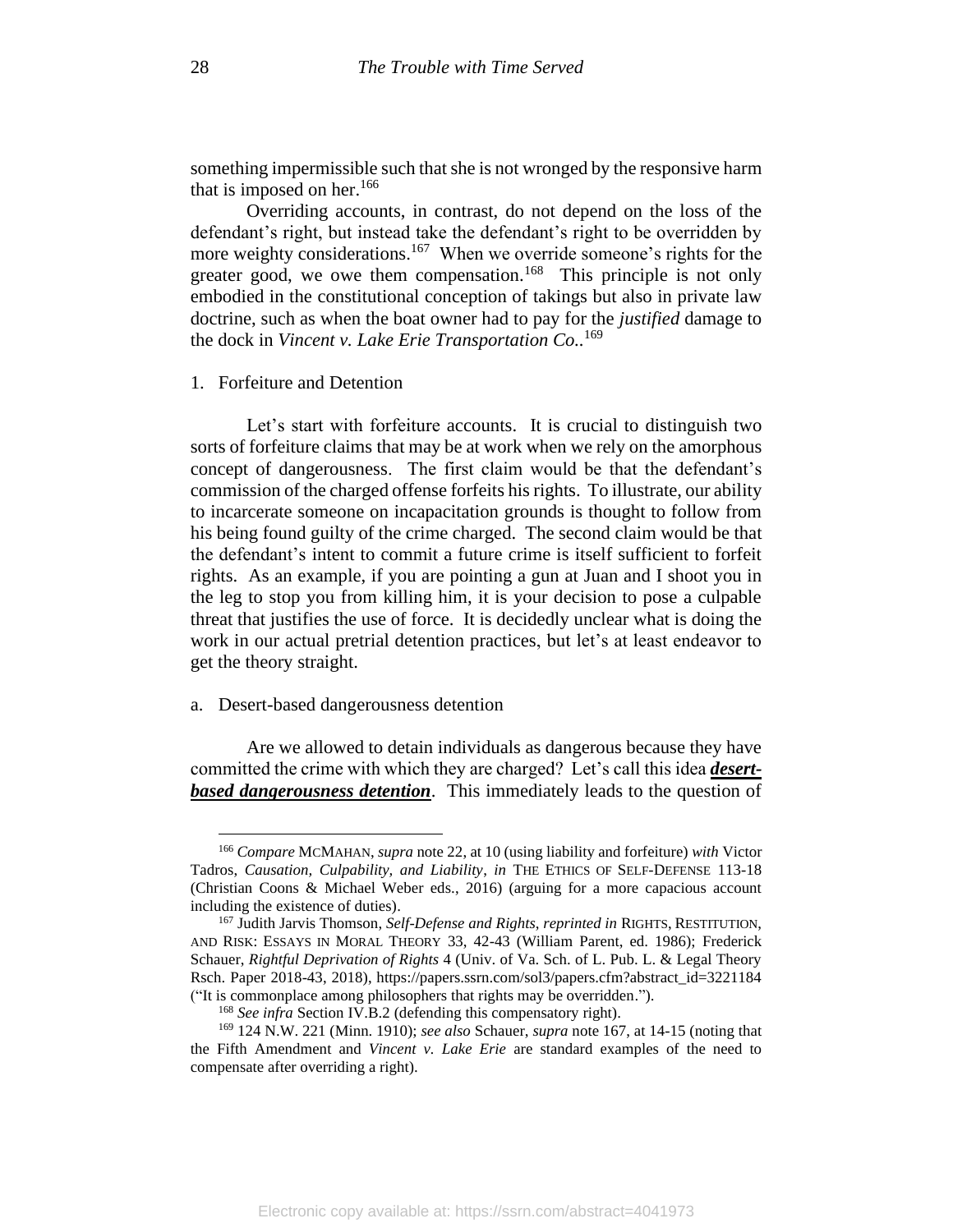whether this detention somehow flouts the presumption of innocence.<sup>170</sup> If the defendant is thought to be innocent of the crime charged, how can it give us grounds to incapacitate him to prevent him from committing another offense?

Detaining that is justified by the defendant's guilt for the crime charged undermines our procedural morality, even if it does not undermine the presumption of innocence as understood in U.S. law.  $171$  If we have trials for the purpose of determining what negative consequences follow from the defendant's having committed the crime, then we must first determine that the defendant has actually committed the crime. A claim that potential guilt for the commission of the offense itself grounds some sort of forfeiture or lesser standing undermines the entire purpose of the criminal process.<sup>172</sup> Simply put, the state may not get a head start on punishment before the defendant is even convicted.

b. Defense-based dangerousness detention

In contrast to a forfeiture that is grounded in the defendant's having committed an offense, we might think that defendants can forfeit rights because of the offenses they plan to commit. This is, after all, what selfdefense and defense of others authorize—the use of force to stop an individual from committing an act. Let's call this *defense-based dangerousness detention.*

This is a defensive/preemptive rationale. To see its contours, let's take a step back and work through the requirements for self-defense. We typically think of self-defense in the individual context as governed by proportionality, necessity, and imminence concerns.<sup>173</sup> For proportionality,

<span id="page-29-0"></span><sup>170</sup> Shima Baradaran, *The Presumption of Punishment*, 8 CRIM. L. & PHIL. 391, 401-02 (2014) (arguing that the presumption of innocence and due process forbid pretrial weighing of the evidence against the defendant); R.A. Duff, *Pre-Trial Detention and the Presumption of Innocence*, *in* PREVENTION AND THE LIMITS OF THE CRIMINAL LAW 115, 119 (Andrew Ashworth, Lucia Zedner and Patrick Tomlin, eds. 2013) (asking whether pretrial detention is compatible with the presumption of innocence).

 $171$  That said, it does not technically violate the legal presumption of innocence. Bell v. Wolfish, 441 U.S. 520 (1979); LARRY LAUDAN, TRUTH, ERROR, AND CRIMINAL LAW 40 (2006) ("[Beyond a reasonable doubt] was meant to codify the meaning of the presumption of innocence of the accused.").

<sup>172</sup> *Accord* Mayson, *supra* note 107, at 537 ("The central problem with each of these moral-predicate theories is that they justify pretrial deprivations of liberty by pointing to a defendant's responsibility for the charged offense. But to invoke a defendant's guilt as justification for pretrial restraint threatens fundamental due process values, which tend to run under the head of the "presumption of innocence.").

<sup>173</sup> *See* Kai Draper, *Necessity and Proportionality in Defense*, *in* THE ETHICS OF SELF-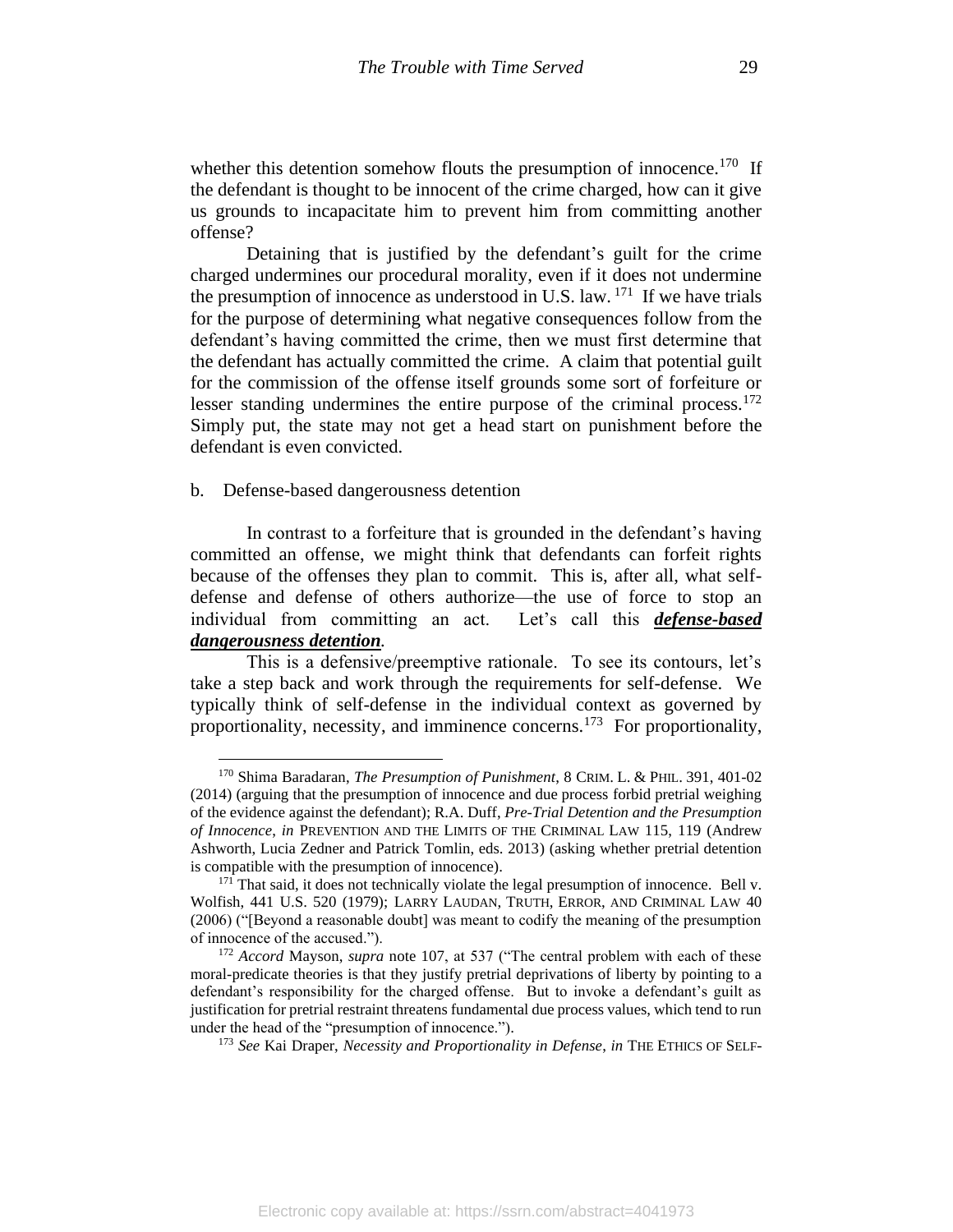the harm or wrong threatened by the "aggressor" dictates the amount of harm that may be imposed on her.<sup>174</sup> A defender may not kill an aggressor to prevent a paper cut. The necessity requirement has a number of philosophical nuances, but we can simplify the question here to whether or not one would need to use the force to stop the harm.<sup>175</sup> So, if an aggressor threatens deadly force and the defender can successfully defend either by slapping the aggressor or shooting the aggressor, shooting is unnecessary. Finally, although the imminence requirement is invoked in cases of individual selfdefense, many theorists claim that imminence mediates the citizen/state boundary such that the state ought to intervene before a threat is imminent.<sup>176</sup> This understanding would yield that there is no imminence requirement for pretrial detention because it is state action. An alternative understanding of the imminence requirement as serving as an actus reus for aggression, would ask what minimum act is required before the state takes may act preemptively. 177

Elsewhere, I have argued that some forms of preventive interference (not necessarily pretrial detention) can be justified on similar grounds.<sup>178</sup> Specifically, I have claimed that if someone has a current intention to commit

DEFENSE, *supra* note [166,](#page-28-1) at 171, 171 ("[T]he right to defend the innocent against unjust aggression is limited to the infliction of necessary harm and is further limited to the infliction of proportionate harm."); Kimberly Kessler Ferzan, *Defending Imminence: From Battered Women to Iraq*, 46 ARIZ. L. REV. 213, 223 (2004) (noting right to self-defense requires imminent, unlawful force).

<sup>174</sup> FROWE, *supra* note [165,](#page-27-0) at 118.

<sup>175</sup> *See* Kimberly Kessler Ferzan, *Stand Your Ground*, *in* THE PALGRAVE HANDBOOK OF APPLIED ETHICS AND THE CRIMINAL LAW 731, 734 (Larry Alexander & Kimberly Kessler Ferzan eds., 2019) (noting different constructions of the necessity requirement). For a masterful demonstration of the complexities of the necessity requirement, see Patrick Tomlin, *Distributive Justice for Aggressors*, 39 LAW & PHIL. 351 (2020).

<sup>176</sup> *E.g.*, David Gauthier, *Self-Defense and the Requirement of Imminence: Comments on George Fletcher's Domination in the Theory of Justification and Excuse*, 57 U. PITT. L. REV. 615, 616-17 (1996) ("If the absence of imminent attack leaves the individual space to appeal to the protection the law claims to offer, then the individual must make that appeal; she may not choose instead to rely on her own force and effort."); George P. Fletcher, *Domination in the Theory of Justification and Excuse*, 57 U. PITT. L. REV. 553, 570 (1996) ("Similarly, when an attack against private individuals is imminent, the police are no longer in a position to intervene and exercise the state's function of securing public safety.").

<sup>&</sup>lt;sup>177</sup> Ferzan, *supra* not[e 173,](#page-29-0) at 217 ("Imminence serves as the actus reus for aggression, separating those threats that we may properly defend against from mere inchoate and potential threats.").

<sup>178</sup> Kimberly Kessler Ferzan, *Beyond Crime and Commitment: Justifying Liberty Deprivations of the Dangerous and Responsible*, 96 MINN. L. REV. 141, 163 (2011) ("[T]he same normative considerations that justify self-defense will justify other forms of preventive intervention").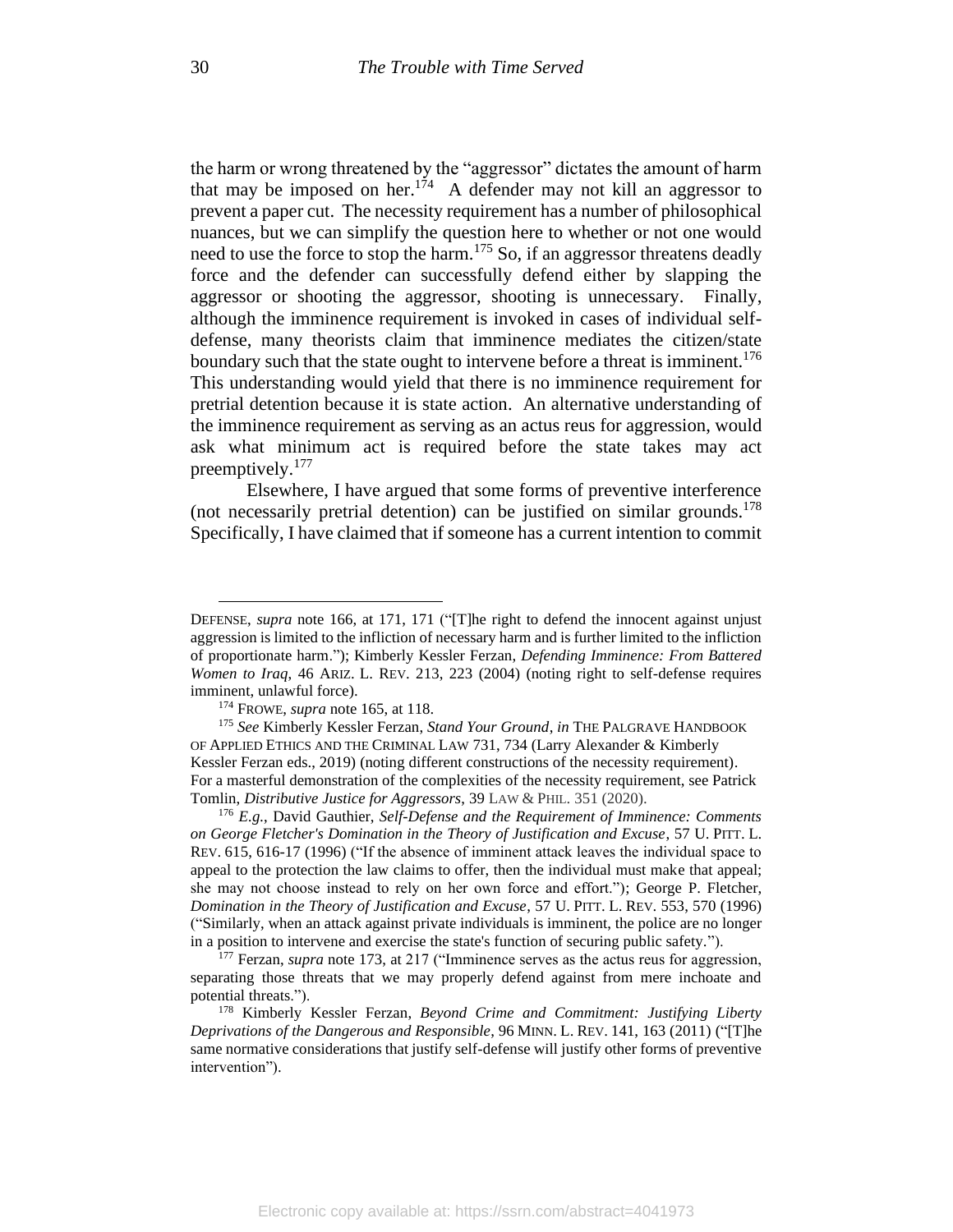an offense (manifested by an overt  $act^{179}$ ), and the state is convinced of this beyond a reasonable doubt (or at least by clear and convincing evidence),  $180$ then the state should intervene with the least restrictive means possible. I have also argued that when we are convinced that a criminal intention is present, the state need not wait until the threat is imminent.<sup>181</sup>

My aim is not to defend my earlier work here. Rather, it is merely to demonstrate that a defense-based theory can ground prevention by the state. Pretrial detention is justified if there is a forfeiture condition that goes beyond statistical probability—the formation of an intention (and act in support of it), and there is an epistemic requirement (of at least clear and convincing evidence if not proof beyond a reasonable doubt). The bottom line is that even if one rejects my theory of how self-defense works, *a theory* of selfdefense will justify some interventions by the state against dangerous individuals.

Notably, bail hearings on dangerousness are wildly overinclusive, extending their reach beyond those cases grounded in self-defense. Current statistical measures do not demonstrate that individuals will commit a crime in the future. They do not even purport to guestimate whether the defendant *currently has a criminal intention*. Nevertheless, when these conditions are met, preventive detention is justified. That is, if someone has a current plan to commit a serious criminal offense, the state is justified in stopping her, even if it means detaining her.

In practice, this would mean that the state is permitted to detain someone like Earl Shriner. Shriner was released from prison in May 1987, after completing a ten-year sentence for kidnaping and assaulting two teenage girls.<sup>182</sup> During his last months in prison he wrote in his diary detailed plans to maim and kill children upon release, and he told his cellmate that he wanted a van customized with cages so he could pick up children, molest them, and kill them.<sup>183</sup> And when Shriner got out, he abducted a child, sexually assaulted him, and killed him.<sup>184</sup> Certainly, at the pretrial stage, someone who is voicing such plans may be detained.

<sup>&</sup>lt;sup>179</sup> *Id.* at 168. The overt act requirement is in place to limit government overreaching, but is not required on a purely philosophical level. *Id.*

<sup>180</sup> Kimberly Kessler Ferzan, *Preventive Justice and the Presumption of Innocence*, 8 CRIM. L. & PHIL. 505, 523 (2014) (tentatively endorsing beyond a reasonable doubt as the standard, but expressing sympathy for clear and convincing evidence).

<sup>181</sup> Ferzan*, supra* note 178, at 174-76 (discussing and rejecting an imminence requirement before the state intervenes preventively against a culpable aggressor).

<sup>&</sup>lt;sup>182</sup> ROXANNE LIEB, WASH. INST. FOR PUB. POL'Y, WASHINGTON'S SEXUALLY VIOLENT PREDATOR LAW: LEGISLATIVE HISTORY AND COMPARISONS WITH OTHER STATES 1 (1996). <sup>183</sup> *Id.* at 1 n.1.

<sup>184</sup> *Id.* at 1.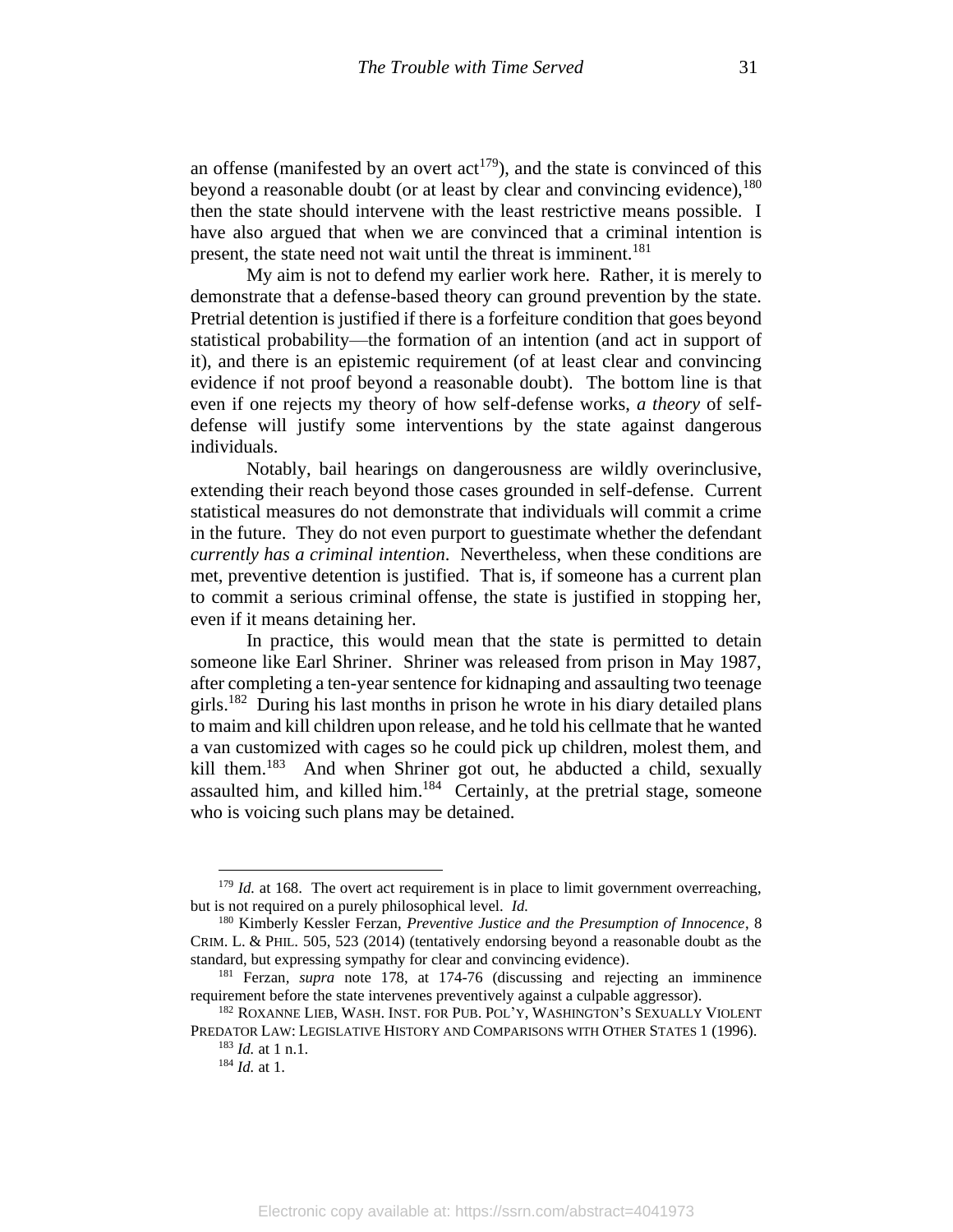Ultimately, my goal is not to defend a precise test for when the state may be permitted to detain someone based on these dangerousness grounds. Instead, my goal is simply to articulate one way to think about dangerousness. When a defendant intends a serious criminal offense, he forfeits the right against force, and detention to prevent that offense may be necessary, proportionate, and justified in defense of others.

### 2. Overriding/Violating Rights and Dangerousness Detention

Let's assume that we cannot punish prior to trial (desert-based dangerousness detention) and that the defendant does not harbor the kind of intention required for forfeiture (defense-based dangerousness detention). Are we stuck? Can't we just detain someone if we think there is a good chance that she will commit a serious crime later? Let's consider *pure prevention dangerousness detention*.

To assess this ground for detention, let's move from a clear case of self-defense to an ambiguous one. Assume that Alice is unsure whether Betty is attacking her. We might think that for Alice to give due respect to both her life and Betty's, she must think it more likely than not that Betty is an actual attacker before she kills Betty in self-defense. 185 It would give Betty too little respect if Alice killed her on a hunch, but it would give Betty too much respect if Alice has to absorb a substantial risk of injury before taking action. They are both equals.

Consider now a further complication. What if Betty is (perhaps) threatening both Alice and Albert? Or Alice, Albert, Anja, and Antonio? Does the degree of confidence that Alice must have before killing Betty decrease as more lives are at stake? The answer should be "no." The reason is that we owe Betty a certain degree of respect before we decide that she has forfeited her rights. That degree of respect does not alter with the stakes.<sup>186</sup> This claim is deontological.

But, you may think, surely Alice may kill Betty if there are a thousand lives at stake. Notice, though, that on this logic Alice may be permitted to kill Bob, a completely innocent person, if there are a thousand lives at stake. That is, the initial rationale for defending against Betty was that she had

<sup>&</sup>lt;sup>185</sup> The law often reduces the inquiry to whether Alice "reasonably believes" that Betty is threatening her. Elsewhere, however, I have argued that a standard, such as preponderance of the evidence, is preferable to asking whether a defender *believes* the aggressor is attacking her. *See generally* Kimberly Kessler Ferzan, *Deontological Distinction in War*, 129 ETHICS 603 (2019).

<sup>&</sup>lt;sup>186</sup> *Id.* at 617 (arguing "the level of confidence does not decrease when more lives are at stake because of a concern with aggregation<sup>[</sup>, and therefore, no] person's liability threshold should be affected by how many people will be on the other side").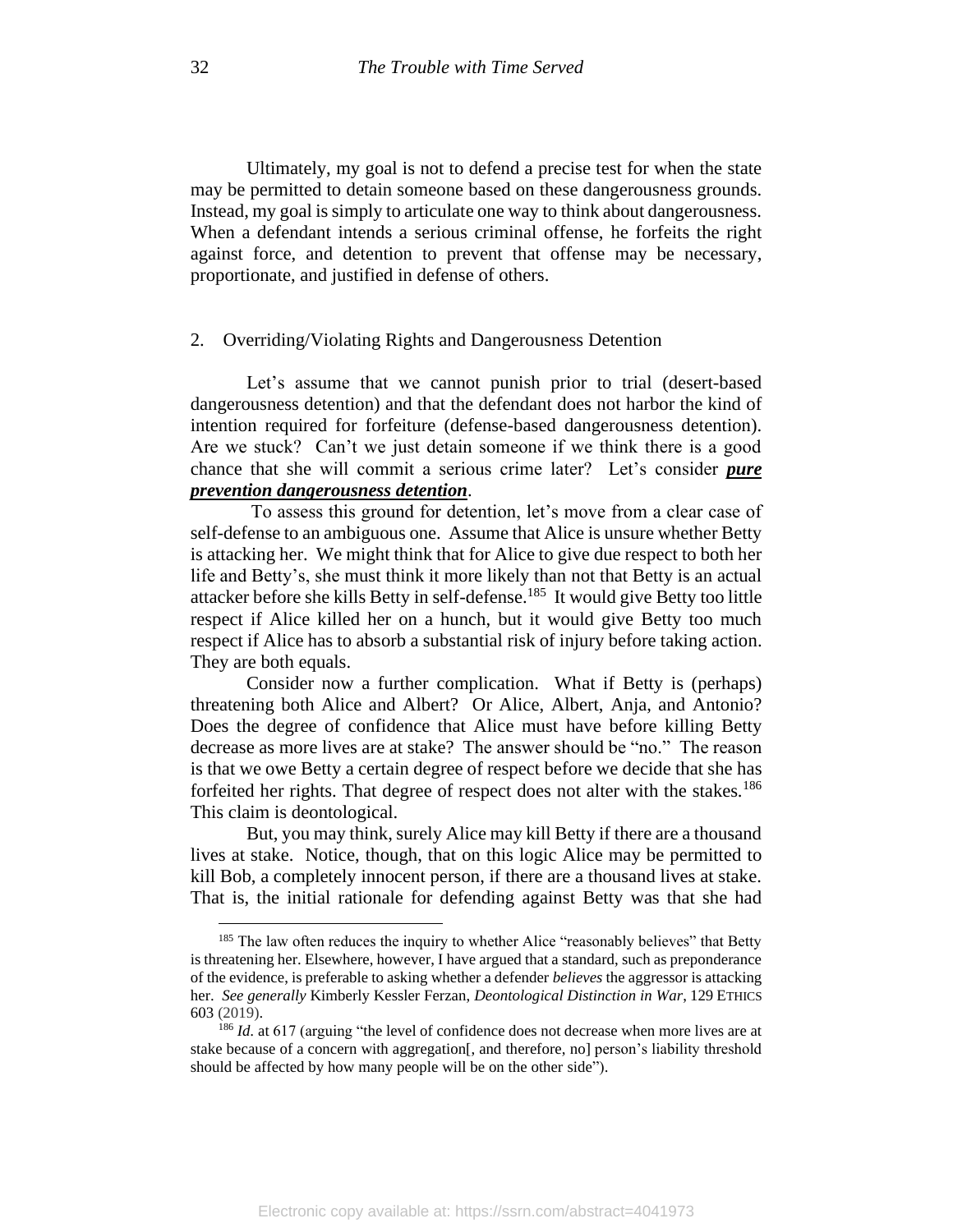forfeited a right, whereas the rationale for harming Bob is that his rights are overridden by public need.<sup>187</sup>

To be clear about the scope of this sort of "overriding" argument, assume there is a 10% chance that you have a deadly disease that will kill a million people. Would the state be justified in putting you in quarantine for two months to prevent the spread of the disease? Here, we might think the answer is yes. Although we do not have significant evidence, the threat is so large that we are entitled to override your rights to save so many others. In such a case, however, you would be entitled to a comfy bed and some compensation. After all, we are harming *you* for *us*. 188

Dangerousness detention can be framed similarly. The defendant's rights are being outweighed by the greater good. It is not about what the defendant has done but about a risk-based prediction of what the defendant will do. We override rights when we quarantine, when we tie yachts to docks during storms, and so forth.

Despite its superficial appeal, dangerousness-based detention premised on this sort of argument violates our rights and is normatively objectionable. It is disrespectful of the agent. It does not *deny* that the agent has autonomy or the ability to choose rightly, but it does suggest that we do not trust the agent to choose rightly. A stance that detains someone because we do not want to run the risk of their wrongdoing is a stance of the state as distrusting its citizenry.<sup>189</sup> This is distinct from merely overriding a right. We are not simply turning a trolley from five people to one person; this is turning the trolley to the one because we believe the person may act impermissibly. The harm is eliminative. We aim to harm the agent to eliminate the threat, not as a side effect of helping others.<sup>190</sup> Although the state may have reasons to detain nonresponsible agents on the basis of their dangerousness, there are strong reasons to object to the state locking us up

<sup>&</sup>lt;sup>187</sup> *Cf.* ADIL AHMAD HAQUE, LAW AND MORALITY AT WAR 122 (2017) ("In principle, it may be epistemically permissible to kill a person whom you reasonably believe is innocent if the expected value of doing so is vastly greater than the expected disvalue.").

<sup>188</sup> *See generally* Bruce Ackerman, *The Emergency Constitution*, 113 YALE L.J. 1029, 1062-66 (2004) (calling for compensation of detained innocents); Michael Corrado, *Punishment, Quarantine, and Preventive Detention*, 15 CRIM. JUST. ETHICS 3, 11 (1996) (arguing the State should compensate the preventively detained for their loss of liberty); Paul H. Robinson, *Punishing Dangerousness: Cloaking Preventive Detention as Criminal Justice*, 114 HARV. L. REV. 1429, 1446 (2001) ("[I]f a person is detained for society's benefit rather than as deserved punishment, the conditions of detention should not be punitive."); *see also infra* Part IV.B.2.

<sup>189</sup> Duff, *supra* note 170, at 120 (arguing that state owes us respect and trust).

<sup>&</sup>lt;sup>190</sup> ALEC D. WALEN, THE MECHANICS OF CLAIMS AND PERMISSIBLE KILLING IN WAR 41-42 (2019) (noting that the justificatory structure of an eliminative killing runs through eliminating the threat he poses and is distinct from the justificatory structure for harming someone as a side-effect).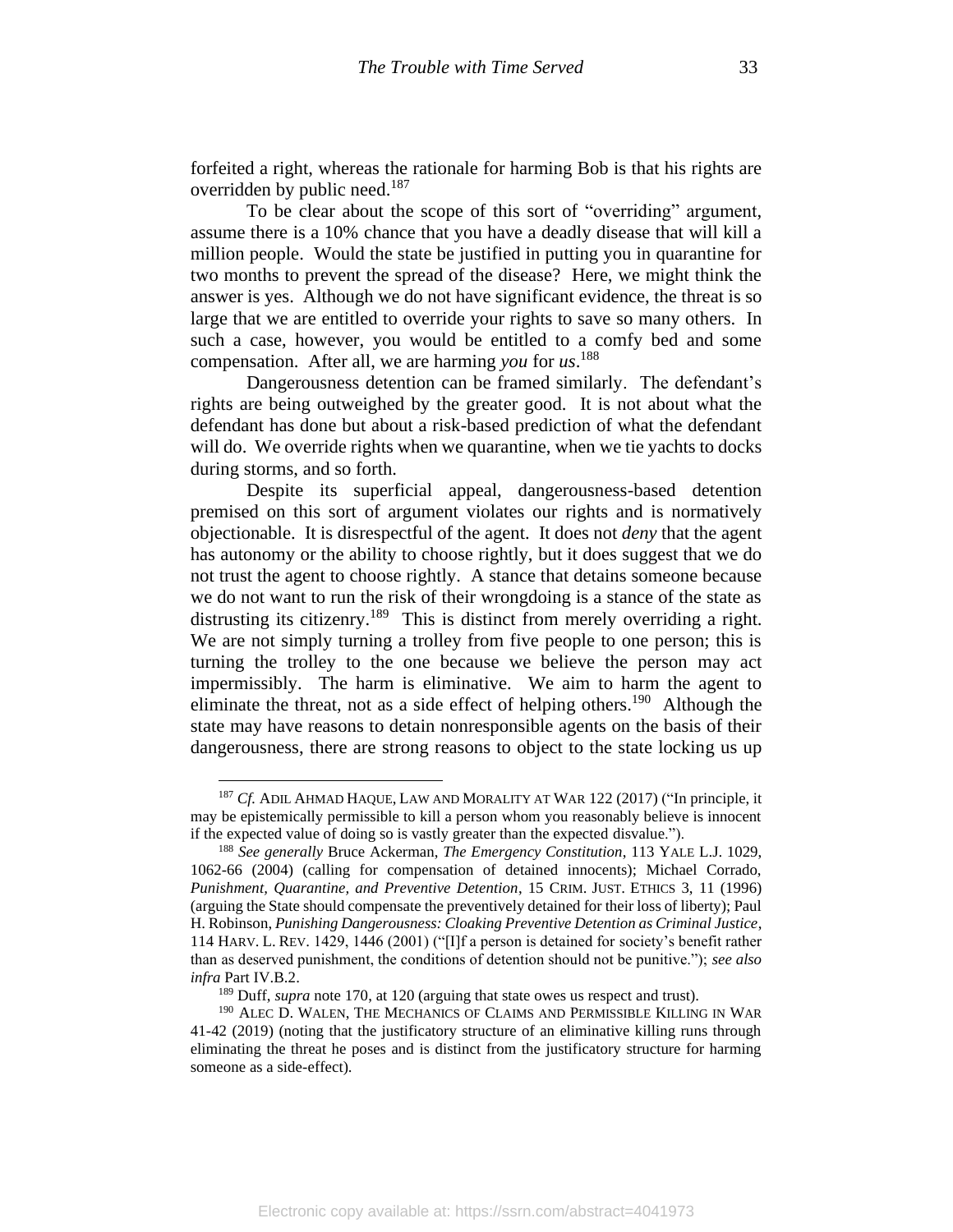because it fears us.

Although I take this objection to be decisive and therefore pure preventive dangerousness detention to be unjust, there is no point in belaboring the point given how rampant the practice is. Instead, it is essential to note that even its proponents must recognize that this theory, construed in its best light, is an instance of overriding a right. That is, the best case for this sort of treatment is that it is like *Vincent v. Lake Erie*. And that requires compensation and satisfactory conditions.<sup>191</sup>

## 3. Disentangling Dangerousness

As you can now see, the rhetoric of dangerousness can mask three distinct rationales for detention. First, like incapacitation after a criminal conviction, we might detain the dangerous because their culpable past crime forfeits the right to liberty. Second, like self-defense, we might detain the dangerous because their culpable intent to commit future crime forfeits the right to liberty. Third, like quarantine, we might confine the dangerous because the public good outweighs their right to liberty. Notably, and importantly, two of these rationales—defense-based detention and pure prevention—*apply to everyone*. That is, there is nothing special about the crime charged except that the state actually has its hands on the detainee. But if the state is justified in detaining on the basis of a future threat alone, the pendency of the criminal case is doing no justifying work. The commission of the charged offense is at best evidentiary of future conduct.<sup>192</sup>

To identify these three rationales is not to endorse them all. Two are deeply problematic: We should not pre-punish individuals while they await trial. And we should not lock someone up because we do not trust them to choose rightly. In addition, whatever the rationale for detention is, there is a further question as to where the burden of proof should be set. How confident must we be that the relevant facts obtain such that we may detain someone

<sup>&</sup>lt;sup>191</sup> *Cf.* Duff, *supra* note 170, at 132 ("A recognition of that cost should have implications for how such defendants are treated: for the conditions under which they are detained, and the efforts that must be made to allow them to maintain as much connection with their ordinary lives as possible' for the compensation that may be due to them.").

<sup>&</sup>lt;sup>192</sup> One interesting question is whether the defendant's desert impacts the degree of confidence that the state must have. That is, rather than justifying that the defendant forfeits his right against punishment (desert-based dangerousness detention), the thought is that the defendant forfeits a high burden of proof before being detained because of potential dangerousness. However, the same procedural morality questions arise if we use guilt as a forfeiture condition. Indeed, Alec Walen, who proposes this "lost status" view, deploys it as a form of punishment once guilt has been determined beyond a reasonable doubt. *See* Alec Walen, *A Punitive Precondition for Preventive Detention: Lost Status as an Element of Just Punishment*, 63 SAN DIEGO L. REV. 1229 (2011).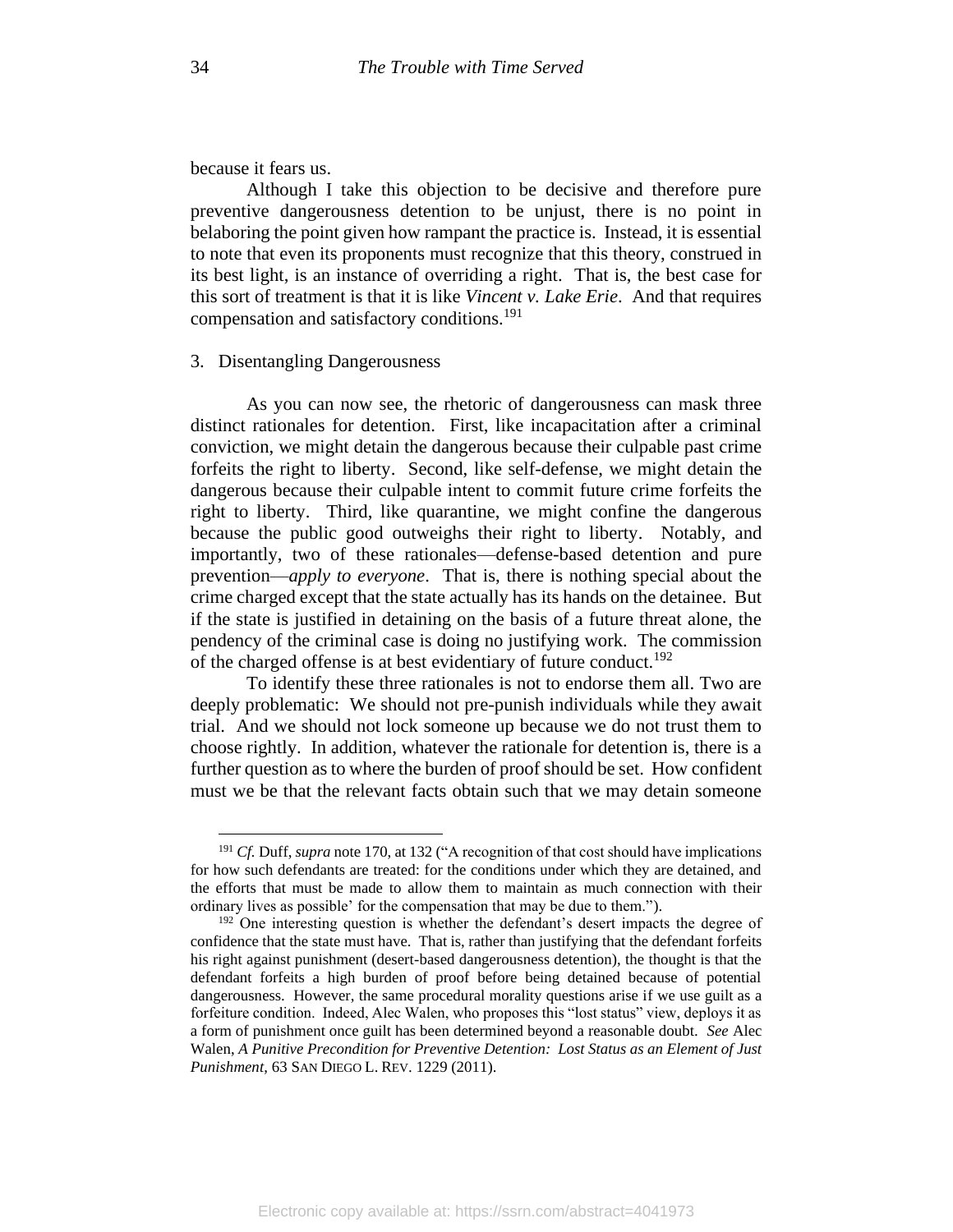on these distinct dangerousness grounds? Each rationale requires its own analysis and answer. For our purposes of merely identifying the potential grounds of detention, I can leave this question unanswered, $193$  but it is of tremendous importance if we wish to justify detention.

# *C. Flight*

Let us now turn to flight.<sup>194</sup> Underpinning this reason are similar rights-forfeiture and rights-overriding justifications. Detaining based on flight concerns may, in some circumstances, be justified because the defendant has a current intention to flee the jurisdiction, thus violating her duty to appear. And again, though it seems dubious, there is the potential to make an argument that we may override someone's right to liberty to secure their appearance at trial.

Lauren Gouldin argues that we need to distinguish three different ways that defendants can fail to appear.<sup>195</sup> First, they can leave the jurisdiction.<sup>196</sup> Second, they can stay in the jurisdiction but try to avoid law enforcement, what she calls "local absconders."<sup>197</sup> Third, they can fail to appear through what might seem to be excusing or mitigating conditions, ranging from forgetting the date of a court appearance, to logistical challenges posed by work or childcare, to a general lack of capacity to navigate the system.<sup>198</sup> For our purposes, I suggest we collapse "true flight" and local absconders, as the only difference between the two is that it is just more costly to get someone across jurisdictional lines.<sup>199</sup>

Some cases of detention may be justified under a *duty to appear rationale*. A defendant with a current intention to abscond does not intend to do her duty to answer for the crime charged.<sup>200</sup> This not only undermines the instrumental, truth-seeking functions of a trial, but the criminal justice system itself. For instance, Antony Duff, Lindsay Farmer, Sandra Marshall, and Victor Tadros, have developed a theory of the criminal trial that takes the

<sup>&</sup>lt;sup>193</sup> *But see* note 180 (providing my defense of beyond a reasonable doubt).

<sup>&</sup>lt;sup>194</sup> There are empirical questions about how significant the failure to appear rate is. Some numbers show open warrants at 7.8 million, but the number of serious felonies with open warrants is likely closer to 100,000. Gouldin, *supra* note 126, at 689-690 (analyzing data).

<sup>195</sup> *Id.* at 683.

<sup>196</sup> *Id.* at 725. <sup>197</sup> *Id.* at 735.

<sup>198</sup> *Id.* at 729.

<sup>199</sup> *Id.* at 725, 735.

<sup>200</sup> Duff, *supra* note 170, at 127 (justifying detention against defendants who intend to abscond because the state is thwarting the criminal attempt on which the defendant has already embarked).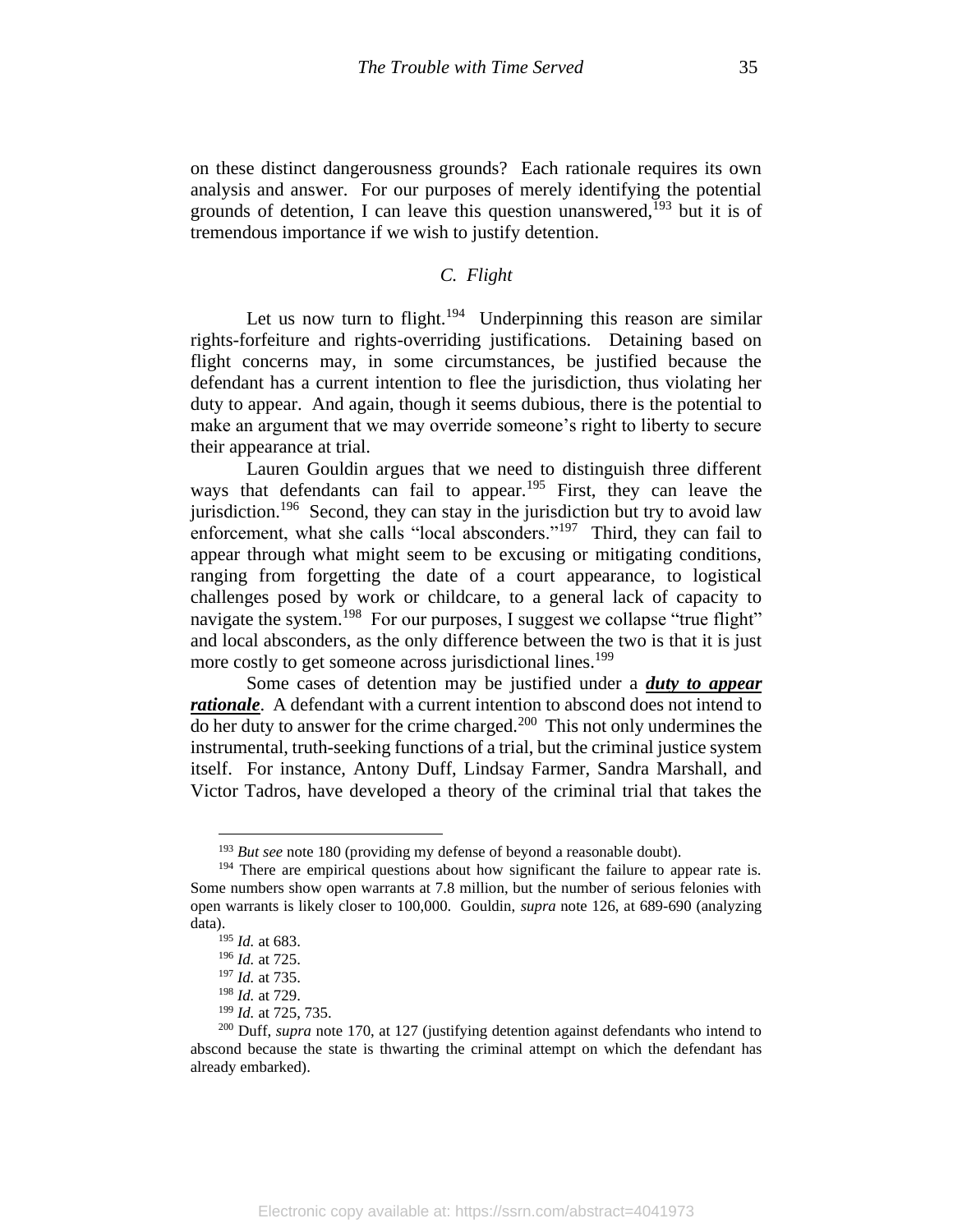trial's adjudicative role to be valuable independent of the instrumental values achieved through adjudication. Though they slightly back off this strong normative claim in the context of criminal adjudication, they most forcefully state their case in the interpersonal context:

[I]n ordinary social circumstances, where one individual legitimately calls another to answer a charge concerning their behaviour, and to account for their conduct if they are responsible for it, we appropriately characterize the call as a *demand*. I think that you have been spreading gossip about me at work. I call you to answer. I outline the reasons that I think this, and if they are good reasons it seems that there is a legitimate *demand* that you answer. Answering, in these circumstances, is a moral *obligation*, and participation in the conversation is a moral *requirement*. This seems right even if you are in fact innocent of spreading gossip about me. In that case, you have an obligation to dispel my fears.<sup>201</sup>

However, detention is only proportionate to those who have chosen to flout their duty to be called to account for severe crimes.<sup>202</sup> Even if the defendant will commit a wrong in failing to appear, putting that person in a cage to guarantee their appearance at trial is disproportionate to the duty they threaten to ignore. It is true that all failures to appear threaten the state's authority to run its criminal justice system, but not all "callings to account" are alike. Your friend might lose your pen, stand you up for dinner, or sleep with your spouse. If you are then going to meet to discuss her wrongdoing, it would be far more significant for her to fail to appear to discuss the adultery than to discuss the pen loss. It is not just the value of being in a criminal trial but being in a criminal trial for a particular crime that matters. It is important to show up for your murder trial even if you are not guilty and will be acquitted.<sup>203</sup> For this reason, an intent to abscond from a serious offense may justify liberty deprivation when the intent to abscond when charged with a

<sup>&</sup>lt;sup>201</sup> ANTONY DUFF, LINDSAY FARMER, SANDRA MARSHALL & VICTOR TADROS, 3 THE TRIAL ON TRIAL: TOWARDS A NORMATIVE THEORY OF THE CRIMINAL LAW 209 (2007).

 $202$  We might doubt whether the duty can even bear this weight. After all, the duty applies to the innocent as well as the guilty. But if an innocent actor indicates that she plans to flee to a non-extradition country and avoid her serial murder trial, is the mere fact that she has a duty to answer for the crimes (that she did not commit) sufficiently weighty to justify detention? This sort of proportionality question crucially depends upon the quality and duration of the pretrial detention.

<sup>203</sup> *Cf.* DUFF, FARMER, MARSHALL, AND TADROS, *supra* note 201, at 7 (rejecting the "standard view" that the only value of the trial is instrumental in advising the state whom it may punish).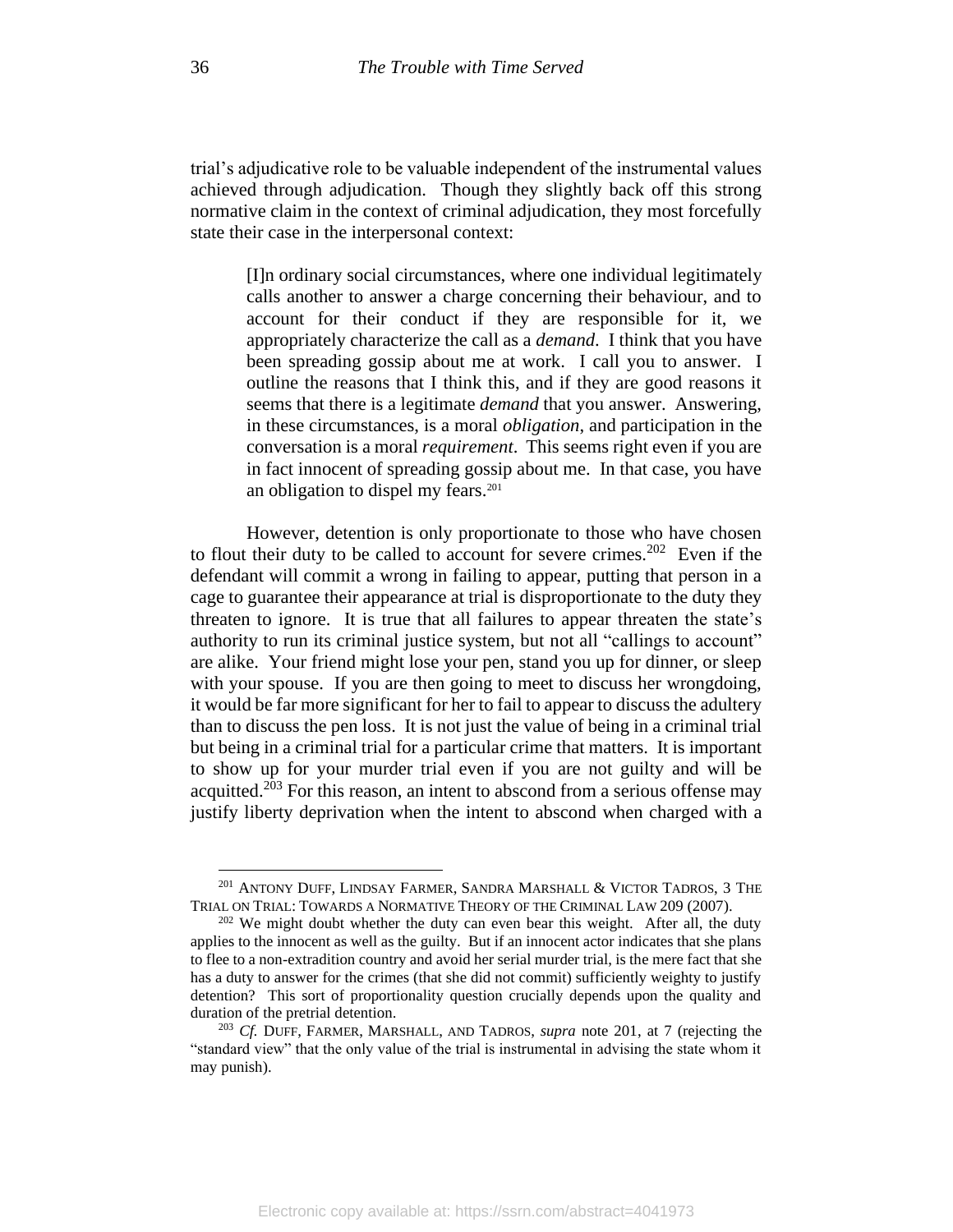minor offense would not.<sup>204</sup>

Can the truth-seeking function of the criminal trial justify overriding the rights of someone who does not have a current plan to flee? Such a question applies both to the person whom we suspect may form the intent to abscond in the future, but does not have one now, as well as the defendants who fall into Gouldin's third category and fail to appear for reasons such as simply forgetting their court dates.

We should be highly skeptical that even trials for serious crimes can justify putting someone behind bars because of what we think she may choose to do in the future. This raises the same question of disrespect as pure preventive dangerous detention, but with a significantly reduced state interest. As for nonculpable nonappearances, if we lock up someone because we think she will forget, we are not treating her as a responsible agent. Moreover, the reasons she will simply fail to appear do not warrant our distrust, as much as our empathy and accommodation. At bottom, we have no more right to detain the criminal defendant based on a prediction than we do a material witness, and to detain them there must be probable cause to believe the witness won't appear and there will be a *failure of justice*. 205

### *D. Intimidation and Obstruction*

Intimidation and obstruction, *obstruction rationales*, are simply instantiations of our earlier reasons. Instead of being worried that the defendant is simply dangerous, we believe he poses a specific danger to someone (akin to dangerousness rationales) or we believe he poses a danger to the trial process (akin to flight rationales). These interferences could take the form of destroying evidence, intimidating witnesses, or even killing witnesses.

Just as the duty to appear has two components that determine its severity—both the failure to answer for one's crime and the seriousness of the underlying charge—obstruction has both features as well. The easiest detentions to justify are those where the defendant has directly threatened to

<sup>&</sup>lt;sup>204</sup> Perhaps this is part of why, even in our earliest bail jurisprudence, some serious crimes were not bailable. Carbone, *supra* note 34, at 522 (noting that the offense of homicide became nonbailable in the twelfth century).

Interestingly, though our armchair speculation would be that crime seriousness also serves the epistemic function of likelihood of flight, the empirics do not bear this out. "[D]ecades of studies" challenge the claim that crime seriousness correlates with likelihood of flight." Gouldin, *supra* note 126, at 705 (noting "[t]hese studies conclude that other factors, such as employment, family ties, community reputation, and prior record of appearances, are better predictors of nonappearance").

 $205$  Bacon v. United States, 449 F.2d 933, 942 (9<sup>th</sup> Cir. 1971).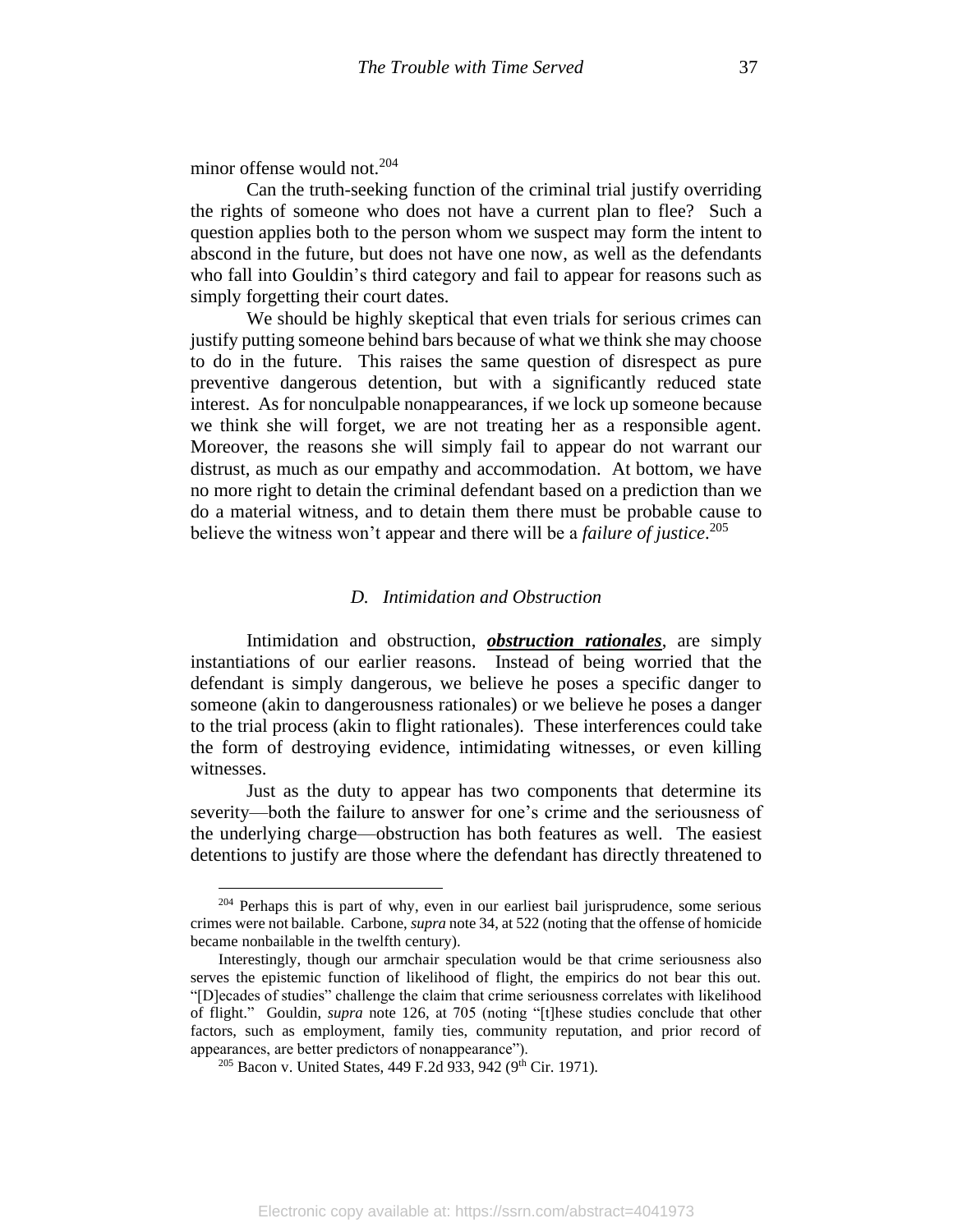seriously injure or kill a witness. These cases are akin to defense-based dangerousness except that the crime is not just a general offense but one directed at the particular criminal proceeding.

Detention to prevent serious, obstructive acts is likely to be justified, irrespective of the crime charged. If you plan to kill the security guard to prevent a shoplifting conviction, you still have no claim against being detained to prevent you from killing the guard. (Indeed, perhaps the fact that you have so little at stake makes the planned crime worse.) The pending offense does little work here. The state has grounds to stop anyone who plans to kill someone else, irrespective of their commission of an offense.

Conversely, even if the obstructive act is not particularly serious on its own, it could have the potential to thwart a serious case. Absconding does not hurt anyone else; it just thwarts the case. So, too, the intention to destroy documents that would thwart a murder trial could also justify detention.

In contrast, low level obstruction of a low-level offense is far less likely to justify detention. Consider the *Yates* case, where the fisherman threw fish overboard to get rid of the evidence that his fish were unlawfully small.<sup>206</sup> Even if detention would somehow prevent the defendant from throwing the fish overboard, the wrong of obstructing and the wrong of illegal fishing still do not appear in the aggregate to justify a serious liberty deprivation of the defendant.

Ultimately, this rationale faces the same two questions. Has the defendant already formed the intention to obstruct in such a significant way such that she is liable to be stopped by being detained? If not, do the ends sought substantially outweigh the defendant's liberty interests?

# *E. Failure to Make Bail*

Many pretrial detainees are not in jail because the court has found that there is no condition of release to secure their appearance.<sup>207</sup> Instead, the court has imposed a secured financial condition of release and the defendant cannot pay it. Morally, detaining her requires a two-step justification: It requires us to explain why bail may be imposed, and it requires us to explain why she may be detained if she cannot pay her bail.

Can the imposition of bail be justified? As construed by the Court and in its best normative light, bail is a guarantee that gives further weight to a promise to appear.<sup>208</sup> Antony Duff reasons that we all owe each other a

 $206$  574 U.S. 528 (2015). We can disregard the fact that the Supreme Court ultimately held that fish aren't tangible objects under Sarbanes-Oxley for our purposes.

<sup>207</sup> *See supra* notes 74-75.

<sup>208</sup> *See supra* text accompanying note 34.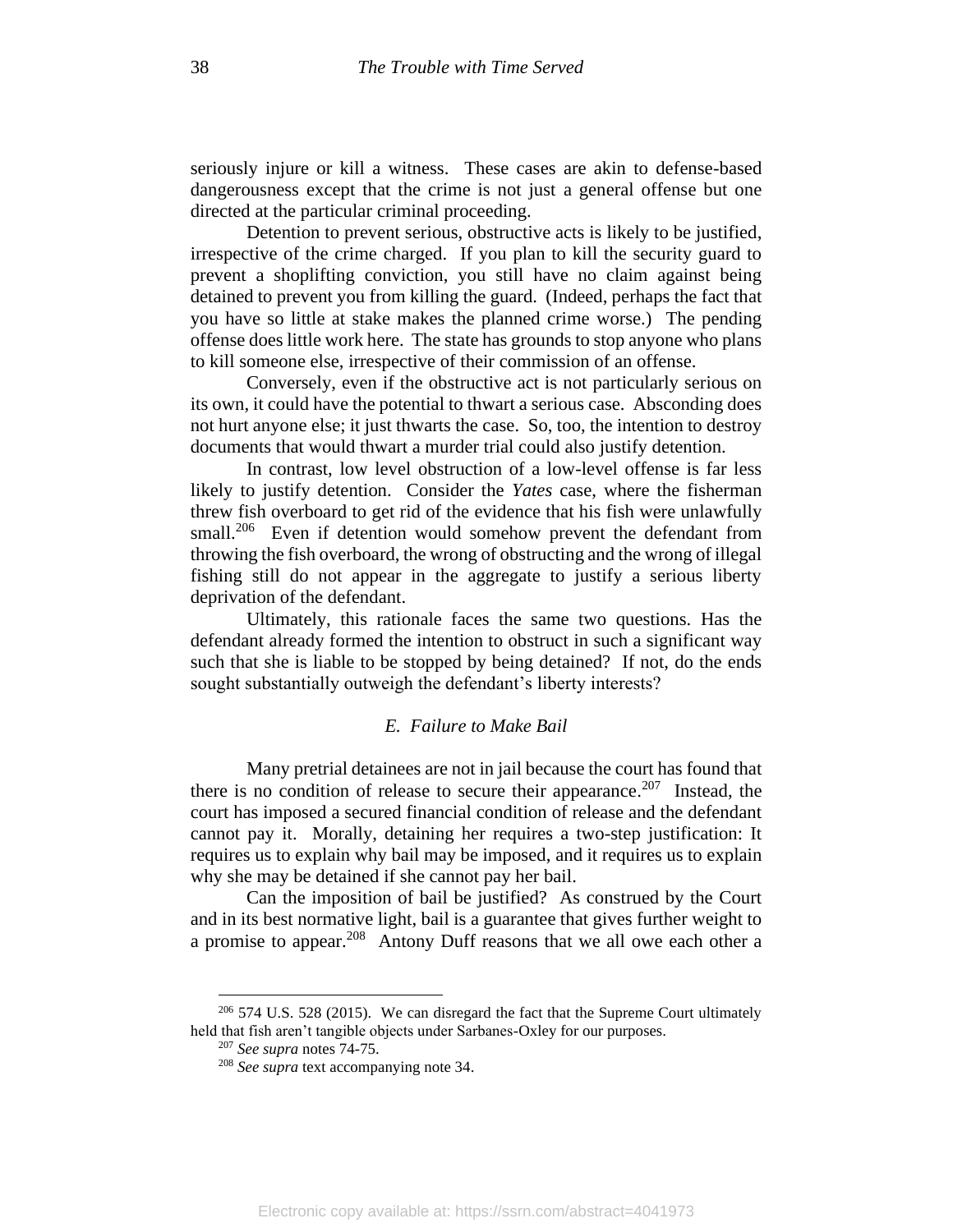degree of civic trust.<sup>209</sup> Defendants who have given us reason to doubt that we can trust them have additional duties to reassure us that they are trustworthy.<sup>210</sup> This might involve posting cash bail, relinquishing a passport, or submitting to other minor restrictions on their liberty pending trial. 211

Notice that the normative argument for why we can ask for bail does not provide the normative justification for what we may do if the defendant cannot afford to pay bail. One thing to note is that if the defendant cannot afford to pay, the bail request is probably unjust and any resulting detention unjustified. Our criminal justice system should only impose fair conditions, not ones the defendant cannot meet. If we truly distrust defendants, then we ought to meet the test for detaining them outright rather than setting conditions that de facto detain them.<sup>212</sup>

However, even if the request is a fair one, if the defendant cannot then meet the condition, we need a justification for imposing the further hardship of detention. Let's say your friend owes you \$10, but she only has a \$50 bill on her. It does not follow from the fact that she owes you \$10 that you get the fifty. So, too, even if we are allowed to ask for some reassurance, that does not mean that if that reassurance cannot be provided, the result ought to be detention. This same issue appears if the imposition of bail is in response to a forfeiture rationale. For instance, imagine the defendant currently has an

<sup>212</sup> See Mayson, *supra* note 60, at 1679 (arguing "an order imposing unaffordable bail is an order of pretrial detention and must be treated as such").

<sup>209</sup> Duff, *supra* note 170, at 123. As he goes on to argue, "we do owe it to each other to recognize each other as fellows: not to assume in advance that others are enemies who might attack us, and against whom we need to guard ourselves." *Id.*

<sup>&</sup>lt;sup>210</sup> *Id.* at 126 (arguing it is fair to require reassurance "[g]iven the pressures created by facing trial, given the temptations that they can generate to abscond or to obstruct justice, given our awareness of our common human fallibility, we can see the context of a defendant awaiting trial as one such context"); *cf.* Mayson, *supra* note 107, at 540 (noting that there may be reasons to treat those for whom we have probable cause to believe they committed an offense somewhat differently than an equally dangerous non-defendant).

<sup>&</sup>lt;sup>211</sup> John Duffy and Rich Hynes argue that originally bail required someone else, a surety, to guarantee presence. Duffy and Hynes, *supra* note 20, at 1291-02. It was the surety that stood to lose financially if the defendant failed to appear. *Id.* As noted above, the earliest origins of bail required the surety to post the exact amount of the punishment. *See supra* text accompanying note 34. As our country evolved, so, too, did bail. WAYNE H. THOMAS, JR. BAIL REFORM IN AMERICA 11-12 (1976) (noting the American frontier made it difficult to have close friends to serve as sureties while simultaneously offering easy escape for those who wished to abscond). But the ultimate question is normative. What do we want bail to do? What would justify taking money from anyone? Although there is not space to defend this claim fully here, I think we should be highly suspicious that we should be vesting authority in third parties to ensure the defendant's appearance at trial. Instead, Duff's view that bail is about giving heft to a promise, given reasons for distrust, seems far more in keeping with how we ought to treat each other and what we may fairly ask of each other.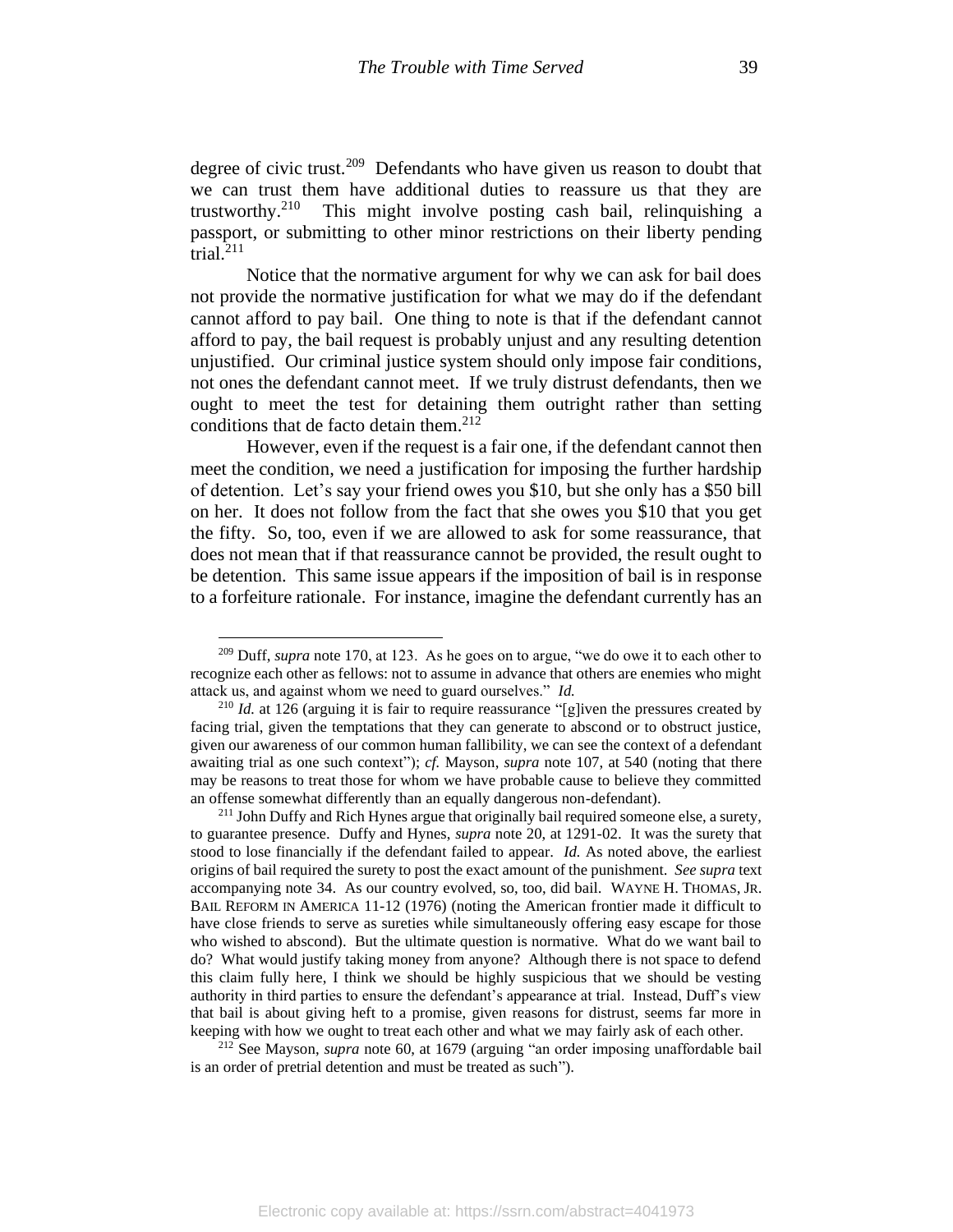intention to flee rather than be tried for a nonviolent crime, and the court requires a \$300,000 secured bond in response. What justifies the detention if the bail isn't paid? If I am attacking you and plan to punch your arm, such that I am liable to a proportionate response, you would not be justified in throwing me over a bridge, as that would be disproportionate to the degree of my forfeiture.

Here again, the only justification for so doing is that the defendant's right is being overridden. It is an overriding justification that makes up the difference between what the defendant owes or has forfeited and the greater hardship we impose on her.<sup>213</sup> Recall the reasoning of the *Klimas* court: "Whether bail, once set, can be posted is dependent on the defendant's financial ability, but this implicit discrimination between the rich and the poor is tolerable in light of the state's overriding need to produce all defendants, rich or poor, at trial."<sup>214</sup> The person who cannot afford bail has not forfeited rights up to the level of detention. Instead, we are *taking* her and overriding her rights for the greater good. In these sorts of cases, the defendant is entitled to adequate conditions of confinement and compensation for all that she loses as a result of serving the government's ends. Again, an overriding rationale places these detentions in their best normative light. However, it is more likely that these detentions are simply unjust, as they ask the defendant to make a promise he is simply incapable of making.

\* \* \* \*

Inability to make bail. Dangerousness. Obstruction. Flight. These are the legal categories that purport to justify detention. Underpinning these rationales, however, are three different rights relationships. First, sometimes defendants simply have their rights violated. The state uses an overbroad test and imposes a harm that is unjustified. Second, sometimes defendants have forfeited their liberty interests against the detention—because they deserve it, because they intend a future criminal act, or because they plan to flout their duty to answer in a serious case. Third, sometimes, defendant's rights are being overridden. Though I have suggested reasons to be deeply skeptical of this final rationale, it is the one employed by the Court, allowing a defendant's liberty interest to be subordinated to the "greater needs of society."<sup>215</sup>

<sup>213</sup> Saba Bazargan, *Killing Minimally Responsible Threats*, 125 ETHICS 114, 129 (2014) (proposing a hybrid justification in self-defense cases that combines forfeiture and lesserevils justifications).

<sup>214</sup> Klimas v. State, 249 N.W.2d 285, 287-88 (Wis. 1977).

<sup>215</sup> United States v. Salerno, 481 U.S. 739, 741, 748-51 (1987).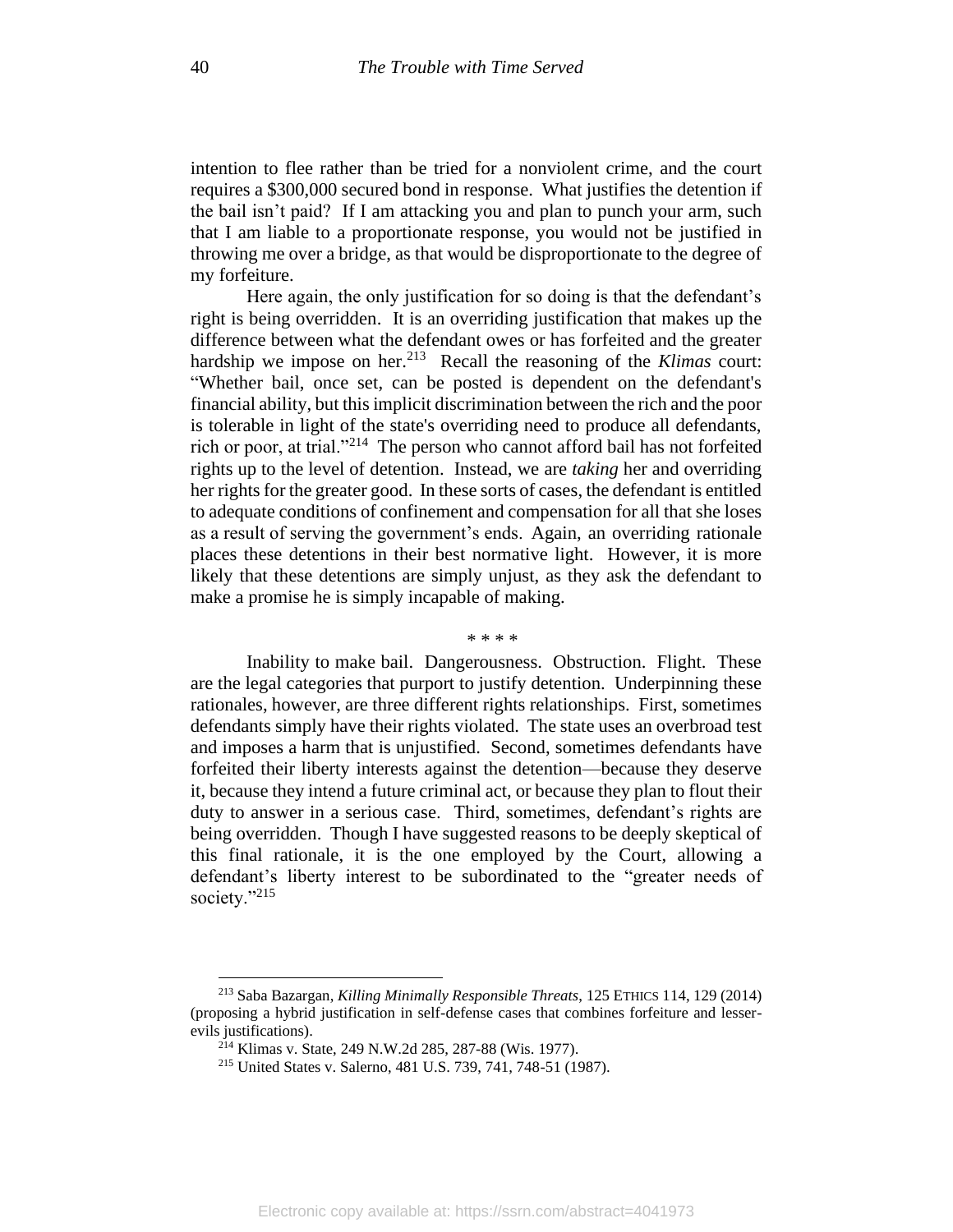#### III. WHY GIVE CREDIT FOR TIME SERVED?

As discussed in Part I, every jurisdiction gives credit for time served.<sup>216</sup> And, the purported rationales for so enacting were the view that detention is punishment, that time served saves money, or that time served ensures that the poor are treated equally to the rich.<sup>217</sup> But little thought has been given to drawing direct and explicit connections between the reasons why we detain and the moral justifications for giving credit.<sup>218</sup>

Let us take a step back, then, and ask from the theoretical perspective: Does credit for time served match the reasons that we detain people? That is, how do we make sense of this practice that by almost retroactive magic takes something that the Supreme Court has decisively stated *is not punishment* and turn it into punishment? Now that we see that some detentions are unjust, some are a response to rights forfeiture, and some require us to override the defendant's liberty interest for the greater good, we can ask whether time served is an appropriate response to these detention rationales.

## *A. Unjust Detentions*

Our current practices detain people whom we ought not to detain. If a defendant is indigent and entitled to bail, she should not be held. Intuitively, it seems that the least we can do is give her credit for time served. One way to think about credit for time served is that it *compensates* the unjustly detained, and the other way is to think that this time in detention justifiably counts toward the *punishment*. This section examines both approaches. Ultimately, there is theoretical support for using credit for time served in either way. However, both approaches are underinclusive in failing to account for those who are not found guilty, and both approaches have farreaching implications for the criminal justice system generally, thus rendering credit for time served meager and ad hoc.

1. Compensation

Adam Kolber rejects that a compensation account is itself sufficient to justify credit for time-served.<sup>219</sup> First, he questions the commensurability of detention (which is not supposed to be punishment) and punishment.<sup>220</sup>

<sup>216</sup> *See supra* note 11.

<sup>217</sup> *See supra* text accompanying notes 151-59.

<sup>218</sup> The two exceptions, Kolber and Donelson, are discussed *infra* Part III.A.

<sup>219</sup> Kolber, *supra* note 13, at 1151-53.

 $^{220}$  *Id.* at 1151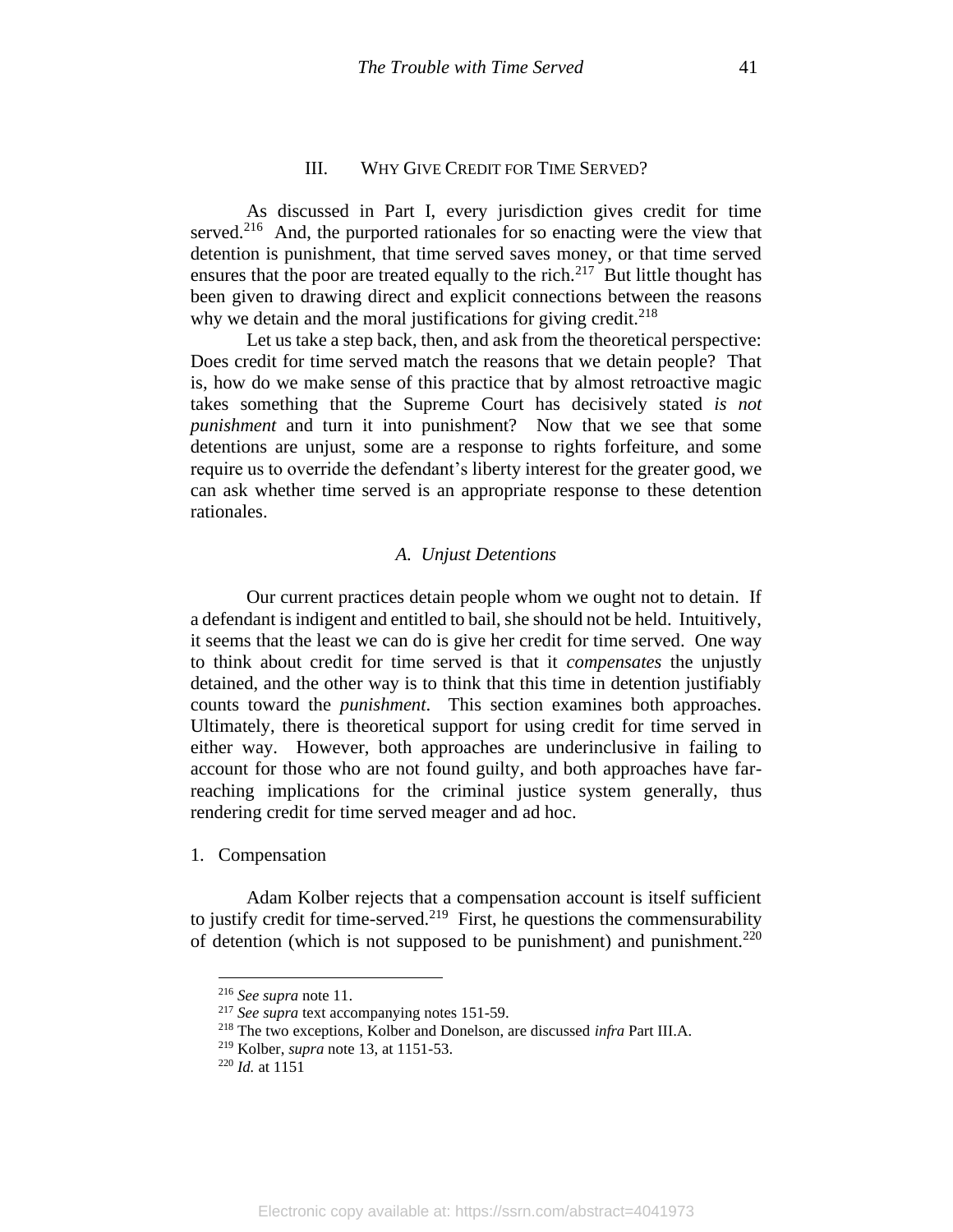Second, he suggests that we could financially compensate detainees.<sup>221</sup> Third, he notes that this credit does not look like compensation because it is not transferrable; for instance, it cannot be used as credit against future crimes.<sup>222</sup>

The heart of the objection is commensurability. At first, this seems to be decisive. Imagine that a state employee hit you with her vehicle while pursuing her official duties. It would seem decidedly odd to argue that you ought to be able to use the compensation owed against the sentence in your forthcoming criminal case.

But let me suggest that this might be slightly more plausible than we take it to be. First, one point about commensurability is that you shouldn't cash out cash against incarceration. Pay them, says Kolber. But payment is already presupposing the commensurability of the wrong done (detention) and the compensation (cash). Simultaneously, we take punishment to come in different modes from incarceration to fines to home detention. If we can debate whether to punish something with a fine or with home detention, we are already assuming some metric for comparison.

Kolber, who is looking for an explanation sufficient for all creditings of time served, also raises the problem of transferability. This is a problem with current practice. Jurisdictions that give credit for time served require that the detention be related to the crime for which they are being sentenced.<sup>223</sup> But if the point is that the state has detained the defendant unjustly, and is giving a coupon to be spent on time incarcerated, why does the state get to limit the coupon's effect to "this visit only?"

Perhaps the idea is that although as a theoretical matter, the state owes the defendant credit, it does not want to authorize the defendant to commit additional wrongs. It seems like a "get out of jail free" card. Accordingly, this credit is limited so that the state is not seen as authorizing additional wrongdoing. Still, this does not explain why the defendant could not be given credit for other pending charges, even ones for which she was not being detained. Given that there really is no legitimate basis for the detention, why shouldn't this debt be recognized for any offense?

<sup>221</sup> *Id.* at 1152.

<sup>222</sup> *Id.*

<sup>223</sup> Commonwealth v. Milton, 690 N.E.2d 1232, 1237 (Mass. 1998) (refusing to give credit to a later charge for 410 days spent in jail because "[t]o allow prisoners to 'bank time' in such a manner would be a matter of great concern, because it could in effect grant prisoners a license to commit future criminal acts with immunity"); *see also* Commonwealth v. Carter, 93 Va. Cir. 129 (Cir. Ct. 2016) ("The statute only requires jail credit on the offense for which the defendant is 'awaiting trial.'"); WIS. STAT. § 973.155(1)(a) (2019–20) (Requiring custody be "in connection with the course of conduct for which sentence was imposed").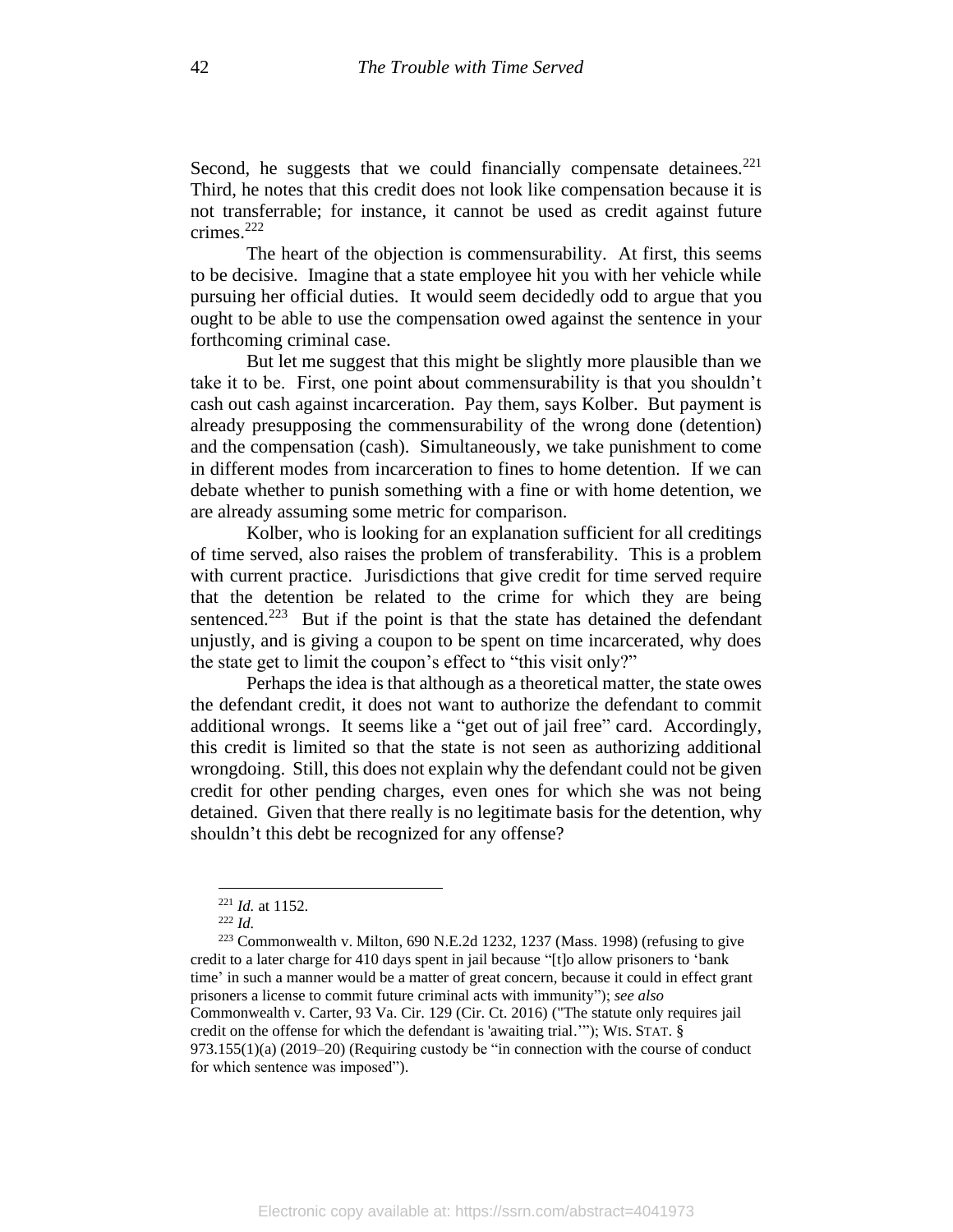Compensation, then, could be a justification for our practice. However, this remedy is wildly underinclusive as it is only available to those who are actually convicted and only applies to the crime for which they were charged. Moreover, although courts maintain that it is unconstitutional to subject the poor to more detention than the rich, the fact that we distinguish between the innocent rich and the innocent poor remains.<sup>224</sup> If guilty, indigent defendants are entitled to compensation, then innocent, indigent defendants are as well. Crediting for time served might be compensatory for some, but it leaves the innocent empty handed.

#### 2. Punishment

Is pretrial detention really just punishment or the hard treatment inherent in punishment? Whereas Raff Donelson takes the first approach,<sup>225</sup> Kolber argues that proportionality is about harsh treatment, which the detained person experienced. 226 This section reveals that there are plausible theoretical accounts that would allow us to think of unjust detentions as legitimately taken into account for determining the total amount of punishment. Notably, any path we take would require radical revision of our practices if it were thoroughly and consistently adopted.

Consider the punishment claim first. Recently, Donelson has defended the idea of "natural punishment."<sup>227</sup> Donelson uses an example where a robber accidentally shoots himself while running away, and a mother who negligently kills her baby by wedging the car seat in an overcrowded car.<sup>228</sup> "Roughly, the idea is that, in such cases, *the world* punishes the wrongdoer."<sup>229</sup> More specifically, Donelson confines natural punishment to three elements: "(1) adversity, (2) caused by wrongdoing, and (3) not caused by anyone's intention to extract retribution on the wrongdoer."<sup>230</sup> Donelson's proposal is to treat some natural punishment as what he calls "constitutional punishment," which is natural punishment for legal wrongs that have been discovered by the state.<sup>231</sup>

Donelson's argument for calling pretrial detention punishment, in the face of Supreme Court jurisprudence decreeing that detention is not

<sup>224</sup> *Accord* Kolber, *supra* note 13, at 1153.

<sup>225</sup> *See infra* text accompanying notes 227-33.

<sup>226</sup> Kolber*, supra* note 13, at 1155 ("Though detention is not punishment, it is still harsh treatment and should therefore make an offender less deserving of additional harsh treatment.").

<sup>227</sup> Donelson, *supra* note 13.

<sup>228</sup> *Id.* at 3.

<sup>229</sup> *Id.* at 3.

<sup>230</sup> *Id.* at 7.

<sup>231</sup> *Id.* at 18.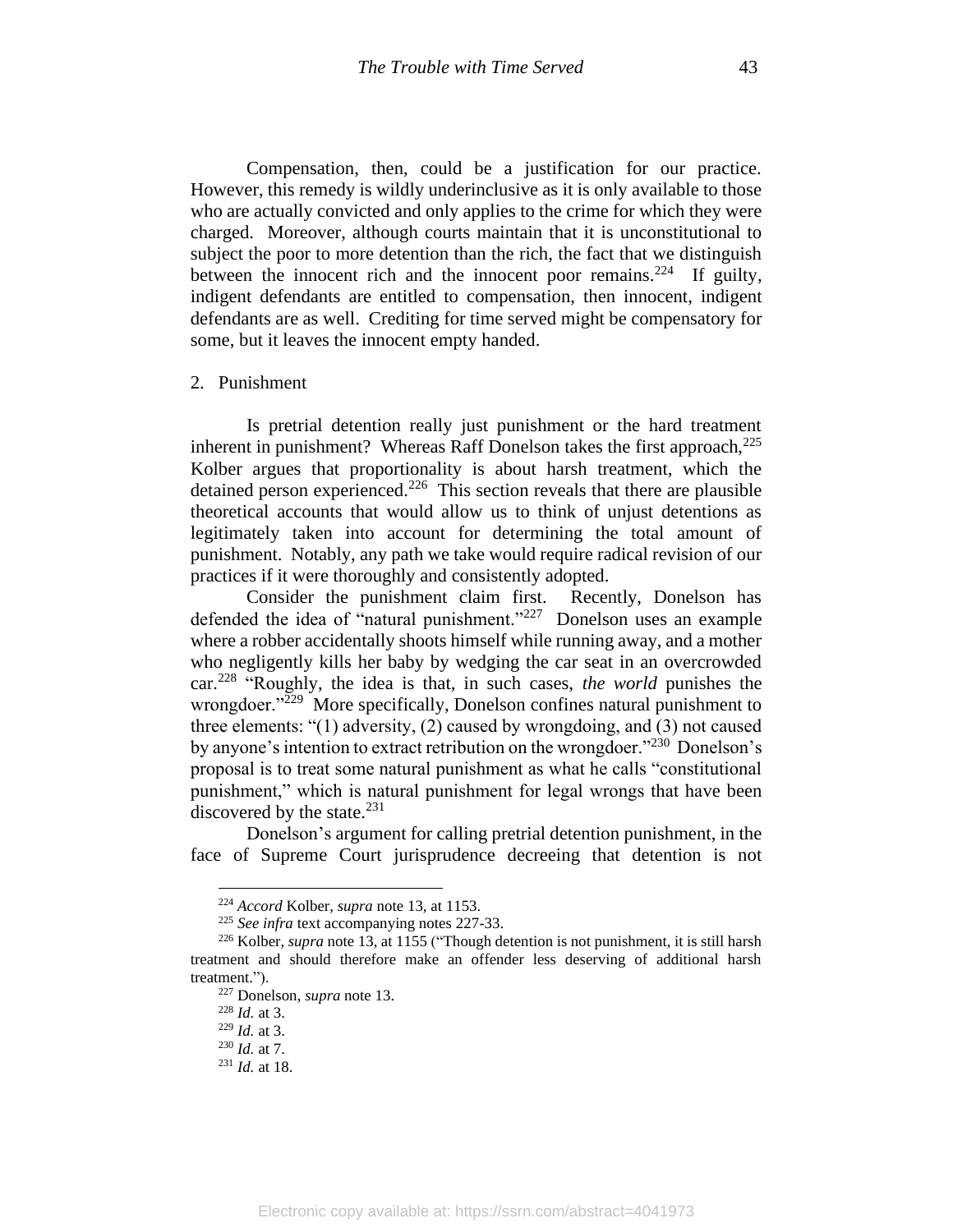punishment, is:

[T]he American legal system sometimes allow these *time transformations*. In such time transformations, before a certain point in time, a particular harm is *not* legal punishment, but after that point in time, that very same harm, that already happened *is* legal punishment. I suggest we think about natural punishment similarly.<sup>232</sup>

As to whether pretrial detention qualifies as natural punishment, Donelson is unequivocal: "Natural punishment is not merely *similar* to that other pre-trial practice; pre-trial detention before a rightful conviction just *is* natural punishment."<sup>233</sup>

Kolber, however, previously argued against this kind of retroactive characterization.<sup>234</sup> The problem, Kolber claims, is consistency. Applying Kolber's concern to Donelson's argument yields this question: If we erroneously convict someone and find out a decade later, what is to prevent us from *time transforming* this into non-punishment?<sup>235</sup>

Nevertheless, Donelson's proposal opens up two inquiries. First, is there a justification for "time transformation?" Second, is there a reason to credit the detention as punishment?

Let me suggest that the answer to the first question is no, but the second may be yes. The bottom line is that Donelson thinks these detentions should count, and we do later call them punishment, so it appears that we have retroactively decreed them punishment. Welcome to the actual practice of the criminal law, which is often confused and unprincipled. But this does not mean that scholars should take these things on board, bless them, and give them labels. There is no reason to think that at  $t_2$  something becomes punishment when at  $t_1$  it was not. And, for the cases under consideration defendants who were held unjustly because they should not have been detained—it is hard to say that we are ultimately going to count this as justly punishing them.

Still, we might think that  $t_1$  hardships should count against later punishment. That is, there may be good reason to count pretrial detention. Let me suggest four potential arguments that support the proposition that  $t_1$ hardships matter. Bottom line—yes, pretrial detention may be the sort of hardship that should "count" for punishment purposes. But it is hardly the only sort of hardship, and our practices thus select out some people for credit,

<sup>232</sup> *Id.* at 26.

<sup>233</sup> *Id.*

<sup>234</sup> Kolber, *supra* note 13, at 1150-51.

<sup>235</sup> *Id.* at 1151.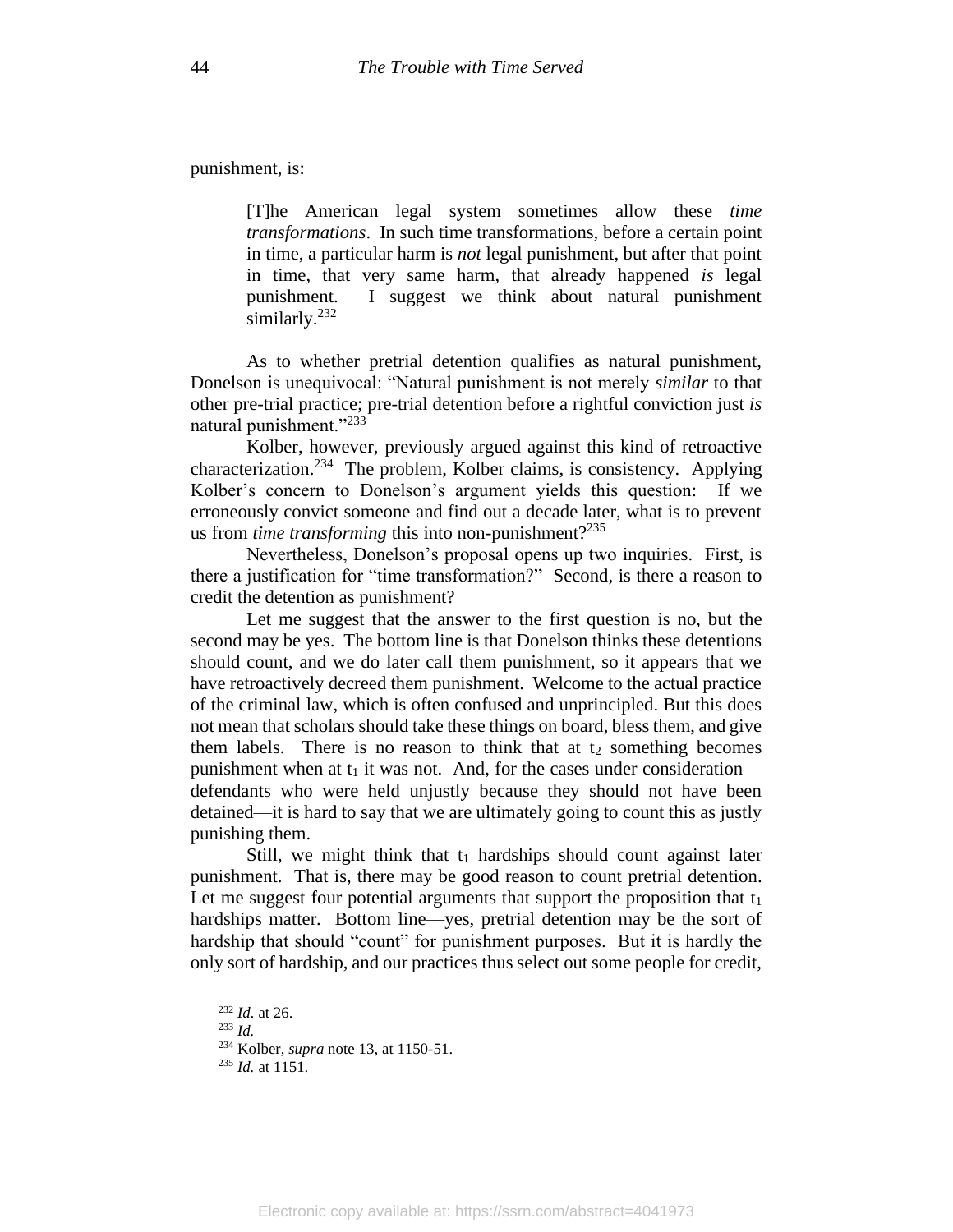but exclude others.

First, there is the argument that some prior acts are punishment at the time they are inflicted. Donelson is not interested in these cases, as he specifically exempts cases where individuals aim to exact retribution, but Doug Husak has presented a compelling argument that sometimes individuals may "already be punished enough."<sup>236</sup> Husak argues that stigma and hard treatment are components of punishment, and that it is not truly the state, but society, that imposes stigma. $237$  Accordingly, if someone has already been subjected to substantial social stigma, Husak believes that this should result in less punishment by the state. If we are allowing stigmatic harms to count towards punishment, then, our sentencing practices should consider them far more widely.

Second, we might think that hard treatment, without stigma, particularly when imposed by the state, should count toward what is proportionate. Kolber explicitly pursues this line of inquiry: "Though detention is not punishment, it is still harsh treatment and should therefore make an offender less deserving of harsh treatment."<sup>238</sup> Kolber notes there are "tricky details" about what counts, including whether it can be from other people or nature and the timing, but that "pretrial detention is surely an easy case."<sup>239</sup> From here, he states that, "We can also understand certain debates about credit for time served as reasonable efforts to untangle the nature of the harsh treatment that should count for purposes of proportionality."<sup>240</sup> Notably, if "harsh treatment" counts as part of punishment, the buck does not stop with pretrial incarceration; all kinds of collateral consequences might likewise count. 241

Third, we could simply embrace a "whole life" view of desert.<sup>242</sup> This would mean that earlier undeserved harms—perhaps stemming from poverty, racism, or other systemic injustices—count against deserved harms later. This would be far for expansive, as it would include harms that did not result from state action. It would embrace a view that justice is about evening up

<sup>236</sup> Douglas N. Husak, *Already Punished Enough*, PHIL. TOPICS, Spring 1990, at 79.

<sup>&</sup>lt;sup>237</sup> *Id.* at 88 ("If stigma itself is not created by the state in the way the state imposes hard treatment and deprivation, but depends upon social convention, it becomes important to identify the social conventions from which stigma derives.").

<sup>238</sup> Kolber, *supra* note 13, at 1153.

<sup>239</sup> *Id.* at 1156.

<sup>240</sup> *Id.* at 1157.

<sup>&</sup>lt;sup>241</sup> *Id.* at 1158 ("Shifting from proportional punishment to proportional harsh treatment, however, only solves the myself of credit for time served by generating even deeper problems that strike at the very heart of retributivist proportionality in familiar forms.").

 $242$  W.D. ROSS, THE RIGHT AND THE GOOD 59 (1930) (arguing we should take into account the defendant's life "taken as a whole"); Gertrude Ezorsky, *The Ethics of Punishment*, *in* PHILOSOPHICAL PERSPECTIVES ON PUNISHMENT xi, xxii-xxvii (Gertrude Ezorsky, ed., 2d ed. 2015) (setting forth the whole life view).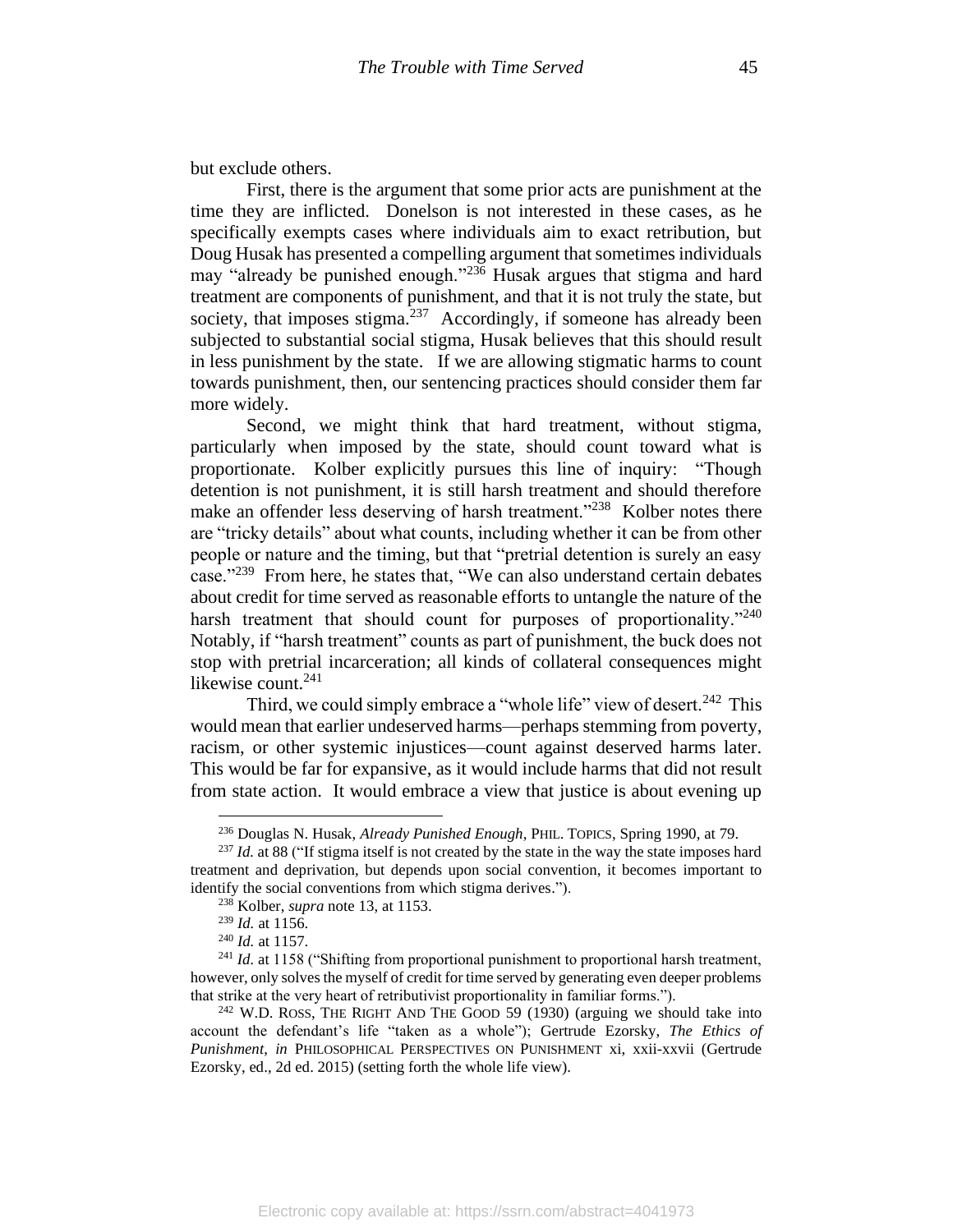the scales at the end, as opposed to doing time slice justice.<sup>243</sup> Admittedly, most scholars (and all practitioners) would balk at this kind of view, as theoretically it seems to embrace "get out of jail free" cards and practically it simply is not administrable for courts.<sup>244</sup> Nevertheless, this sort of view would support the notion that undeserved confinement can count against later punishment. However, again, accepting a view like this would mean that credit for time served would just be the tip of the iceberg.

Finally, one might not need to endorse any of these views about how to characterize the earlier detention to get to the view that this should be set off against later punishment. Instead of thinking that the earlier detention is directly set off against punishment, as if they are on the same metric, one might think instead that the earlier detention gives a reason not to give the person what she otherwise deserves. Consider the mother who causes the death of her child. One way to think about this case is that the earlier suffering counts against the total that she deserves.  $245$  The other way to think about this is that although at the time of sentencing, the mother still deserves the full quantum of punishment, there is a reason not to give her what she deserves because of the earlier undeserved suffering. This would then be akin to the way that sentencing courts often take into account mitigating factors in ways that are not easily reduced to sentencing guidelines. Under this theory, many other hardships would warrant consideration, making this justification, like the other ones, too strong in comparison to our actual punishment practices. But perhaps it is also too weak; this depends upon how one construes the reason not to give the person what she deserves.

In summary, what this section suggests is that there are theoretical justifications for crediting time served against the punishment in instances in which the defendant was unjustly detained in the first instance. All of these theories reveal that our current treatment of unjustified harms is wildly underinclusive, only taking into account some of the instances in which some sort of compensation, credit, or mercy is deserved or warranted. In other words, if we were to truly commit to endorse any of these theories, we would have to radically revise our sentencing practices in myriad other respects.

<sup>243</sup> Adam J. Kolber, *The Time Frame Challenge to Retributivism*, *in* OF ONE-EYED AND TOOTHLESS MISCREANTS: MAKING THE PUNISHMENT FIT THE CRIME? 183, 183 (Michael Tonry ed., 2020) ("The whole-life view examines all of offenders' good and bad deeds and all of the good and bad things that have happened to them in order to impose penal treatment proportionate to moral desert.").

<sup>244</sup> *Id.* at 205 ("I suspect many readers would happily give up the whole-life view. It is impractical and would not only fail to adequately deter crime but might encourage it with get-out-of-jail-free cards. While a justification of punishment can idealize away from some real-world complications, the whole-life view does so too much to be of practical use.").

<sup>245</sup> *See* SHELLY KAGAN, THE GEOMETRY OF DESERT 18 (2012) ("[T]o say that something is better with regard to desert is not yet to say whether it is better overall . . . .").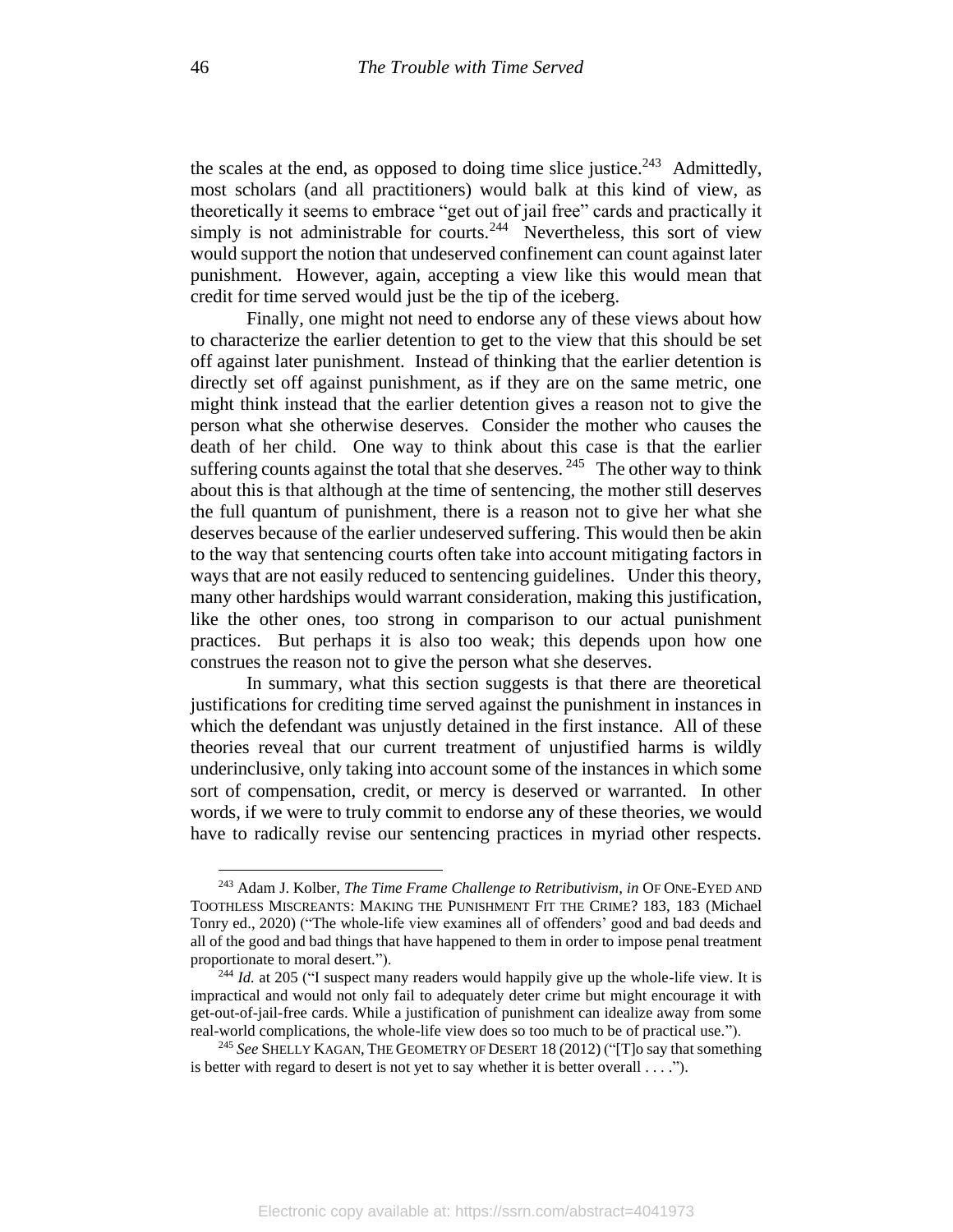After all, pretrial detainees are not the only individuals who are stigmatized, are subjected to hard treatment, experience undeserved injuries, or provide reasons against punishment. Taking any of these views seriously would require a rigorous and calculated lowering of sentences, not just giving detainees credit for time served.<sup>246</sup> We should also not forget that defendants whose charges are dropped or who are acquitted receive nothing under this regime.

#### *B. Desert-Based Dangerousness Detention*

There is one rationale for detention that we can easily justify in giving credit for time served. Recall that the grounding for desert-based dangerousness detention is that the state is using the defendant's commission of the charged offense as a reason why he now lacks a claim against the state stopping him from committing future offenses. Again, importantly, we ought to be extremely skeptical that this kind of detention can be justified. It would require us to essentially prejudge the defendant's guilt for the criminal case and use that determination as a reason to already be intervening against future offenses. These cases are truly instances of substantively unjust detentions. If that is true, then for the reasons given above, the defendant may be entitled to credit for time served.

Likewise, if we determine that this category can be normatively defended, the defendant would be entitled to credit for time served. Here, the forfeiture that allows the punishment is being generated by the defendant's guilt for the charged offense. If the deserved punishment is indeed what justifies the detention, then the defendant ought to receive credit for that punishment after conviction. Of course, because innocent defendants are held, giving credit for time served does nothing to account for their incarceration. They are being pre-punished for a crime that we ultimately determine that they did not commit.

# *C. Forfeiture: Flight, Obstruction, and Defense-Based Dangerousness Detention*

Sometimes the defendant is being detained in order to prevent her from acting on a current intent to interfere with the adjudication process (by absconding or interfering with witnesses or evidence) or to commit an

<sup>&</sup>lt;sup>246</sup> To be sure, defense attorneys make these arguments and judges take them into account. Prosecutors even use these facts in determining what to charge. Nevertheless, these discretionary practices are nothing like the systematic credit given for pretrial detention.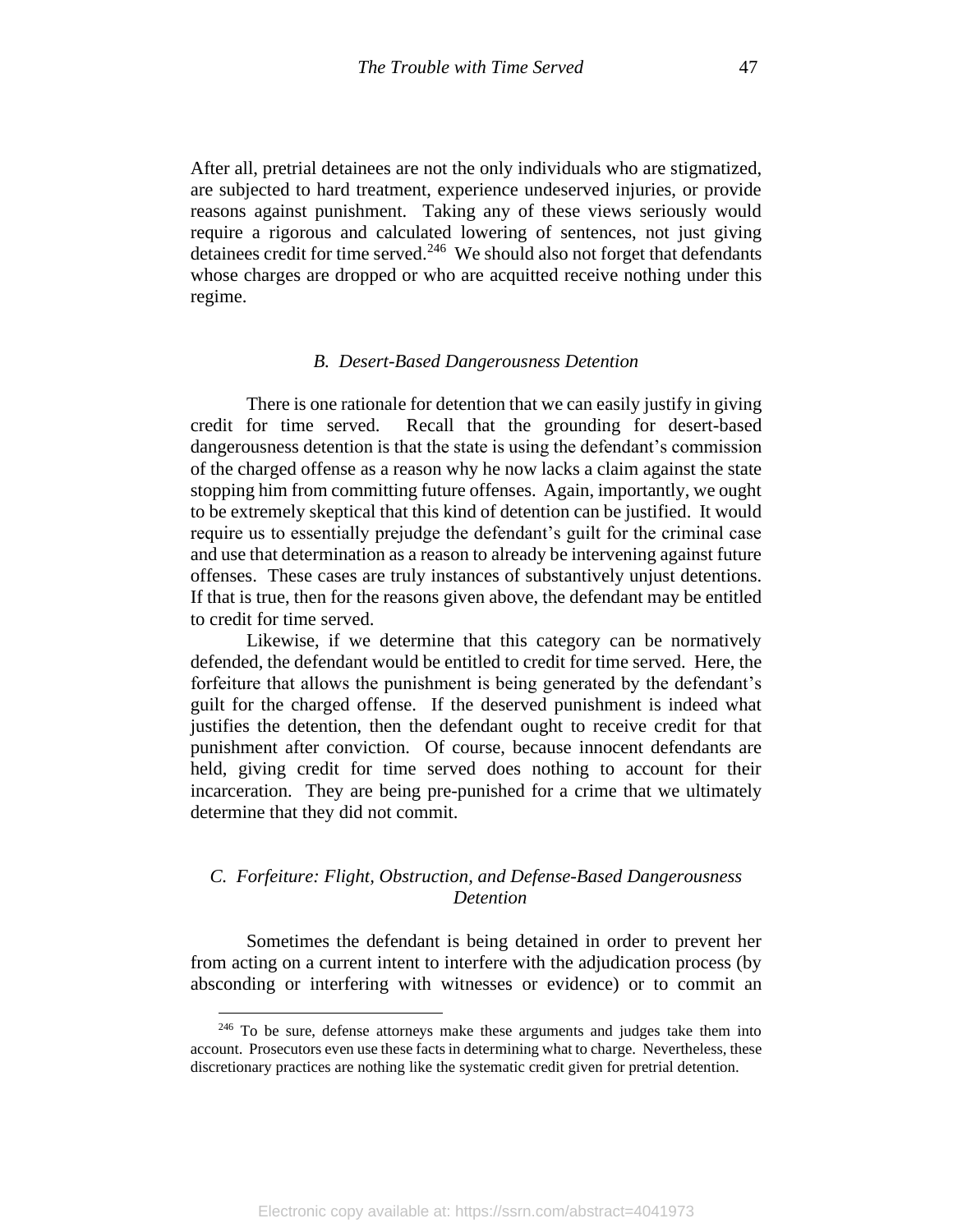unrelated crime. In these cases, we should rightly question whether she is entitled to credit for time served. That is, if Alex attacks Betty and Betty punches him in the face, would Alex be entitled to argue that the harm he has already suffered (a black eye) should be set off against the punishment he will receive? It depends. While some consequentialist justifications for punishment might be happy to double dip on the earlier detention, other consequentialist reasons, along with retributive arguments, should reject that forfeiture-based pretrial detention can do double duty as punishment. Bottom line: Not all pretrial detainees should receive credit for time served.

#### 1. Justifications for Punishment

As we discuss the interaction of defense and punishment, it is crucial to attend to the justifications for punishment more precisely. Here, I want to clarify how to think about consequentialist justifications, and then how to parse negative and positive retributivism.

The typically invoked consequentialist justifications for punishment are general deterrence, specific deterrence, incapacitation, and rehabilitation.<sup>247</sup> The justification most likely to allow for credit for time served is general deterrence. If we think that the way that general deterrence functions is that the *sentence imposed* is what generates the deterrence—e.g., bank robbers get 10 years—then a general deterrence theorist would want a total of ten years of pain imposed because of the bank robbery. Since the general deterrence theorists just wants ten years, she should be happy to include any time spent in pretrial detention toward that ten. The fact that forfeiture/self-defense was the initial reason for imposing the harm will be of little consequence to the deterrence theorist so long as the detention can be claimed to be imposed by the state in a way that counts toward deterring the general populace.

In contrast, rehabilitation, specific deterrence, and incapacitation are not about general messaging. These forward-looking inquiries will take into account the amount of time spent in detention, but not a granting of "credit." If the detention makes the defendant worse, then she arguably needs more time in prison. If detention has scared her straight, then she needs less time. But the detention is merely an input in the calculation, and once that calculation is made, there is no reason to subtract out the detention from the sentence. That is, once the defendant needs four more years for specific deterrence, then the time she spent in detention before should not be credited against the formal sentence by either the judge or the prison administrators.

Now, let us focus on two different concerns. First, retributivists, as

<sup>&</sup>lt;sup>247</sup> JOSHUA DRESSLER, UNDERSTANDING CRIMINAL LAW § 2.03[A][2] (8th ed. 2020).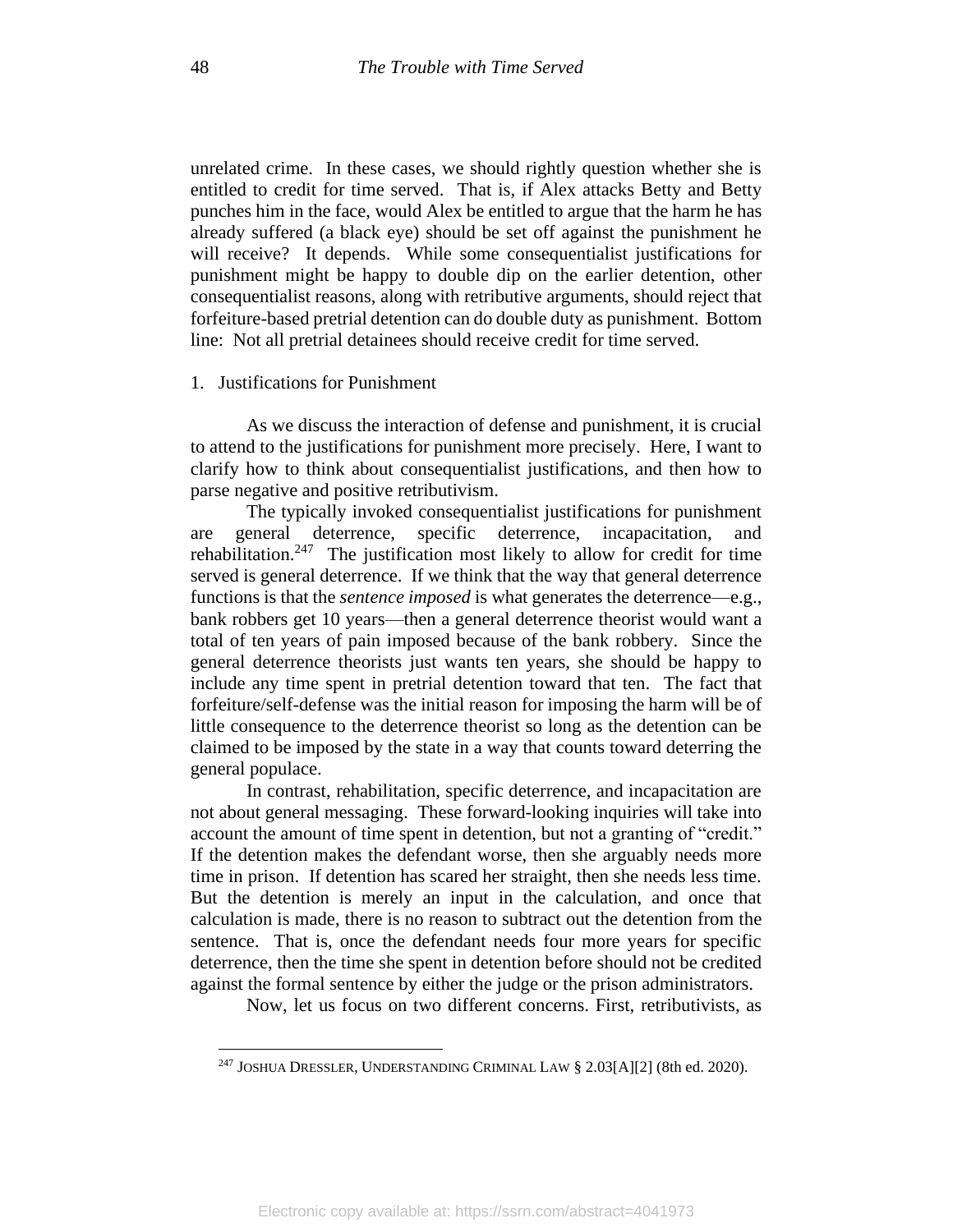well as most theorists who subscribe to some sort of side-constraint or limitation on punishment, will be concerned with proportionality.<sup>248</sup> The question for them is whether the total amount of punishment received exceeds what is proportionate. Second, many retributivists take it to be intrinsically good for people to get what they deserve.<sup>249</sup> If defendants are not entitled to get credit, and they do, then a positive retributivist would think that the defendant is not getting her full just deserts. Clearly, punishing someone more than she deserves is more problematic than punishing her less. But we should ask whether a defendant is entitled to credit for the harm she suffers in self-defense as part of her punishment. After all, we just gave four retributivist accounts of why *unjust detentions* can count as part of the punishment. In what follows, I will discuss the relationship between the defensive-based rationales and retributive punishment because this presents greater complexity than the consequentialist math above.

2. Retribution and the Relatedness Objection

The first objection to crediting the detention against the punishment is that the two have nothing to do with each other. The punishment is for the crime with which the defendant was charged. But the forfeiture-based detention was justified based upon another potential wrong. If Alice is convicted of bank robbery but was detained because she was going to kill Mary, the witness, why should the harm that Alice suffers in preventing her from killing Mary be credited against the bank robbery that Alice committed?

Because this detention appears within the context of the criminal case, we are lulled in the false sense that these two acts by the state are related. However, they are not. We are not asking whether Joe is simultaneously punishing and preventing Bob if Joe punches Bob to stop Bob from stabbing him. This would be more akin to asking whether such a punch would simultaneously be preventing Bob from the stabbing and punishing Bob for cheating on his tax returns last year.

## 3. Retribution and the Argument from Desert

Though the relatedness objection may seem decisive for some, more

 $248$  For discussion of the various positions, see generally Mitchell N. Berman, *Proportionality, Constraint, and Culpability*, 15 CRIM. L. & PHIL. 371 (2021).

<sup>249</sup> Alec Walen, *Retributive Justice* § 3.2, *in* STANFORD ENCYCLOPEDIA OF PHILOSOPHY (Edward N. Zalta ed., 2021), https://plato.stanford.edu/archives/sum2021/entries/justiceretributive (describing positive retributivism as including the view that it is intrinsically good for people to get what they deserve).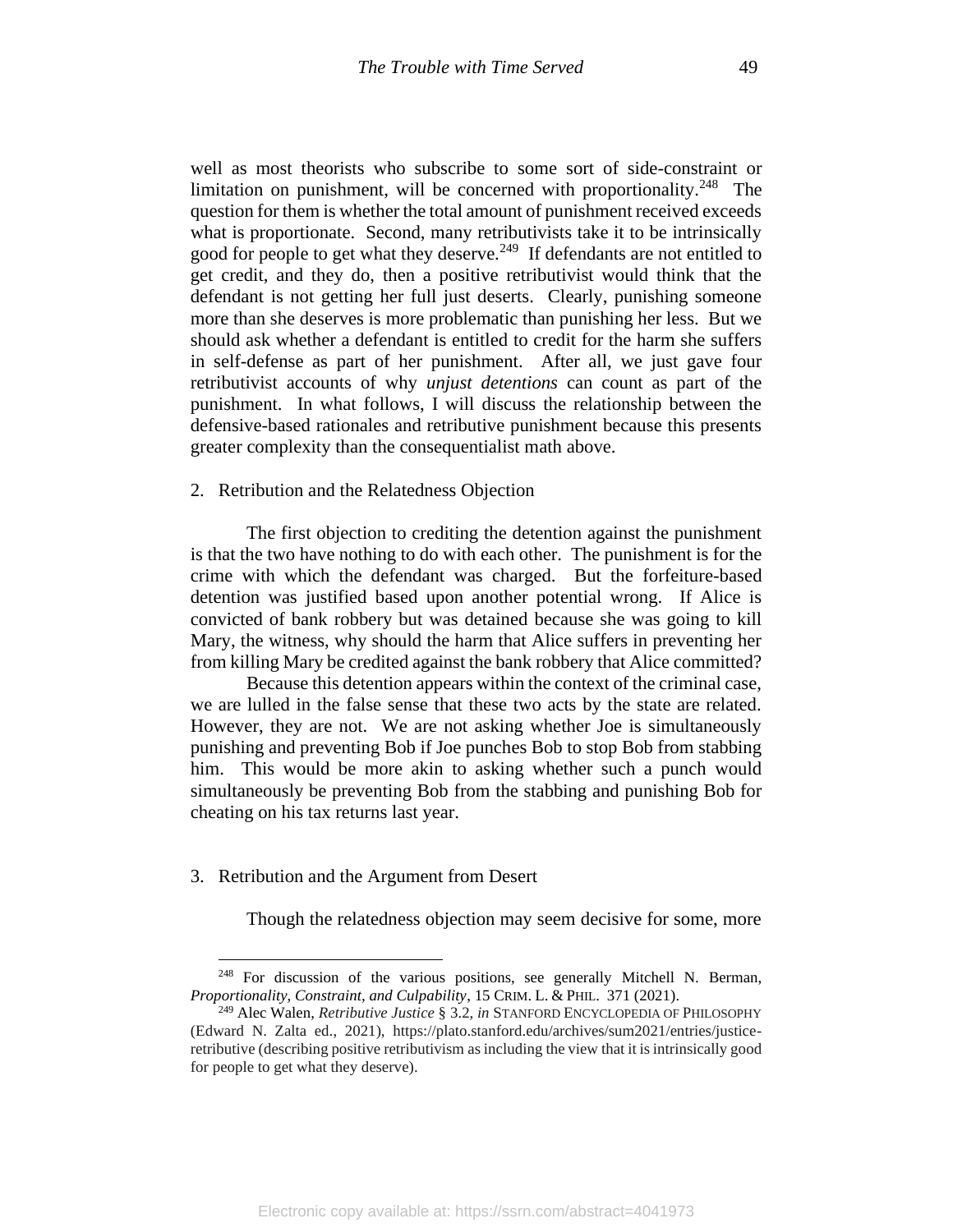argument may be necessary. Recall that when we were giving credit for unjust detentions, we were potentially willing to count a necessarily unrelated hardship against the punishment.<sup>250</sup> Indeed, a whole life view of desert would seemingly count any undeserved hardship in the calculus.

The claim here—a bad thing happened to me and it should count against my punishment—at first seems quite appealing. Indeed, our intuitions about "already punished enough" are what led us to think that crediting unjust detentions was unproblematic. But the distinguishing feature here is that the harm is not unjustified. The defendant's culpable plan to harm someone else led to his liberty restriction. These cases are more akin to the defendant who says, "look how hard my life has been: my wife left me when I cheated on her, I lost my job when I opted to play video games instead of operating on my patient, I went to prison for arson, and so forth." The question is why these earlier *justified* hardships would count against punishment on a whole life view. Ultimately, this turns on what we take retributive desert to require. If we take a simplistic view that it only requires suffering or hard treatment, then the defendant has suffered or been treated harshly. But if we believe that what desert requires is suffering or hard treatment that brings him below the moralized baseline of where he is entitled to be, then some prior suffering—that which was imposed justifiably—does not count against what the defendant can deserve now on a whole life view.<sup>251</sup> Again, the claim under examination here is akin to the argument that if Alex is harmed in self-defense when he attacks Betty, he ought to receive credit for his scratched face, not even in a conviction for assaulting Betty, but in a later carjacking conviction.

Here's where we are. The defendant has been detained pretrial on forfeiture grounds. She now claims that it would be appropriate to give her credit for her detention, just as we are willing to give credit to the unjustly detained. We have seen that consequentialists may come out differently, but that retributivists should reject giving credit to this group because of 1) the relatedness objection and 2) the fact that receiving one's just deserts does not include harms that are already justified on other grounds. This means that the pretrial detainee cannot argue that the hardship she suffers can do double duty: it cannot be forfeiture-based justified prevention and retributively justified punishment.

<sup>250</sup> *See supra* text accompanying notes 242–44.

<sup>&</sup>lt;sup>251</sup> Admittedly, this places a lot of weight on the determination of when a prior act is justified and when it counts in the balance. For exploration, see LARRY ALEXANDER & KIMBERLY KESSLER FERZAN, REFLECTIONS ON CRIME AND CULPABILITY: PROBLEMS AND PUZZLES 205-07 (2018) (describing when suffering does not count as punishment).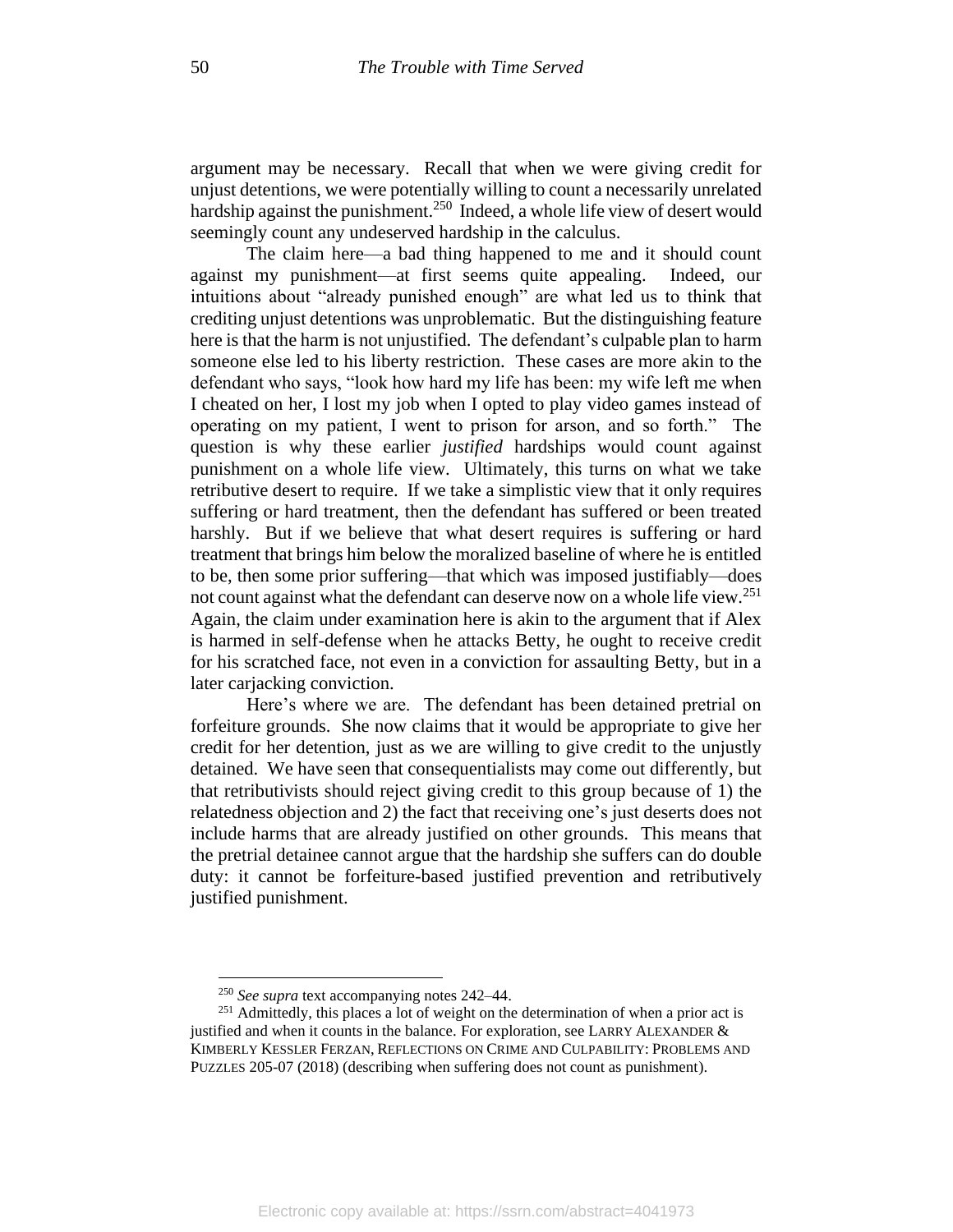# *D. Overriding Cases: Pure Prevention Dangerousness Detention, Unavoidable Errors, and Gaps*

As noted above, sometimes the justification for detaining someone is that her rights are overridden for the greater good. Most notably is the case of pure prevention dangerousness detention. This is likely what courts and legislators believe they are doing. Judges detain based on statistical evidence of likelihood of offending or gestalt determinations. They are not inquiring into an actual intention to commit another offense. They are just predicting. Indeed, today our goal is to find better predictive instruments. As mentioned above, this sort of prediction does not require the defendant to do anything that forfeits her rights. So, her rights remain in full force. Accordingly, the only thing that justifies detaining an innocent person (as we should treat her) based on prediction of harm is that we are entitled to override her rights if the stakes are high enough. Above, I suggested that we should be deeply skeptical of this sort of detention, but even viewed in its most favorable light, it is about overriding the defendant's rights.

There are two other cases that can fall in this category. When we make unavoidable errors, there is a question of how to understand these acts. Mitchell Berman argues that our accidental punishment of the innocent can only be justified through overriding the innocents' rights, as they certainly do have rights against the suffering that is imposed upon them.<sup>252</sup> So, too, unavoidable errors in pretrial detention are justified in this way.

Then, there are "gaps." Assume that we are justified in asking for bail but the defendant cannot pay it. Even if the detention is not wholly unjust, as there is (let us assume) a rationale for requiring bail, we are still imposing greater harm on the defendant than we would prefer to do. It is simply that we do not have a mechanism that will achieve our goals short of detention.

If the defendant's rights are being overridden, then we need to cause him minimal harm and compensate him after the fact. This is not akin to the person who will not do his duty or who has forfeited rights by aiming to obstruct or flee. This is akin to what we owe an innocent person whom we harm because their interest is overridden by the greater good.

For the reasons suggested above dealing with unjust detentions, time served is appropriate. It is a way of giving the defendant back what we took from her. It is arguably the same as compensating the dock owner for the extent of damage caused by the yacht that slammed against it in the storm. Once again, however, it leaves the innocent completely uncompensated.

<sup>252</sup> Mitchell N. Berman, *Punishment and Justification*, 118 ETHICS 258, 289 (2008) (noting "the peripheral cases of "misfiring" are pretty obviously not justified in the normal situation . . . except as unavoidable consequences of a practice that is justifiable even accounting for these costs").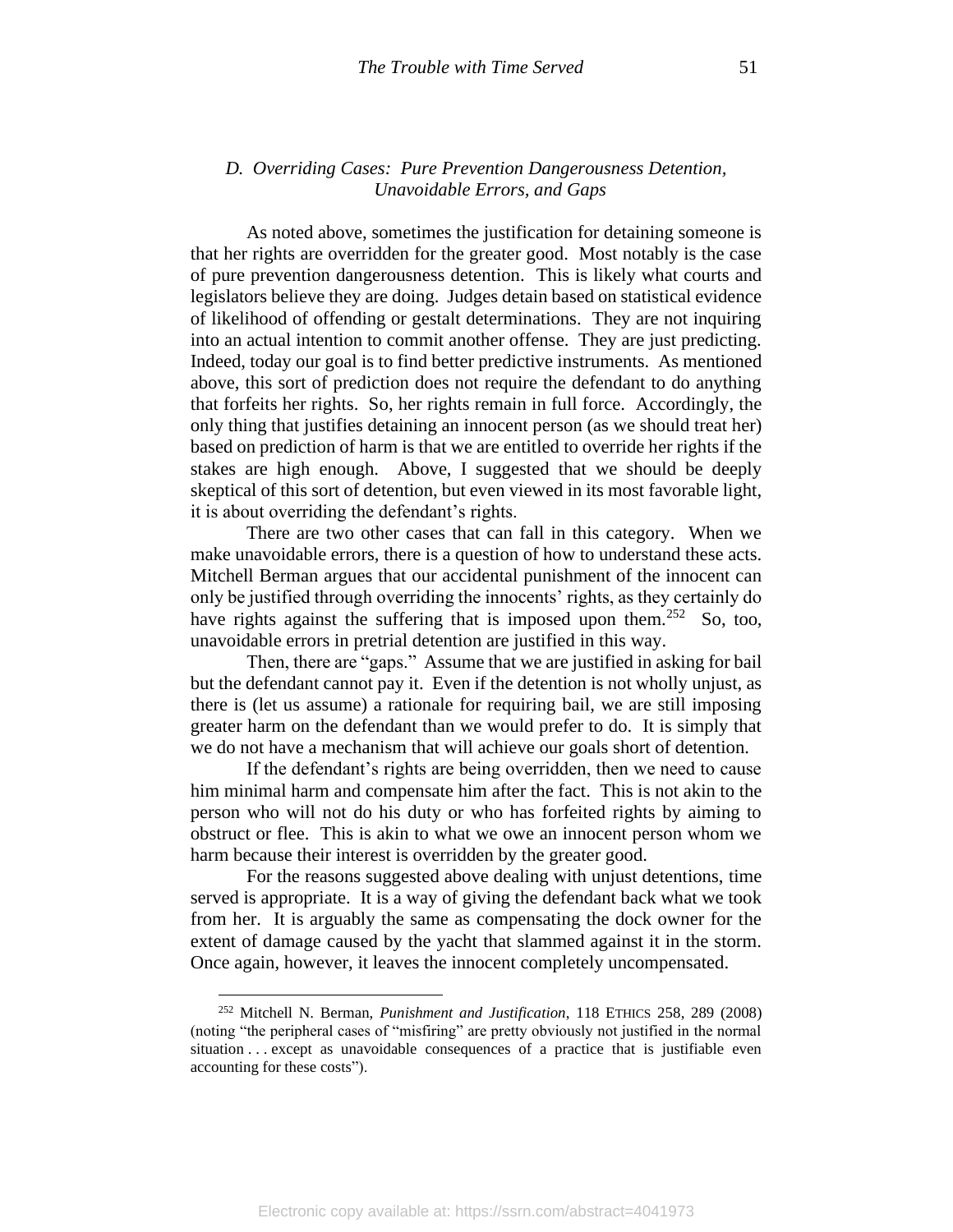\* \* \* \*

The practice of giving credit for time served may be justified in some cases as either compensation or punishment. When detention is unjust, time served can count as time spent being punished or compensation for the harm of detention. When detention is only justified as a taking, time served can play the role of serving as just compensation. In contrast, when detention is justified because the defendant has forfeited her right against the liberty restriction, credit for time served is unwarranted as deserved compensation or punishment.

## IV. BEYOND TIME SERVED

Time served is a one-size-fits-all response to our detention practices. To be sure, sometimes, legal rules will need less nuance. Indeed, I will propose an alternative one-size-fits-all solution in what follows. The problem is that this singular cure is ill suited to the disease, and in fact, may exacerbate it. After discussing the trouble with time served, this Part closes with a sketch of an alternative compensatory framework that is not only more responsive to our detention rationales and equality concerns but also aims to drive further criminal justice reform.

## *A. Why Time Served Is Objectionable*

We have adopted a "one size fits all" solution to a complex set of rationales. But credit for time served is ill suited to be fully responsive to detention rationales. It is under inclusive if there are reasons to treat it as punishment. It is under inclusive if aims to compensate, as it ignores an entire class of detainees. It is over inclusive in giving credit to those who forfeit. It is morally objectionable if it countenances the prepunishment of those presumed innocent.

Notably, as set out in Part I.B., jurisdictions adopted time served for reasons other than an attempt to provide a nuanced response to nuanced detention rationales. The legislative history is not replete with accounts of forfeiture and overriding. Rather, some code drafters, like the American Law Institute, thought "well, pretrial detention is punishment."<sup>253</sup> Others, like Wisconsin, cared that it was a cost-cutting measure.<sup>254</sup> For still others, like California, it aimed to equalize treatment of rich and poor defendants.<sup>255</sup>

<sup>253</sup> *See supra* text accompanying note 141.

<sup>254</sup> *See supra* text accompanying note 146.

<sup>255</sup> James D. Robinson, Comment, *Presentence Custody Time Credit Under California*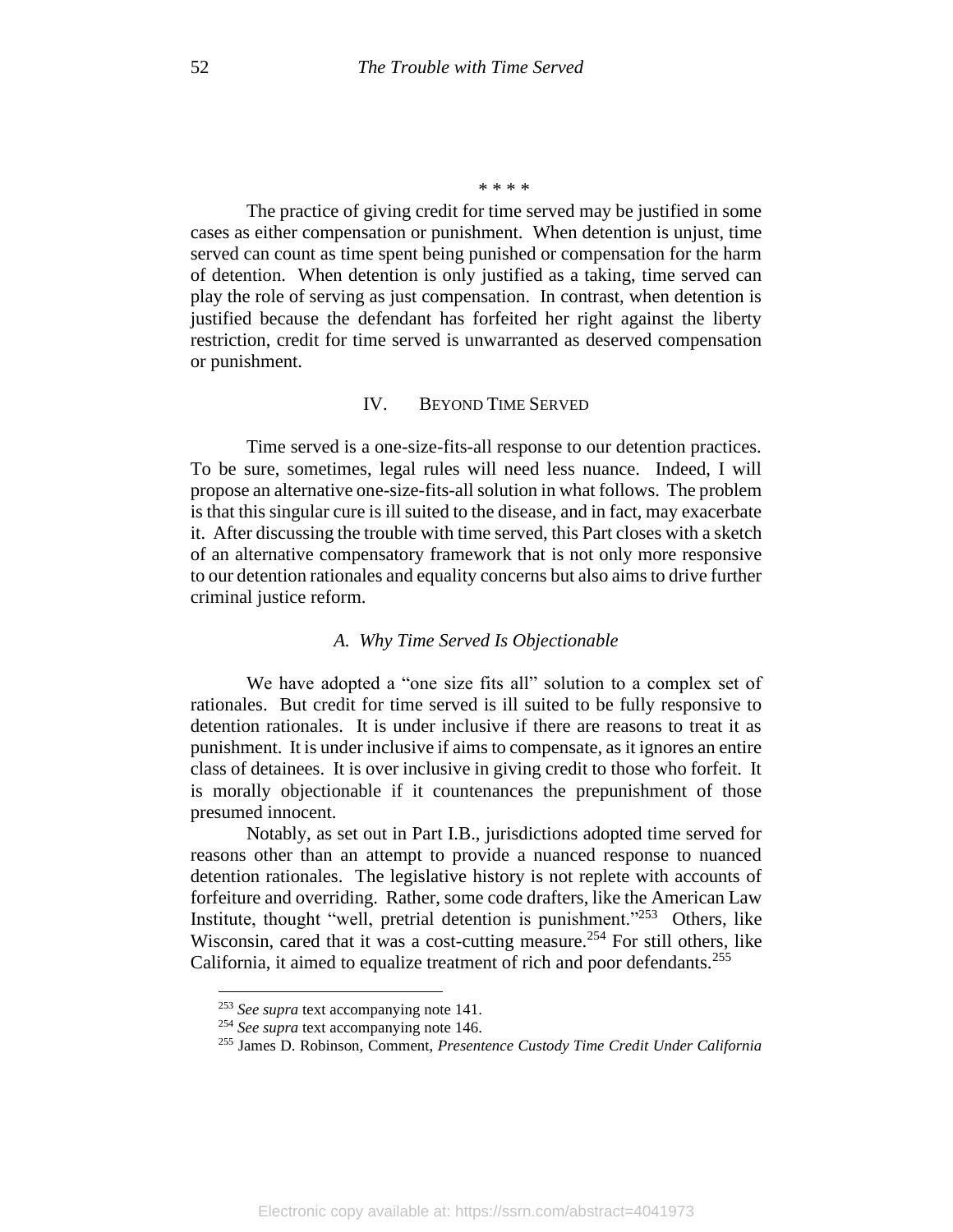However laudable these goals may be, time served operates in ways that exacerbate criminal justice problems. This Part details why egalitarians, expressivists, deontologists, and legal economists should all seek to reform our practices.

## 1. The Egalitarian or Rule-of-Law Objection

There has been one familiar refrain throughout our analysis and that is that defendants whose cases are dismissed and defendants who are acquitted do not reap the benefits of our current practices. This is striking. Consider the case of a poor person unable to make bail. A rich person guilty or innocent—who is able to make bail is not detained. A guilty, poor person who is detained receives credit against his sentence. But the poor, *innocent* person is left completely uncompensated. A compensatory scheme that selects out poor, innocent people as the group to receive nothing is incoherent and unfair.

Moreover, while poverty is a driver for many detainees,  $256$  the same objection remains for any defendant whose case is dismissed or who has been found not guilty, and is thereby treated differently than a guilty person. If a rights-overriding justification is at work, then the detainee is entitled to compensation. That we would choose to compensate only those found guilty is wildly counterintuitive.

Rule-of-law values that require us to treat citizens as equals cannot countenance giving a benefit only to the guilty. Although compensating some individuals may be better than compensating no individuals, this sort of concession to our nonideal realities is simply insufficient if we can do better. The sheer irrationality of the law's unequal treatment cries out for a better approach to compensating our detainees.

*Penal Code Section 2900.5*, 3 PEPP. L. REV. 157 (1975) (suggesting multiple rationales for adoption including developments in federal law, equity between wealthy and poor defendants, and civil rights law).

<sup>&</sup>lt;sup>256</sup> The Prison Policy Initiative studied the demographics of people unable to meet bail: We find that most people who are unable to meet bail fall within the poorest third of society. Using Bureau of Justice Statistics data, we find that, in 2015 dollars, people in jail had a median annual income of \$15,109 prior to their incarceration, which is less than half (48%) of the median for non-incarcerated people of similar ages. People in jail are even poorer than people in prison and are drastically poorer than their non-incarcerated counterparts.

BERNADETTE RABUY & DANIEL KOPF, PRISON POL'Y INITIATIVE, DETAINING THE POOR: HOW MONEY BAIL PERPETUATES AN ENDLESS CYCLE OF POVERTY AND JAIL TIME 6 (2016), https://www.prisonpolicy.org/reports/DetainingThePoor.pdf (footnotes omitted).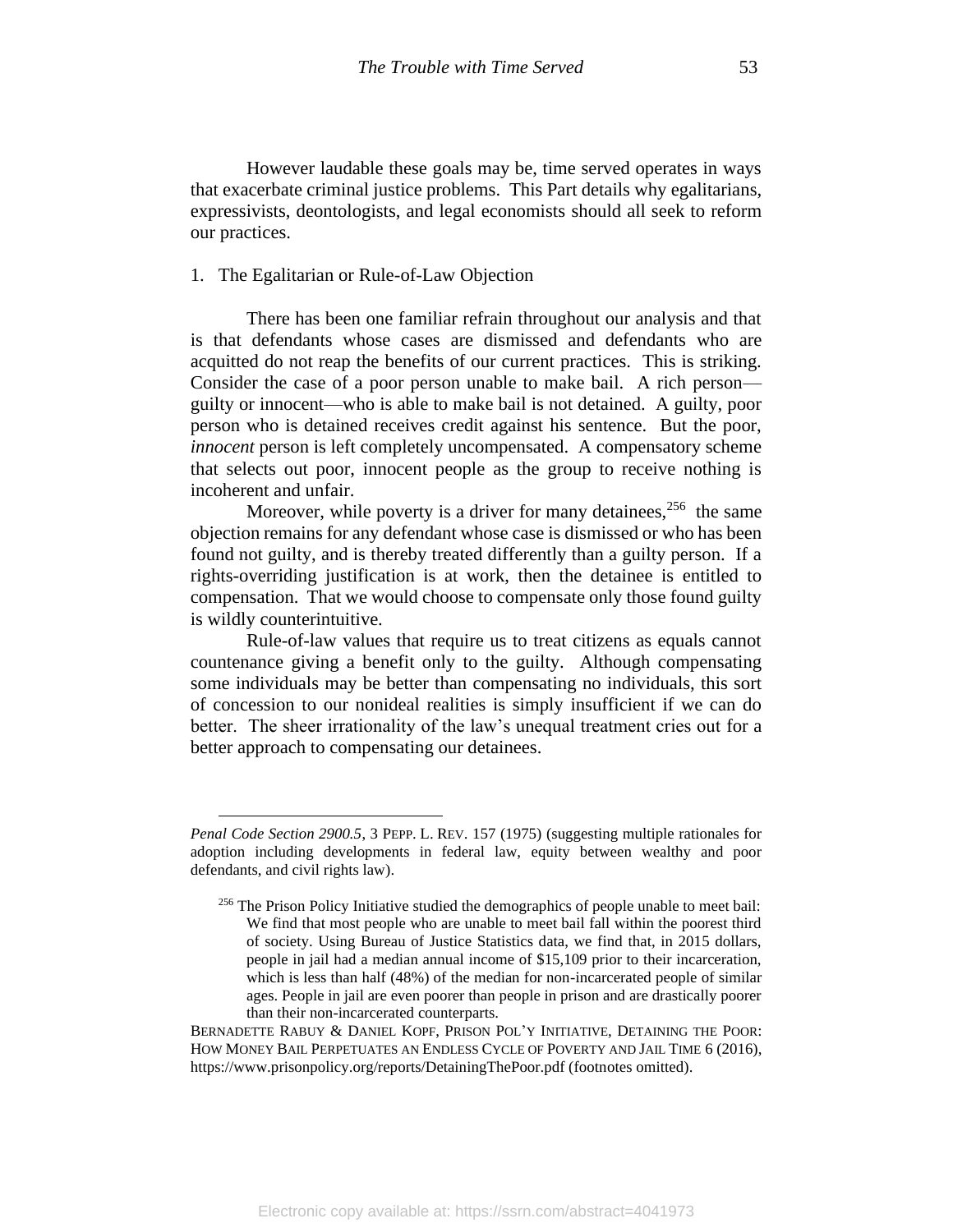#### 2. The Prevention-Is-Not-Punishment Objection

Different aspects of our criminal justice system are thought to serve different functions. The Supreme Court has repeatedly noted that our detention practices, which have preventive goals, are not punishment.<sup>257</sup> In contrast, our punishment practices are intended to convey stigma and inflict suffering.<sup>258</sup> Indeed, the import and solemnity of punishment is supported by our commitments to proof beyond a reasonable, requirements of confrontation, and a host of protections that must exist before we do something as serious as punishing another person.<sup>259</sup>

Time served threatens this division of labor. During the time in detention, the defendant has not been convicted. He may feel that he is being "punished," but the state has not pronounced his guilt and he does not understand his detention as warranted punishment. So, too, victims and victims' families cannot understand pretrial detention as part of what the defendant deserves. If punishment is thought to serve communicative goals, our current practice sends decidedly mixed messages.

Conversely, to the extent that defendants and victims do perceive detention as punishment, this, too, is problematic because punishment is not authorized. The defendant has not been afforded the kind of procedure, with the correct evidentiary standard, that warrants this treatment. We are unjustified in sending this message.

We should not be retroactively taking a practice that is thought to be non-punitive, and treating it as punishment after the fact. There are no "time transformations," just legal sleights of hand.

Moreover, by allowing the ultimate conflation of prevention with punishment through the grant of credit for time served, we hamper jail reform. If pretrial detention were seen as a taking, similar to what we owe the sequestered juror, we would not allow the conditions of our state "hotels" to be punitive. And, once they were not punitive, we would be hard pressed

<sup>257</sup> *See supra* Section I.A.1.

<sup>258</sup> *See* Bell v. Wolfish, 441 U.S. 520 (1979) (pretrial detention); Kansas v. Hendricks, 521 U.S. 346 (1997) (involuntary commitment of sex offenders); Addington v. Texas, 441 U.S. 418, 427-28 (1979) (stating that the criminal burden of proof is inapplicable to review a civil commitment because civil commitment is not punishment).

<sup>259</sup> *In re* Winship, 397 U.S. 358, 364 (1970) ("[T]he Due Process Clause protects the accused against conviction except upon proof beyond a reasonable doubt of every fact necessary to constitute the crime with which he is charged."); Crawford v. Washington, 541 U.S. 36, 68 (2004) (defining confrontation right); Ramos v. Louisiana, 140 S. Ct. 1390, 1397 (2020) ("There can be no question either that the Sixth Amendment's unanimity requirement applies to state and federal criminal trials equally.").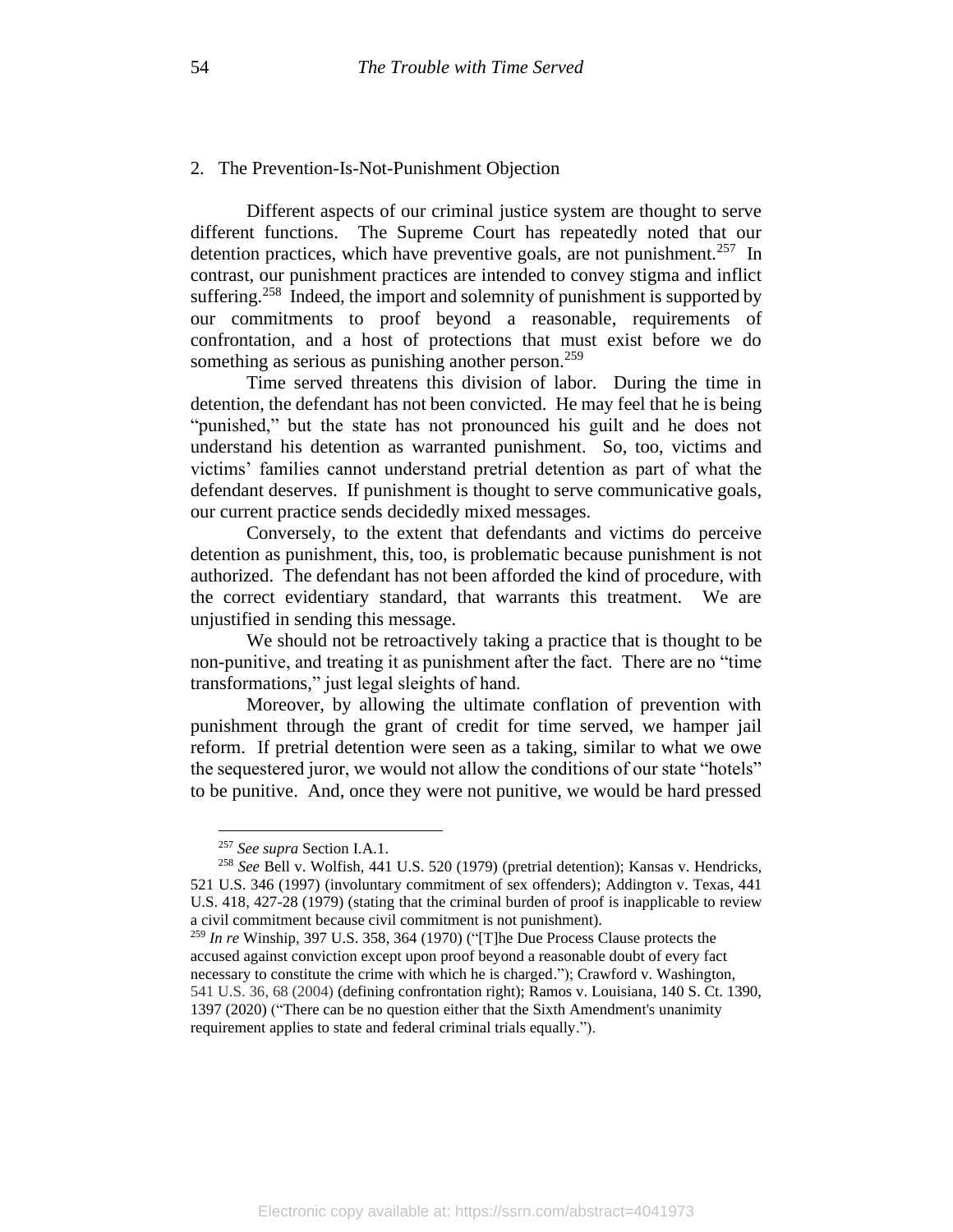to see why they should count as punishment. Our practice deprives detainees of the procedural rights of punishment while allowing our treatment of detainees to be punitive because we count it as punishment on the back end.

## 3. The Deontological Objection

Rights theorist should also be troubled by our current practices. We detain people unjustly. We turn the innocent into the guilty. And we under punish some defendants. Although one can be a deontologist (who thereby cares about rights) without being a retributivist, I combine these views here as nothing turns on it.

Under punishing the guilty is the least worrisome in this context. Over punishing is more troubling than under punishing. Nevertheless, the defendant who truly deserves to be punished is receiving credit even though she is locked up because she plans to kills a witness.<sup>260</sup> If we think that someone's getting what she deserves is intrinsically good, we are failing to achieve that good.

However, given that retributivists generally agree that the current practice of criminal law is over inclusive and punishes too much and not too little,<sup>261</sup> the real worry here is rights violations. There are people we shouldn't be detaining. It is better not to wrong them in the first place than to seek to compensate them after the fact. Crediting for time served seeks to hide the wrong we do when we unjustly detain.

A final concern for the retributivist is the practical reality of what credit for time served does. It induces the innocent to plead guilty. A defendant charged with a misdemeanor has significant incentives to simply plead guilty if that means she gets out now as opposed to fighting the case at trial.<sup>262</sup> As Josh Bowers poignantly argues:

<sup>262</sup> As Samuel Wiseman notes:

<sup>260</sup> *See supra* Part III.C (rejecting credit for time served when the defendant is detained on forfeiture grounds).

<sup>&</sup>lt;sup>261</sup> Retributivists of late have been getting a bad rap, but they are just as worried about current criminal justice pathologies as others. *See* Douglas Husak, *Retributivism and Over-Punishment*, LAW & PHIL. 22 (Sept. 4, 2021), https://doi.org/10.1007/s10982-021-09422-w ("[R]etributivists should be encouraged to promote themselves as part of the solution rather than as a cause of the problem of mass incarceration and over-punishment.").

<sup>[</sup>M]any defendants detained pretrial are charged with relatively low-level crimes with short sentences, and when pretrial detention counts toward their sentence, these defendants serve only a few days post-conviction. Thus, a plea often results in a quicker release than contesting the case, whatever the ultimate outcome.

Samuel R. Wiseman, *Bail and Mass Incarceration*, 52 GA. L. REV. 235, 241 (2018).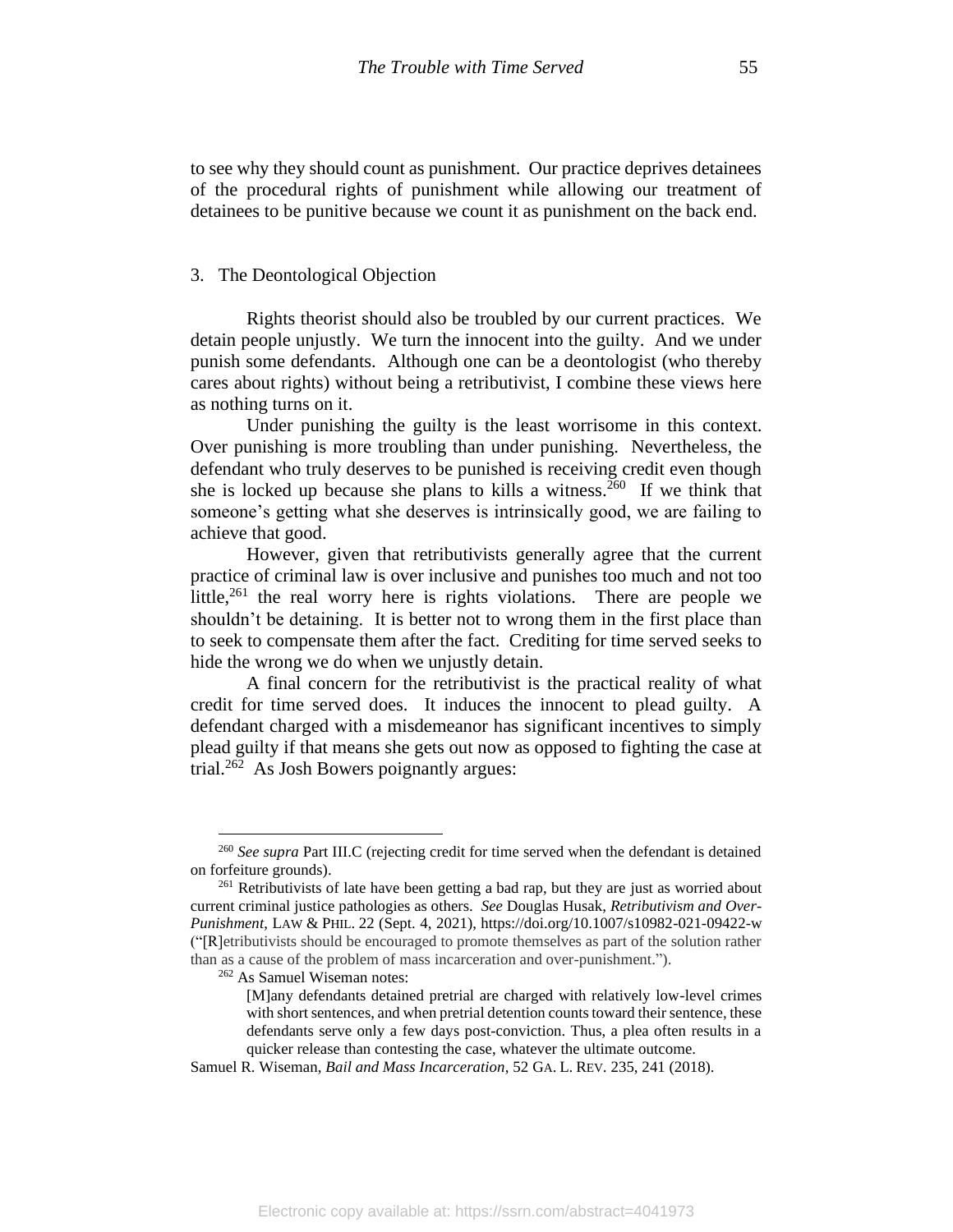If the defendant can get a plea to a misdemeanor and time served, then the process constitutes the whole punishment. Any plea that frees this defendant may be more than advisable—it may be salvation. No matter how certain of acquittal, she is better off pleading guilty. She is the defendant who benefits most from plea bargaining, and she is the very defendant who most frequently is innocent in fact.<sup>263</sup>

Even if our practices are not so coercive as to undermine consent, we should still worry that our practices serve as a compelling reason for a person to accept punishment she does not deserve.<sup>264</sup>

4. The Law and Economics Objection

The economist should be troubled by the incentive effects created by our current practices. The state fails to internalize the costs of its detention practices in two ways. First, the innocent defendants who are inappropriately detained are uncompensated. Though the state pays to detain the defendant, it does not pay for its mistake. Second, the state does not have to fully internalize the cost of its overzealous pretrial detention practices, practices that disproportionately externalize the costs onto people of color. If the state gets to credit the detentions against future punishment, then the state pays for less total incarceration. This means that detention is not nearly as expensive for the state as it should be. The state should have to justify the cost of detention—the cost of taking the person—as well as justify the cost of punishment.

## *B. The Path Forward*

It is apparent that time served is problematic. But we have to question whether to rip off the Band Aid. The idea that criminal defendants suffer in punitive conditions and then receive no credit hardly seems like the better solution.

<sup>263</sup> Josh Bowers, *Punishing the Innocent*, 156 U. PA. L. REV. 1117, 1136-37 (2008); *accord* Stephanos Bibas, *Plea Bargaining Outside the Shadow of Trial*, 117 HARV. L. REV. 2463, 2492-93 (2004) ("The pretrial detention can approach or even exceed the punishment that a court would impose after trial. . . . The defendant's best-case scenario becomes not zero days in jail, but the length of time already served."); Gerard E. Lynch, *Our Administrative System of Criminal Justice*, 66 FORDHAM L. REV. 2117, 2146 (1998) ("Pleading guilty at the first opportunity in exchange for a sentence of "time [already] served" is often an offer that cannot be refused.") (alteration in original).

<sup>264</sup> *Accord* Heaton, Mayson, and Stevenson, *supra* note 17, at 716 ("Misdemeanor pretrial detention therefore seems especially likely to induce guilty pleas, including wrongful ones.").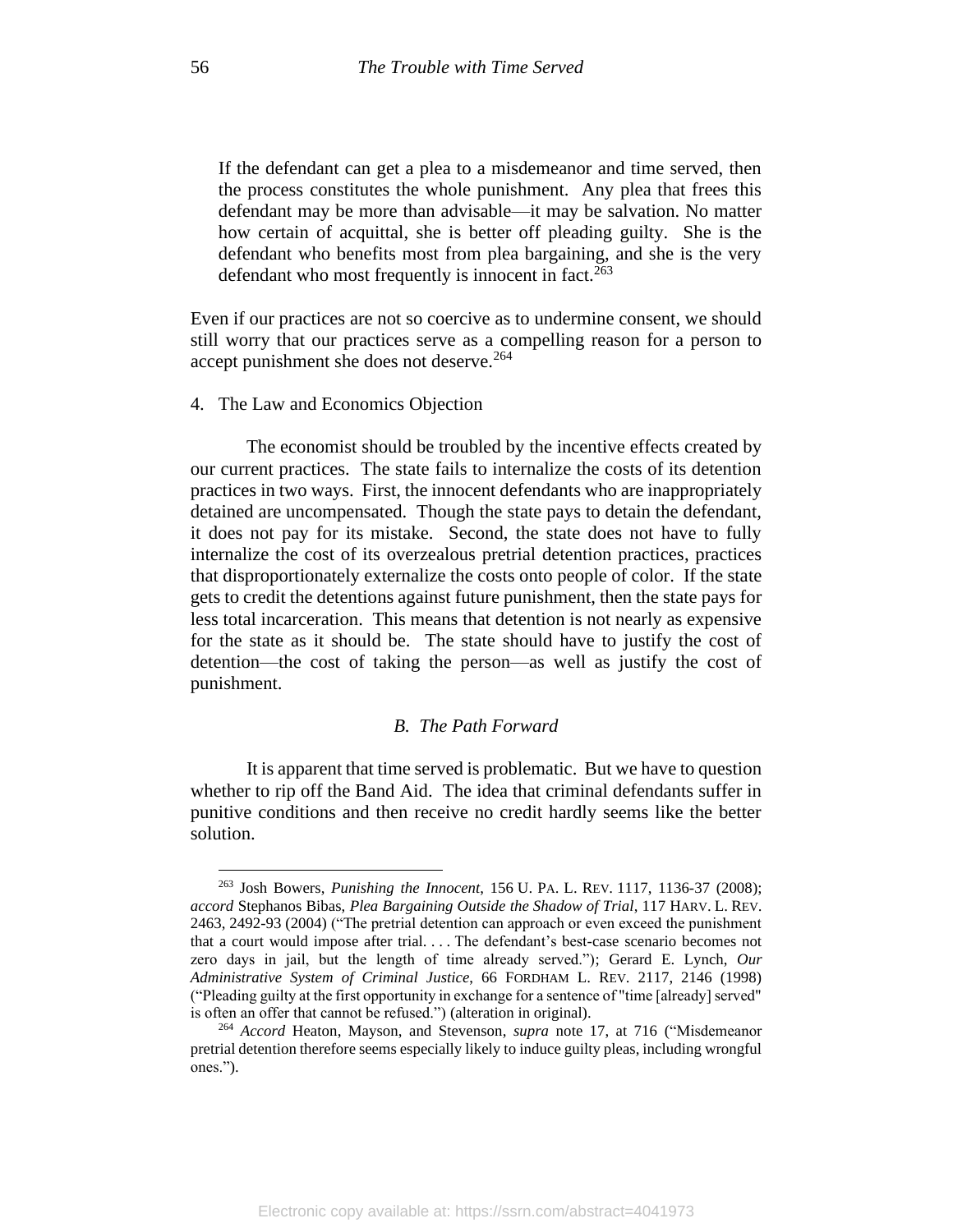From my ivory tower, it is easy to see what should be done. Stop detaining so many people. Then, most defendants who are legitimately detained will require nothing, and we can simply compensate when rights are being overridden. Add to that my sympathies for whole-life desert views,  $265$ and I could present a nuanced and detailed account of who gets what and when.

But I can scarcely see the abyss of the real-world practice of criminal law from high in my ivory tower. Our practices are so defective and so far from just that what might be the ideal solution in a far more ideal world could leave us decidedly worse off in this one. After all, the abolition of credit for time served with nothing to replace it would result in more injustice than simply leaving this ad hoc and unprincipled practice in place.

What the actual criminal law needs is a replacement that 1) places pressure on our pretrial detention practices so as to minimize unjust detentions, 2) treats innocent people (at least) equivalently to the guilty, 3) is responsive to the real world fact that most detentions are either unjust or in need of compensation, and 4) makes room for jails to be nothing like prisons. Accordingly, I propose we compensate all pretrial detainees, while simultaneously recognizing that the conditions of confinement ought to be improved substantially. Let me sketch out such a compensation model and defend against potential objections.

## 1. Compensating Detention

We pay material witnesses.<sup>266</sup> We pay jurors.<sup>267</sup> We should pay pretrial detainees. Specifically, jurisdictions, in addition to providing the kind of room and board that we give to jurors, should compensate detainees at least at the juror's daily rate. If we detain them for us, we should pay them for serving us. $268$ 

<sup>265</sup> Kimberly Kessler Ferzan, *Defense and Desert: When Reasons Don't Share*, 55 SAN DIEGO L. REV. 265, 287 (2018) (confessing to being "slightly more than tempted" by the view).

 $266$  28 U.S.C. § 1821(b), (d) (government pays \$40/day plus food and shelter).

<sup>267</sup> *Juror Pay*, U.S. CTS., https://www.uscourts.gov/services-forms/jury-service/jurorpay (last visited Jan. 20, 2022)(jurors receive \$50/day).

<sup>&</sup>lt;sup>268</sup> This is not to endorse the use of fines. First, I take it fines are objectionable because they are imposed on people who cannot afford them, furthering a cycle of poverty and inhibiting reentry. MATTHEW MENENDEZ, MICHAEL F. CROWLEY, LAUREN-BROOKE EISEN & NOAH ATCHISON, BRENNAN CTR. FOR JUST., THE STEEP COSTS OF CRIMINAL JUSTICE FEES AND FINES: A FISCAL ANALYSIS OF THREE STATES AND TEN COUNTIES 6-7 (2019), https://www.brennancenter.org/our-work/research-reports/steep-costs-criminal-justice-feesand-fines. In contrast, this compensatory scheme is decidedly not about punishment. Second, though one might worry that I am making detention and compensation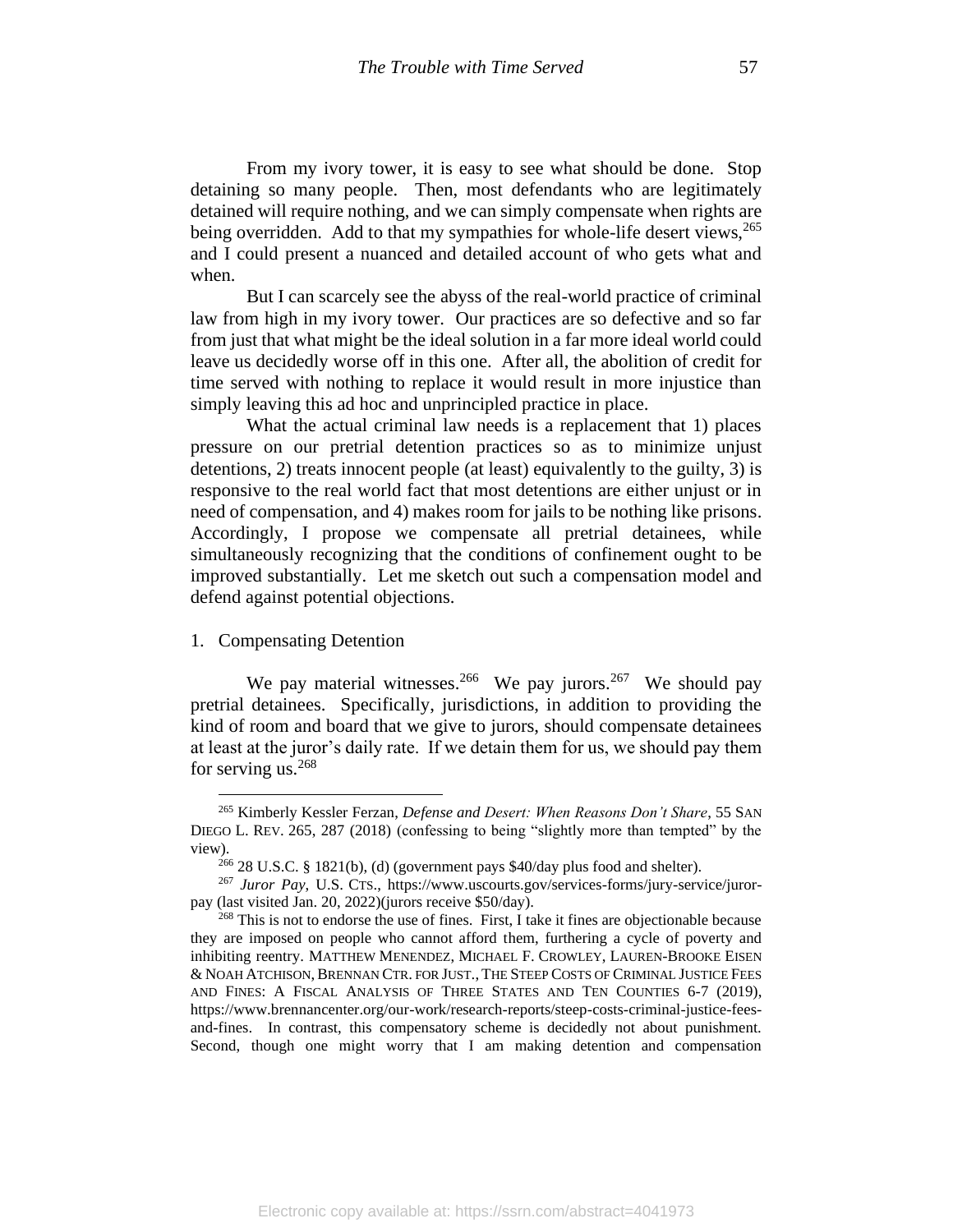This is a one-size-fits-all rule. We should be clear why this rule is superior to making distinctions along three lines: 1) the rationale for detention, 2) the guilt or innocence of the defendant, and 3) the defendant's preference for credit versus compensation.

First, as we have seen, detentions are sometimes justified because the detainee is liable, sometimes justified as overriding the right (provided compensation is granted), and sometimes simply wrong the detainee. We might start by trying to come up with a nuanced statutory scheme that is responsive to these disparate rationales. It would release those whom we would otherwise be wrong, and it would provide for compensation only for those whose rights are overridden (as opposed to those who have forfeited rights). However, this would require considerable precision in distinguishing forfeiture and overriding cases, something that would itself be quite expensive in increasing adjudication time, and moreover, would be prone to placing pressure on judges to find that defendants have forfeited rights, as that would substantially decrease the cost for the state. Given how few defendants actually fall in this category, the cost of identifying them, and the likelihood we would ensnare actors who are not liable in the net, caution dictates that we opt for a rule that is overinclusive in its compensation.

Second, this compensation should likewise make no distinction between the guilty and the not guilty. Of course, at the moment only the guilty are compensated (with credit for time served), but we should not do a full about face and only compensate the innocent. Whether the defendant is guilty of the offense is a wholly different question from whether we can justify detaining the defendant. It is appropriate to punish the defendant for her crime. It is not appropriate to leave her uncompensated when we only detain her because we apply a predictive dangerousness test. Even if there are some incentive effects that may result from compensating only the innocent, by, for example, causing prosecutors to only pursue stronger cases,<sup>269</sup> this would ignore the simple fact that the forward-looking detention

commensurable (the mirror image of Kolber's objection *supra* Part III.A.1), the simple fact is that we accept this in law. Takings are paid with money, as are damages in a range of tort actions from wrongful death to loss of consortium.

<sup>269</sup> Jeffrey Manns, *Liberty Takings: A Framework for Compensating Pretrial Detainees*, 26 CARDOZO L. REV. 1947, 2011 (2005):

The impact of liberty takings would be seen in cases in which the government has enough evidence to satisfy probable cause, yet faces uncertainty as to whether it can satisfy the beyond a reasonable doubt standard at trial. The more dubious the government's ability to prevail at trial, the more the possibility of a liberty takings claim may factor into decisions of both prosecutors and defendants.

*See also* Murat C. Mungan & Jonathan Klick, *Reducing False Guilty Pleas and Wrongful Convictions Through Exoneree Compensation*, 59 J. L. & ECON. 173 (2016) (demonstrating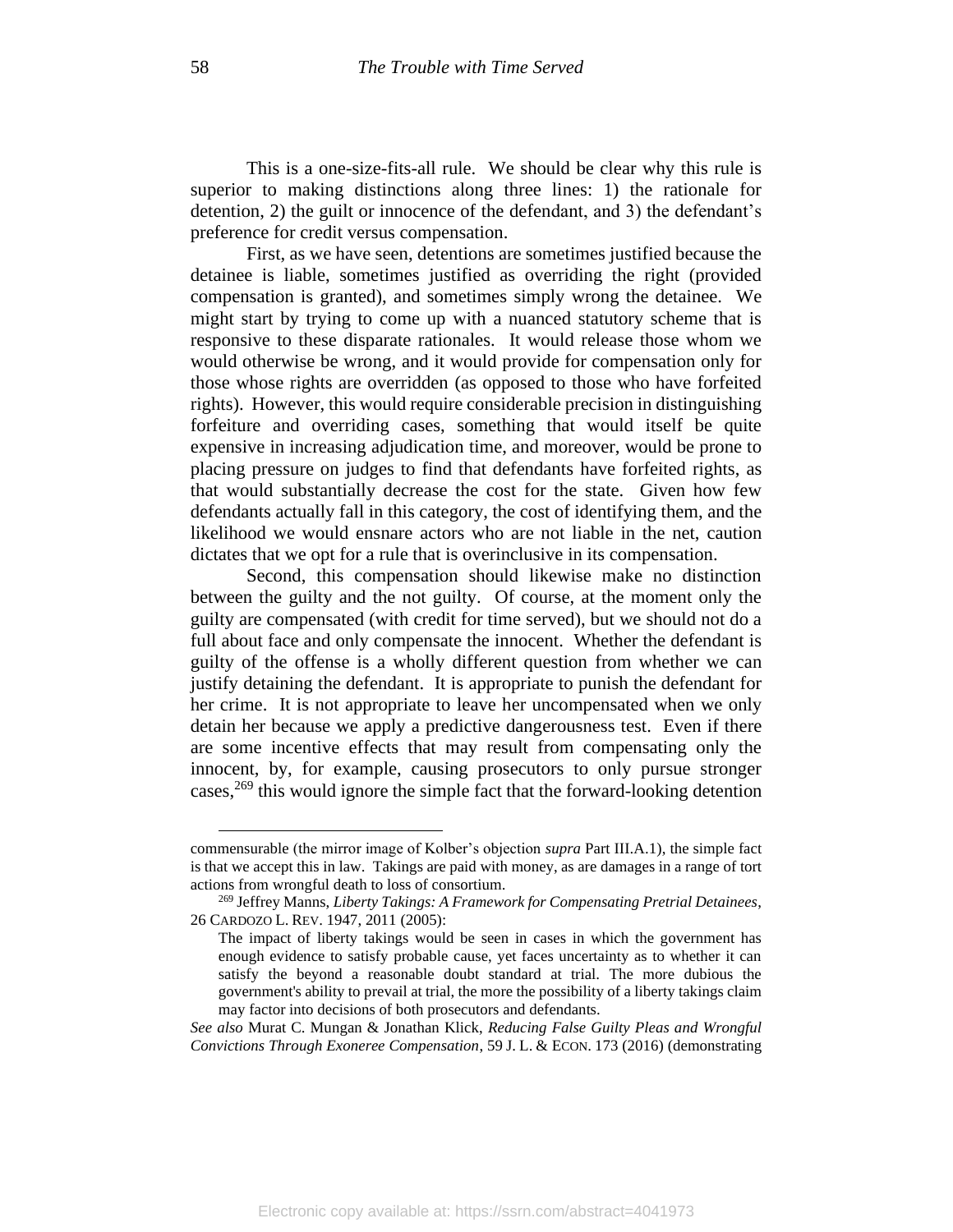rationale and the backward-looking punishment question are fully distinct. If we detain someone for what she may do in the future, and for that we owe her compensation, then what she has done in the past is simply irrelevant.

Third, this scheme should not allow detainees to opt for credit for time served as opposed to compensation. Admittedly, there are reasons for such a system. It would allow the guilty who are later convicted to cash out their detention against their sentence while compensating the innocent. Given the horrendous detention conditions, it seems, well, unfair, not to allow this hard treatment to count as punishment.

Here are two reasons not to opt for such a system. A minor reason is that this could be hard to administer. Detainees should be compensated weekly so that they can provide for their families, and otherwise use the funds. This would make it difficult for defendants to predict future consequences or to change their minds.

The more substantial reason, however, is that one goal is jail reform. And jail reform is not possible so long as jail is commensurable with prison. We want to improve jail conditions and free them from anything punitive, placing the least restrictive conditions necessary in them. To do that, we have to break the link.

Admittedly, this could make some inmates worse off in the short term, and reformers should make changes with their eyes wide open. It may be that compensation for substandard conditions should be an additional charge against the state until it meets the juror's Holiday Inn standard of detention.

## 2. Justifying Compensation

This scheme depends upon a right to compensation, so let me spend a moment further defending that claim. At the moral level, compensation is due to those whose rights are violated or infringed.<sup>270</sup> Violations are the easy case. We clearly understand why if I punch you for no reason, defame you, trample your roses, and so forth, I am required to pay you for harms that I do to you intentionally. If our rules are unjustifiably overinclusive (or if you join me in being highly suspicious that pure prevention dangerous detention is justified), then compensation is due for our intentionally putting people in cages without a good reason to do so.

that exoneree compensation decreases wrongful convictions); Richard Hynes, *The Optimal Evidence Threshold: Balancing the Frequency and Severity of Wrongful Punishment*, 26 S. CT. ECON. REV. 113, 131 (2019) (arguing that rewarding the innocent will prevent chilling benign behavior).

 $270$  Notably, not all government actions require compensation. Specifically, when everyone reciprocally benefits from a government practice that is distributively just, there is no need to compensate. Thus, you are not compensated for going through airport security because you are also a beneficiary of the practice.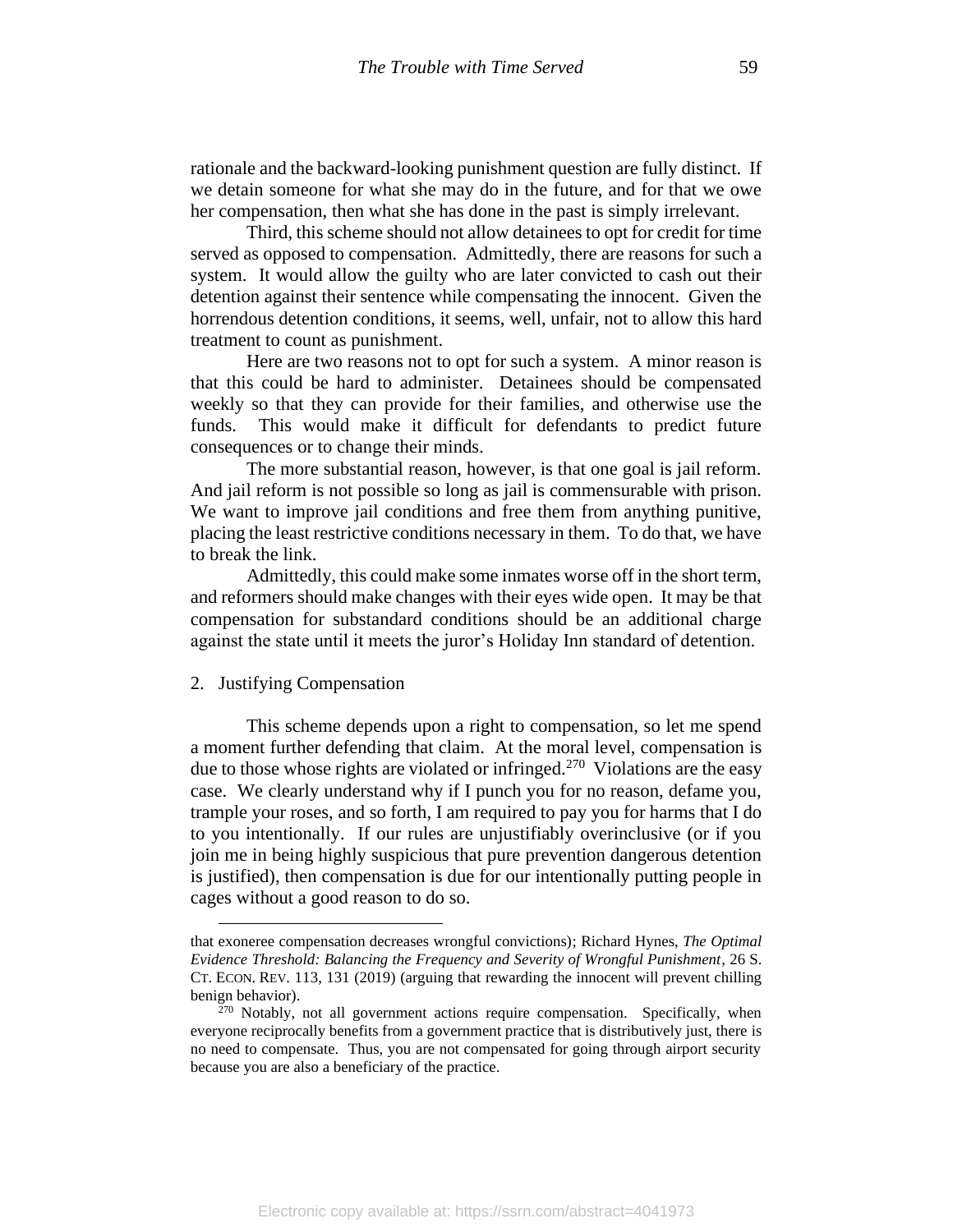Additionally, philosophers have long maintained that when a right, such as the right to liberty, is outweighed by more significant reasons, it is permissible to infringe the right but the right-holder must be compensated. If I must trample on your roses to get my sick child to the hospital, I may so trample, but I owe you compensation for the harm I cause.<sup>271</sup>

My claim is not that the current law clearly and consistently requires this compensation, nor that it is demanded by an interpretation of the Fifth Amendment itself. $272$  Instead, the argument is that the theoretical underpinnings we see in *Vincent v. Lake Erie* and the Fifth Amendment's taking clause, have equal if not more applicability when we physically take someone and put them in jail for our benefit.

I am not the first to recognize that these sorts of rights infringements call out for compensation. Bruce Ackerman notes the absurdity that we compensate "[w]hen a small piece of property is taken to build a new highway,"<sup>273</sup> yet deny compensation for those wrongfully convicted or preventively detained.<sup>274</sup> He argues, "Not only is this callous treatment scandalously unjust, but it cannot be justified by any of the theories of just compensation law that are taken seriously by the courts or commentators."<sup>275</sup> Other scholars have echoed these calls for compensation for wrongful convictions,  $276$  for preventive detention,  $277$  and for pretrial detainees.  $278$ 

One objection to this line of argument is that although *private necessity* is not a defense to trespass, *public necessity* is. Isn't this a public necessity case?

Two points here. First, doctrinally, public necessity only applies to property damage.<sup>279</sup> Kenneth Simons, the Reporter for the Restatement

<sup>271</sup> Joel Feinberg, *Voluntary Euthanasia and the Inalienable Right to Life,* 7 PHIL. & PUBLIC AFFAIRS 93, 102 (1978) (arguing one owes compensation when one infringes a right).

<sup>272</sup> *Cf*. Manns, *supra* note 269.

<sup>273</sup> Ackerman, *supra* note 188, at 1063.

<sup>274</sup> *Id.* at 1063-64.

<sup>275</sup> *Id.* at 1064-65.

<sup>276</sup> John Martinez, *Wrongful Convictions as Rightful Takings: Protecting Liberty-Property*, 59 HASTINGS L.J. 515 (2007).

<sup>277</sup> Corrado, *supra* note 188; Robinson, *supra* note 188.

<sup>278</sup> Although Manns and I both offer compensation schemes for pretrial detainees, our arguments and rationales are quite distinct. Manns does not unpack the underlying rights relationships; he leaves time served in place for the guilty; and he justifies the pretrial/postconviction detention linkage on a problematic forfeiture theory. *See, e.g.,*  Manns, *supra* note 269, at 1981 (continuing time served), and 1990 (relying on guilt as forfeiture). In terms of implementation, his article presents a more legalistic argument for linking his "liberty takings" to the actual law of takings. *See id.* at 1985-89, 1992 (arguing pretrial detention is akin to a regulatory taking).

<sup>279</sup> Kenneth W. Simons, *Self-Defense, Necessity, and the Duty to Compensate, in Law and Morality*, 55 SAN DIEGO L. REV. 357, 372 (2018).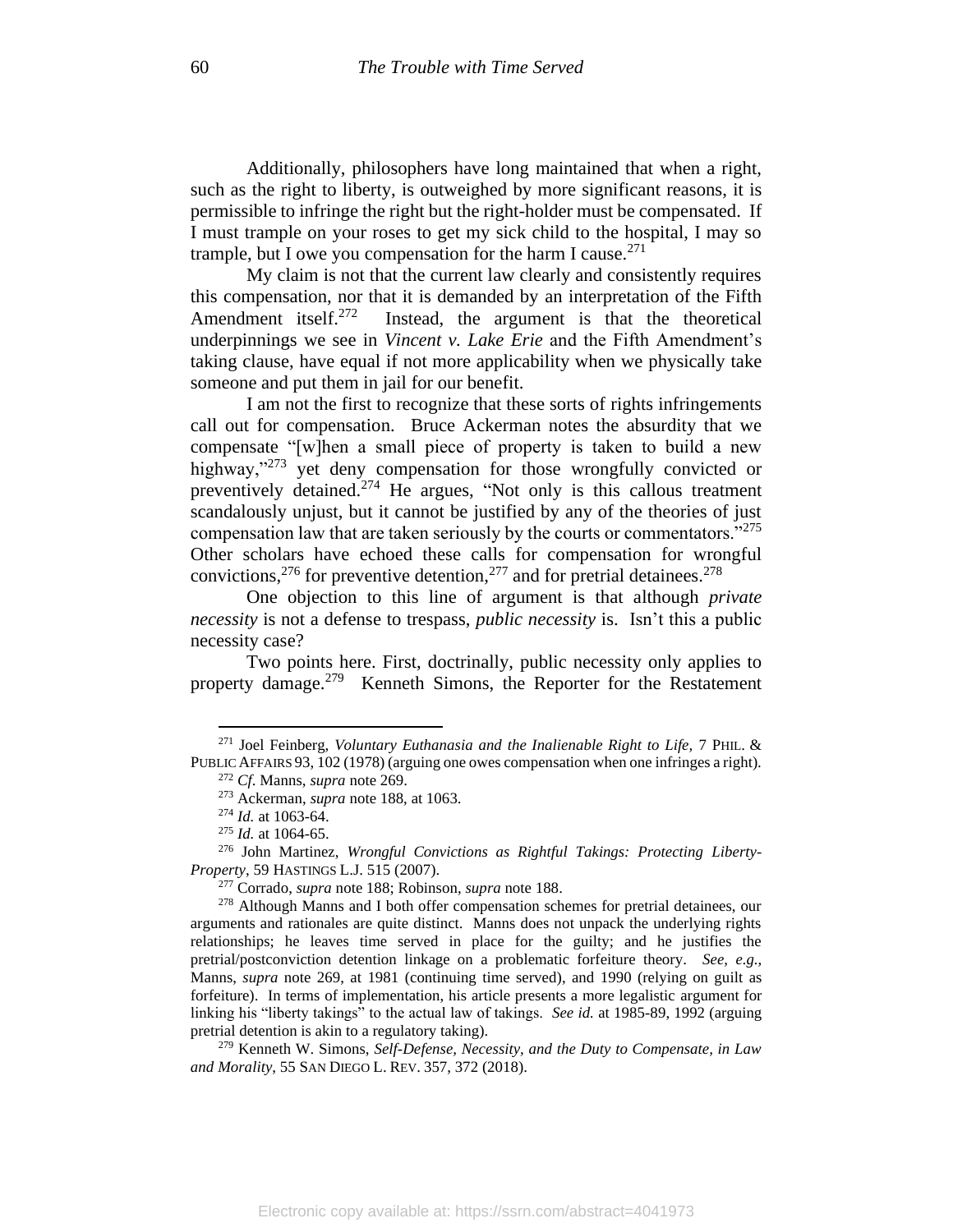(Third) of Torts, found no cases in which public necessity was a defense to overriding other's bodily rights to avoid the greater evil.<sup>280</sup>

Second, as Simons rightly points out, the fact that the do-gooder who intervenes for the public does not owe the victim any compensation does not resolve the question of whether there ought to be mechanisms for the state to compensate. $281$  In asking that question, Simons answers in accord with the view expressed here:

[T]he community ought to take steps to provide some form of compensation to the innocent victim. For example, compensation could be funded out of general taxes. When a person is deliberately harmed for the public good or to avoid a greater evil, she has an especially powerful claim to be made whole or at least to have her burden alleviated. Similarly, when government officials deliberately infringe the property and personal rights of citizens in order to avoid a greater evil, the government should pay compensation.<sup>282</sup>

That we do not have such a compensatory scheme is a failure of justice. And the fact that individual plaintiffs cannot recover from the dogooder defendant in tort goes not distance in showing that individual plaintiffs have not been wronged when their rights are overridden for the sake of the public

## 3. Impacts

There are several goals for this compensatory approach. First, for defendants whom the state wrongs by detaining them when it should not, and for the defendants who are being "taken" for the greater good, the defendant is receiving compensation she is due. This compensation is available to defendants whether they are guilty or innocent. After all, both the guilty and the innocent are having their rights overridden.

Second, this compensatory scheme makes pretrial detention more expensive.<sup>283</sup> This scheme forces the state to pay 1) for housing the detainee, 2) for "taking" the detainee, and 3) for (when convicted) punishing the detainee. This increases costs substantially. Although we may aim to cut

<sup>280</sup> *Id.* at 372.

<sup>281</sup> *Id.* at 373.

<sup>282</sup> *Id.*; *see also* Zachery Hunter, Note, *You Break It, You Buy It—Unless You Have a Badge? An Argument Against a Categorical Police Powers Exception to Just Compensation*, 82 OHIO ST. L.J. 695, 701 (arguing for compensation for property damage caused by police).

<sup>283</sup> *Accord* Manns, *supra* note 269, at 1979 (noting that raising costs of pretrial detention may curb over reliance).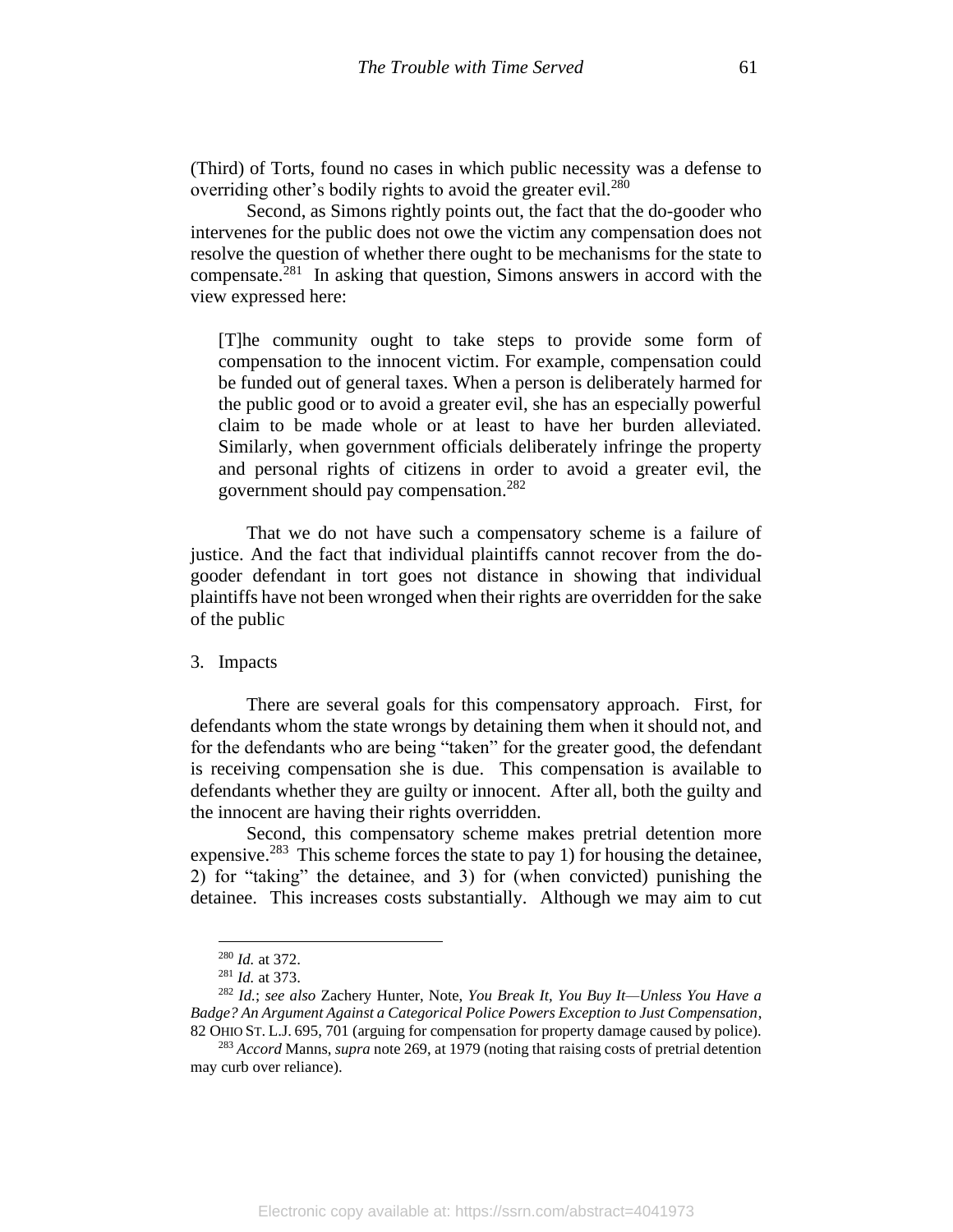costs and to minimize the carceral state, sometimes cost cutting is not a good thing. Maybe detention ought to be expensive enough that when we cannot do it right, we should just do without. If the state must pay for its overinclusive practices, it will have to think twice about whether to be overinclusive.<sup>284</sup>

Third, this reform empowers defendants. Imagine that detainees were to receive what a federal juror receives— $$50$  a day.<sup>285</sup> Detainees spend an average of twenty-six days in jail. $286$  This would result in \$1300 for that detention.

Consider how this compares to the average detainee's monthly income. In 2002 dollars, Rabuy and Kopf's 2016 study found that the average monthly income for someone held in jail was \$1,061 for men and \$671 for women.<sup>287</sup> Black men had an average income of \$900 a month, and Black women \$568.<sup>288</sup> Adjusted for inflation to 2022 but without any other altered assumptions, those figures are \$1644.30 (average male income), \$1039.89 (average female income), \$1394.78 (average Black male income), and \$880.26 (average Black female income).<sup>289</sup> These amounts are more than the amounts preventing many defendants from making bail at all.<sup>290</sup> This would mean that defendants will be less likely to plead to crimes they did not commit simply to secure their release. It would mean that they would be less

 $284$  Economists frequently advance this sort of argument with respect to deterring government overreach by making it pay for regulatory takings. *See* RICHARD A. POSNER, ECONOMIC ANALYSIS OF Law 58 (4th ed. 1992) ("The simplest economic explanation for the requirement of just compensation is that it prevents the government from overusing the taking power."); Richard A. Epstein, *From* Penn Central *to* Lingle*: The Long Backwards Road*, 40 J. MARSHALL L. REV. 593, 595 (2007) (arguing that Supreme Court decisions narrowing the scope of compensable takings had the effect of "enlarging state power"); Michael A. Heller & James E. Krier, *Deterrence and Distribution in the Law of Takings*, 112 HARV. L. REV. 997, 999 (1999) (suggesting that one of the primary purposes of the Takings Clause is to deter overuse of government takings); John D. Echeverria, *The Costs of Koontz*, 39 VT. L. REV. 573, 573 (2015) (explaining how, in the context of environmental conservation, stricter judicial review under the Takings and Due Process Clauses leads to "greater . . . constraints on government action").

<sup>285</sup> *Juror Pay*, U.S. CTS., https://www.uscourts.gov/services-forms/jury-service/jurorpay (last visited Jan. 20, 2022).

<sup>286</sup> *See supra* note 80.

<sup>287</sup> BERNADETTE RABUY & DANIEL KOPF, *supra* note 256.

<sup>288</sup> *Id.*

<sup>289</sup> US INFLATION CALCULATOR (last visited Jan. 11, 2022).

<sup>290</sup> MARIE VANNOSTRAND, NEW JERSEY JAIL POPULATION ANALYSIS: IDENTIFYING OPPORTUNITIES TO SAFELY AND RESPONSIBLY REDUCE THE JAIL POPULATION 13 & tbl.11 (2013),

https://drugpolicy.org/sites/default/files/New Jersey Jail Population Analysis March 20 13.pdf ("[T]here were approximately 800 inmates held in custody who could have secured their release for \$500 or less.").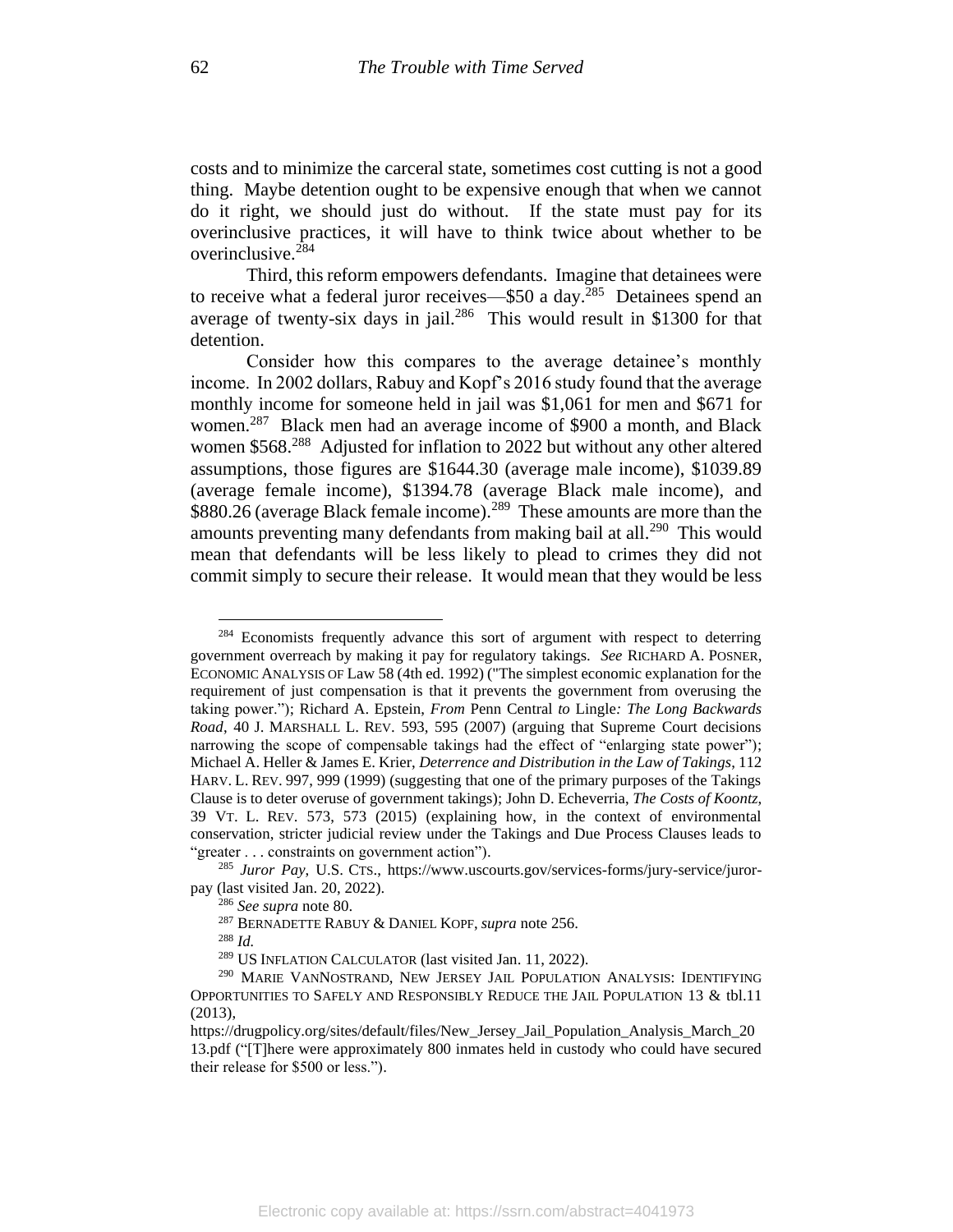likely to plead to crimes when the state cannot meet its constitutional burden of proof beyond a reasonable doubt. It would mean that after a few days, some defendants would have the money in hand to pay their bail. And it also means that at least some of the costs of their incapacitation (on income, child care, and the like) may be offset by the fact that they are being compensated for their detention.

Fourth, a recognition that this is a taking fundamentally alters our perception of detainees themselves. When we think about detainees as "germ[s]" who cannot be "turn[ed] loose . . . in th[e] community," we treat people as fundamentally lesser.<sup>291</sup> When we recognize that we are harming them for us, and they are entitled to compensation because of our harm to them, we shift the perspective. We incarcerate too many people because we undermine their moral worth.<sup>292</sup>

Fifth, from a racial justice standpoint, it is imperative to reduce the number of people of color who are currently detained. Because our system, either through requirements of unmeetable bail or through racially-biased dangerousness assessments, contributes to and exacerbates inequalities, the more we limit who is detained, the better.<sup>293</sup> The more we put money in people's pockets to make bail, the better. And, the more that we require our system to recognize equality before the law by paying the people we detain for the harm we do them, the better.

Finally, this scheme fundamentally severs the linkage to punishment. Imagine that you, our juror, are convicted of a crime three years from now. You then ask the court to take into account the time you spent as a juror sleeping at a Holiday Inn. Absurd! That's the point. Jail should never be commensurate with punishment.

#### 4. Objections

I have gestured at compensation as a replacement for time served. It is my aim to start a dialogue about an underappreciated pathology, not to offer the final word. And, admittedly, my solution is open to potential objections and counter arguments. Let me offer five.

 $291$  Carlson v. Landon, 342 U.S. 524, 550 (1952) (Black, J. dissenting) (quoting the trial court's reference to detainees).

<sup>292</sup> Joseph E. Kennedy, *Monstrous Offenders and the Search for Solidarity through Modern Punishment*, 51 HASTINGS L.J. 829, 897 (2000) (contending that our discourse "portrays the offender only in the monodimensional light of his potential dangerousness to society and, in so doing, makes him society's ultimate scapegoat").

<sup>293</sup> *See supra* note 3.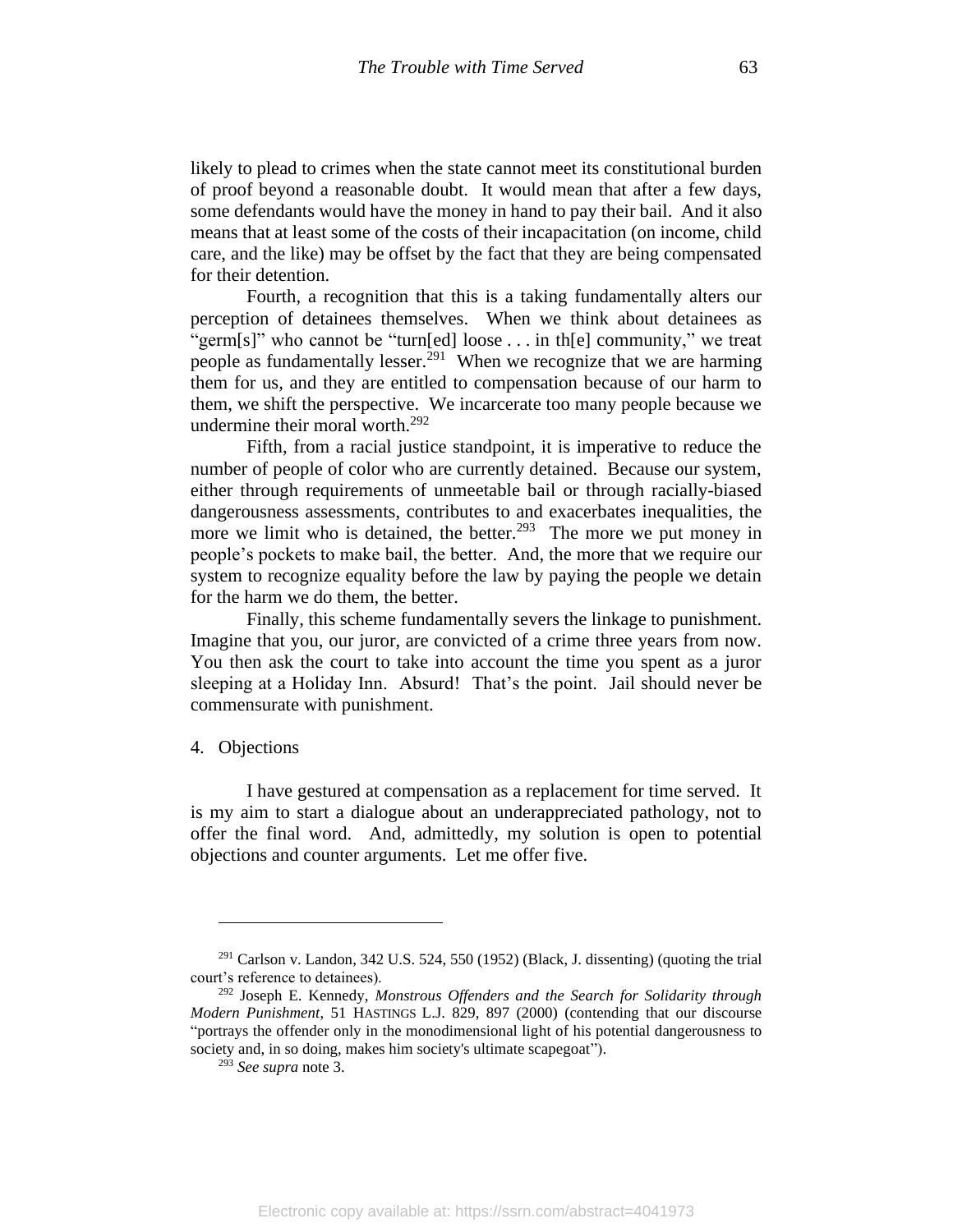### a. Constitutional requirements

Recall that one motivation for credit for time served was that courts thought that there were constitutional infirmities with detaining the poor but not the rich. Will this compensatory provision be constitutional?

In a word: Yes. First, Supreme Court jurisprudence has evolved in ways that firmly deny that defendants are punished for their pretrial detentions. Accordingly, decisions relying on equating detention and punishment would not withstand current doctrine.<sup>294</sup>

More importantly, the animating concern is a failure to treat people equally. This proposal does eliminate inequality. It not only eliminates inequality between the guilty rich and the guilty poor, but it eliminates inequality between the innocent poor and the guilty poor. A scheme aimed at making defendants whole will not present constitutional problems.

#### b. It's not enough

Another worry is that the amounts that I propose are not enough. I won't even begin to deny that. It is undoubtedly true that detaining people raises myriad secondary harms for which the juror rate may be insufficient. Ultimately, I worry that offering too much money simply isn't politically feasible. I also believe that we should not underestimate the good that would come from compensating the myriad individuals who are currently left with nothing.

#### c. Why not eliminate cash bail?

We might think that the first step is to eliminate cash bail. Undoubtedly, eliminating cash bail is important for eliminating inequities. And, my proposal is not offered in lieu of bail reform.

Problems remain, however. First, early research about New Jersey's experience with bail reform indicates that racial inequities persist.<sup>295</sup> Second, we should not lose sight of those whom we still choose to detain. We detain individuals simply because we think they are dangerous, and when we do this, we detain them *for us*. Eliminating cash bail, subsidizing home

<sup>294</sup> *E.g.*, United States v. Salerno, 481 U.S. 739 (1987).

<sup>295</sup> GLENN A. GRANT, N.J. CTS., 2018 CRIMINAL JUSTICE REFORM REPORT TO THE GOVERNOR AND THE LEGISLATURE 7 (2018), https://www.njcourts.gov/courts/assets/criminal/2018cjrannual.pdf (noting that, despite some improvements in the overall demographics of those detained pretrial, black males continued to be overrepresented in the pretrial jail population).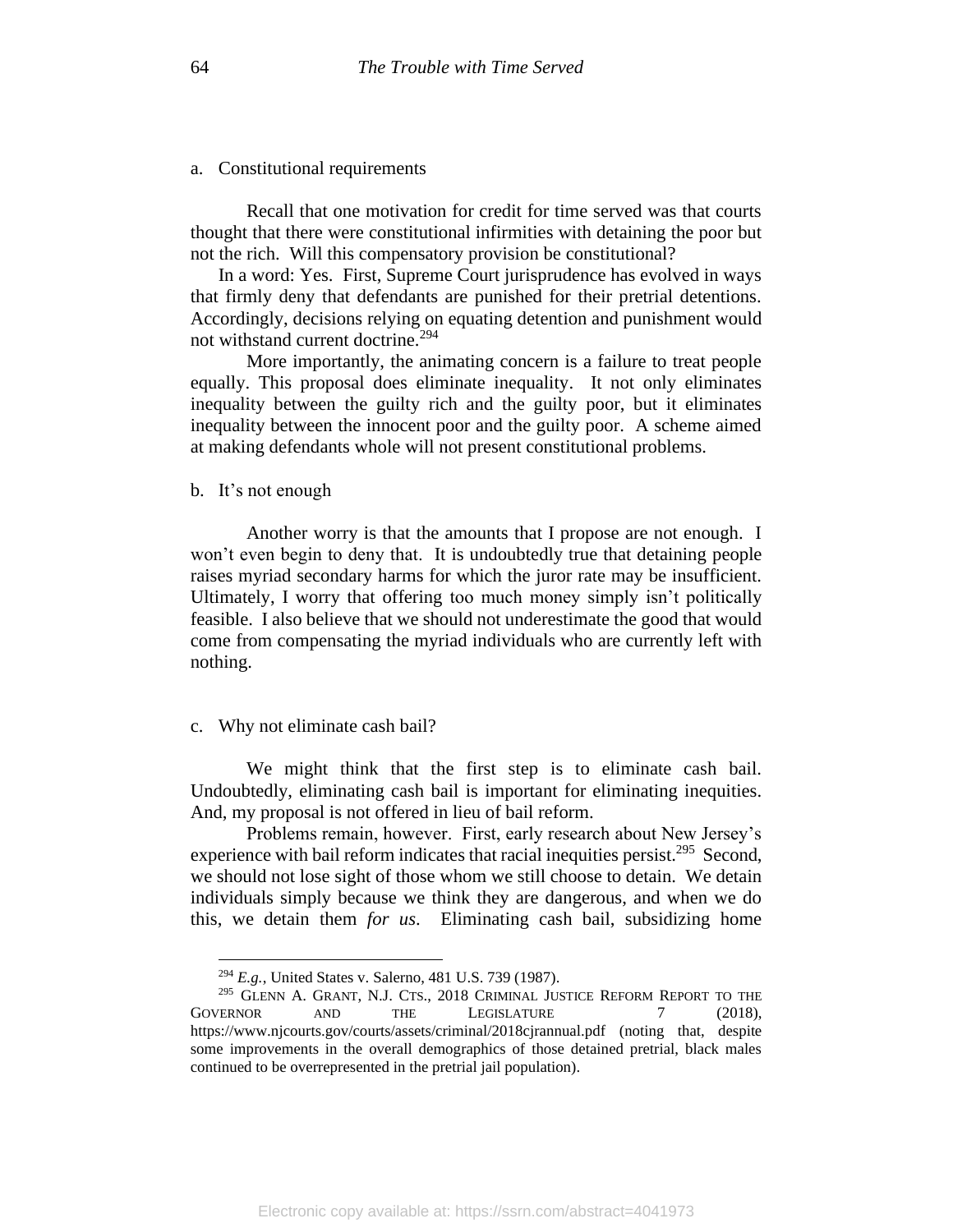monitoring,<sup>296</sup> and other reforms may decrease the number of people who are in pretrial detention, and that is a significant step forward. But these reforms do nothing for how we think of those we choose to detain. And some states, in the wake of changes in cash bail, contemplate detaining more people as dangerous, not fewer.<sup>297</sup>

Reimagining pretrial detention requires a comprehensive rethinking. We need jail reform as much as we need bail reform. And we cannot lose sight of the myriad defendants who will be detained under any system we adopt.

d. Will judges detain more frequently?

We might worry that these reforms will increase the likelihood that judges detain people pretrial. Imagine jails are nicer. Imagine detainees get paid. Doesn't that lower the bar for a judge to feel comfortable locking someone up?<sup>298</sup>

Three thoughts. First, if the worst case scenario of my proposal is that we put more people up at Holiday Inn-like accommodations and pay them, it still seems better than where we are. Second, it seems just as likely that judges are influenced in the reverse. Perhaps they think that they don't want the state to pay for a misdemeanant to be compensated and given accommodations by the state. It may be that paying detainees, and being less

("Kremers said what Wisconsin needs is a law that would allow judges to hold defendants who pose significant public safety risks with no option to bail out. Those not considered dangerous could be released without bail—taking a defendant's ability to pay out of the equation."); Jamiles Lartey, *New York Rolled Back Bail Reform. What Will the Rest of the Country Do?*, MARSHALL PROJECT (Apr. 23, 2020, 6:00 AM), https://www.themarshallproject.org/2020/04/23/in-new-york-s-bail-reform-backlash-acautionary-tale-for-other-states (noting availability of dangerousness detention in Colorado and Illinois and pushback that has resulted from New York's bail reform because it does not allow for judicial discretion to assess dangerousness).

<sup>296</sup> Duffy and Hynes, *supra* note 20 (arguing that monitoring should be subsidized); Samuel R. Wiseman, *Pretrial Detention and the Right to Be Monitored*, 123 YALE L.J. 1344, 1364-80 (2014) (advocating for electronic monitoring in lieu of money bail to address flight risk).

<sup>297</sup> Emily Hamer & Sheila Cohen, *Poor Stay in Jail While Rich Go Free: Rethinking Cash Bail in Wisconsin*, WIS. PUB. RADIO (Jan. 21, 2019, 6:00 AM), https://www.wpr.org/poor-stay-jail-while-rich-go-free-rethinking-cash-bail-wisconsin

<sup>298</sup> This is akin to the argument that fines become prices. *See* Uri Gneezy & Aldo Rustichini, *A Fine Is a Price*, 29 J. LEGAL STUD. 1, 15-16 (2000) (finding that day care fines for late arrivals increased the number of parents who arrived late because they treated it as a price). *But see* Cherie Metcalf, Emily A. Satterthwaite, J. Shahar Dillbary & Brock Stoddard, *Is a Fine Still a Price? Replication as Robustness in Empirical Legal Studies*, INT'L REV. L. & ECON., Sept. 2020, at 1, 24 (article no. 105906) (failing to replicate Gneezy and Aldo's study and finding the fines did decrease the behavior).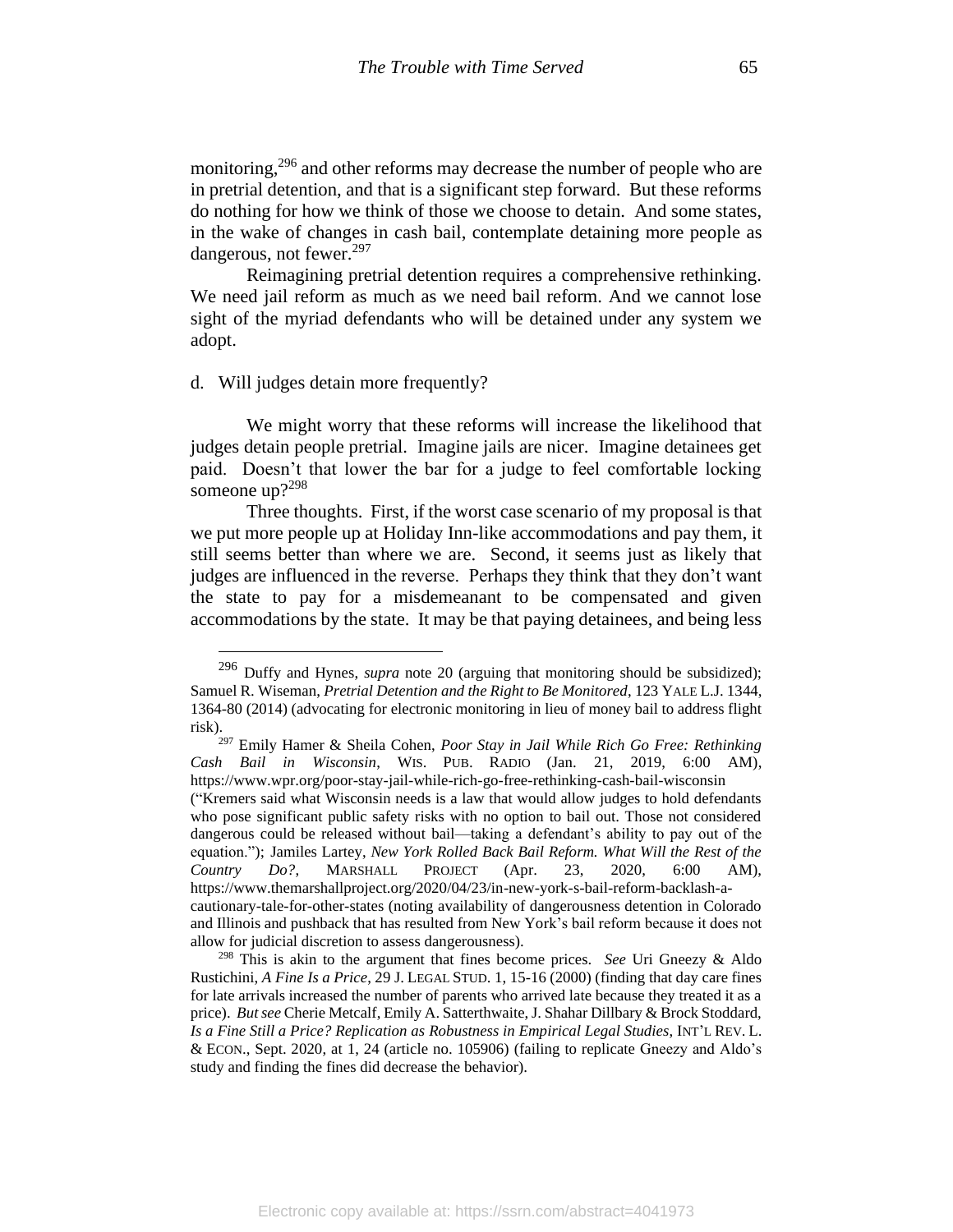punitive, is simply less appealing (particularly to those judges and prosecutors who would never admit it, but are actually relying on a desertbased dangerousness justification of detention). Finally and most importantly, this compensation scheme is not a strategy that aims to change the incentives for prosecutors or judges. Rather, the targets are the legislative and executive branches, which will find pretrial detention too expensive. If judges start to increase this cost, then we should expect their discretion to be statutorily limited by the other branches.

#### e. Exacerbating injustice

We all know the saying that "you cannot get blood from a stone." If the criminal justice system is woefully underfunded, it seems unlikely that putting financial pressure on states will improve conditions. The system I imagine is expensive, and states aim to reduce costs.

This is a real worry. And the case against putting financial pressure on states is not simply that we don't have funding. It is how we wind up making up the difference. To save money on its prisons, Arizona reduced heat and air conditioning, added fees, bought damaged food, and created female chain gangs who worked for fifty cents an hour in the blistering heat.<sup>299</sup> Alternatively, states could turn to more arduous fines to make up the difference.<sup>300</sup> When our criminal justice system needs to cut costs, the measures it uses rarely inure to the benefit of prisoners.

It is simply true that this policy proposal requires a commitment to how much should be spent by the state per detainee. If we are unwilling to pay this amount, we should be unwilling to detain. If we pay for the property we intend to take for the greater good, we must be willing to do the same for people. And reformers will need to remain vigilant in ensuring that these reform measures are not counterproductive.

#### **CONCLUSION**

Here is where we are. If we took seriously our obligations to only detain those whom we are fully justified in detaining, then we should detain those who harbor the intention to flee, obstruct, or harm others. And, if we limited our pretrial detention practices to those individuals, we should eliminate credit for time served.

In contrast, our current practices are wildly over inclusive. We essentially detain people because they are poor. We confuse excusable

<sup>299</sup> MARIE GOTTSCHALK, CAUGHT: THE PRISON STATE AND THE LOCKDOWN OF AMERICAN POLITICS 54, 63 (2015).

<sup>300</sup> *See supra* note 160 on pay-to-stay.